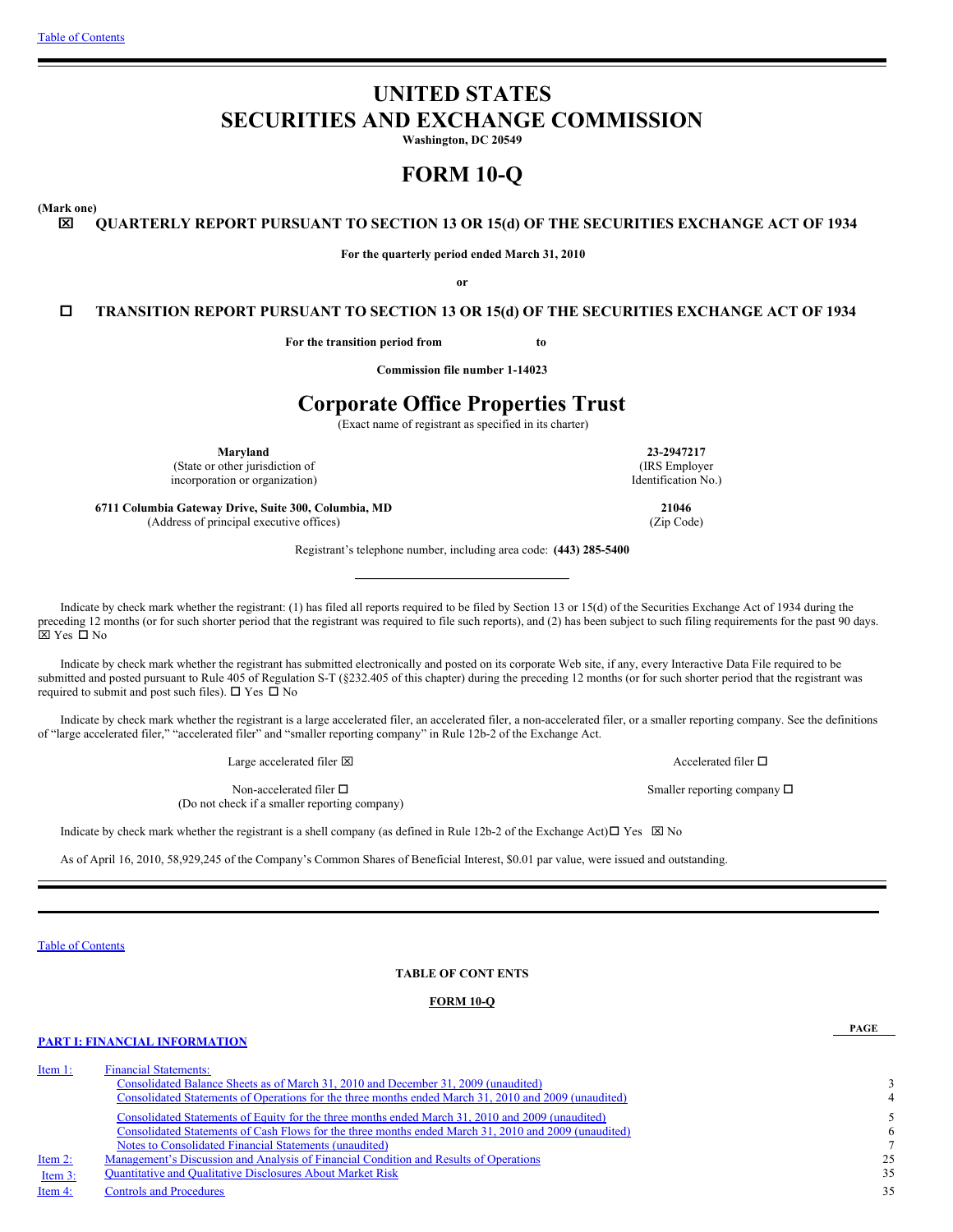# **PART II: OTHER [INFORMATION](#page-20-1)**

- 
- Form 1: Legal Proceedings<br> [Item](#page-20-2) 1A: Eisk Factors<br>
36 [Item](#page-20-3) 1A: Risk [Factors](#page-20-3) 36
- [Item](#page-20-4) 2: [Unregistered](#page-20-4) Sales of Equity Securities and Use of Proceeds 36
- [Item](#page-20-5) 3: Defaults Upon Senior [Securities](#page-20-5) 36
- From 4: Removed and Reserved 36<br>
<u>[Item](#page-20-6) 5:</u> Cher Information 36
- Other [Information](#page-20-7)<br>Exhibits  $I$ tem 6: [Exhibits](#page-20-8) 37

# **[SIGNATURES](#page-21-0)** 38

<span id="page-1-2"></span>2

# Table of [Contents](#page-0-0)

# **PART I: FINANCIAL INFORMATION ITEM 1. Financial Statements**

# <span id="page-1-1"></span><span id="page-1-0"></span>**Corporate Office Properties Trust and Subsidiaries Consolidated Balance Sheets (Dollars in thousands) (unaudited)**

|                                                                                                                             | March 31,<br>2010 |            | December 31,<br>2009 |            |
|-----------------------------------------------------------------------------------------------------------------------------|-------------------|------------|----------------------|------------|
| <b>Assets</b>                                                                                                               |                   |            |                      |            |
| Properties, net:                                                                                                            |                   |            |                      |            |
| Operating properties, net                                                                                                   | $\mathbb{S}$      | 2,493,891  | \$                   | 2,510,277  |
| Properties held for sale, net                                                                                               |                   | 18,546     |                      | 18,533     |
| Projects under construction or development                                                                                  |                   | 552,525    |                      | 501,090    |
| Total properties, net                                                                                                       |                   | 3,064,962  |                      | 3,029,900  |
| Cash and cash equivalents                                                                                                   |                   | 10,180     |                      | 8,262      |
| Restricted cash and marketable securities                                                                                   |                   | 18,981     |                      | 16,549     |
| Accounts receivable, net                                                                                                    |                   | 13,982     |                      | 17,459     |
| Deferred rent receivable                                                                                                    |                   | 74,113     |                      | 71,805     |
| Intangible assets on real estate acquisitions, net                                                                          |                   | 94,925     |                      | 100,671    |
| Deferred charges, net                                                                                                       |                   | 52,797     |                      | 53,421     |
| Prepaid expenses and other assets                                                                                           |                   | 68,412     |                      | 81,955     |
| <b>Total assets</b>                                                                                                         | \$                | 3,398,352  | \$                   | 3,380,022  |
|                                                                                                                             |                   |            |                      |            |
| <b>Liabilities and equity</b>                                                                                               |                   |            |                      |            |
| Liabilities:                                                                                                                |                   |            |                      |            |
| Mortgage and other loans payable, net                                                                                       | \$                | 1,950,070  | \$                   | 1,897,694  |
| 3.5% Exchangeable Senior Notes, net                                                                                         |                   | 157,061    |                      | 156,147    |
| Accounts payable and accrued expenses                                                                                       |                   | 86,650     |                      | 116,455    |
| Rents received in advance and security deposits                                                                             |                   | 32,575     |                      | 32,177     |
| Dividends and distributions payable                                                                                         |                   | 28,556     |                      | 28,440     |
| Deferred revenue associated with operating leases                                                                           |                   | 13,827     |                      | 14,938     |
| Distributions in excess of investment in unconsolidated real estate joint venture                                           |                   | 5,238      |                      | 5,088      |
| Other liabilities                                                                                                           |                   | 13,836     |                      | 8,451      |
| <b>Total liabilities</b>                                                                                                    |                   | 2,287,813  |                      | 2,259,390  |
| Commitments and contingencies (Note 15)                                                                                     |                   |            |                      |            |
| Equity:                                                                                                                     |                   |            |                      |            |
| Corporate Office Properties Trust's shareholders' equity:                                                                   |                   |            |                      |            |
| Preferred Shares of beneficial interest with an aggregate liquidation preference of \$216,333 (\$0.01 par value; 15,000,000 |                   |            |                      |            |
| shares authorized and 8,121,667 issued and outstanding at March 31, 2010 and December 31, 2009)                             |                   | 81         |                      | 81         |
| Common Shares of beneficial interest (\$0.01 par value; 75,000,000 shares authorized, shares issued and outstanding of      |                   |            |                      |            |
| 58,927,117 at March 31, 2010 and 58,342,673 at December 31, 2009)                                                           |                   | 589        |                      | 583        |
| Additional paid-in capital                                                                                                  |                   | 1,244,046  |                      | 1,238,704  |
| Cumulative distributions in excess of net income                                                                            |                   | (227, 189) |                      | (209, 941) |
| Accumulated other comprehensive loss                                                                                        |                   | (3,278)    |                      | (1,907)    |
| Total Corporate Office Properties Trust's shareholders' equity                                                              |                   | 1,014,249  |                      | 1,027,520  |
| Noncontrolling interests in subsidiaries:                                                                                   |                   |            |                      |            |
| Common units in the Operating Partnership                                                                                   |                   | 68,113     |                      | 73,892     |
| Preferred units in the Operating Partnership                                                                                |                   | 8,800      |                      | 8,800      |
| Other consolidated real estate joint ventures                                                                               |                   | 19,377     |                      | 10,420     |
| Noncontrolling interests in subsidiaries                                                                                    |                   | 96.290     |                      | 93.112     |
| Total equity                                                                                                                |                   | 1,110,539  |                      | 1,120,632  |
|                                                                                                                             |                   |            |                      |            |
| <b>Total liabilities and equity</b>                                                                                         | \$                | 3,398,352  | S                    | 3,380,022  |

See accompanying notes to consolidated financial statements.

<span id="page-1-3"></span>3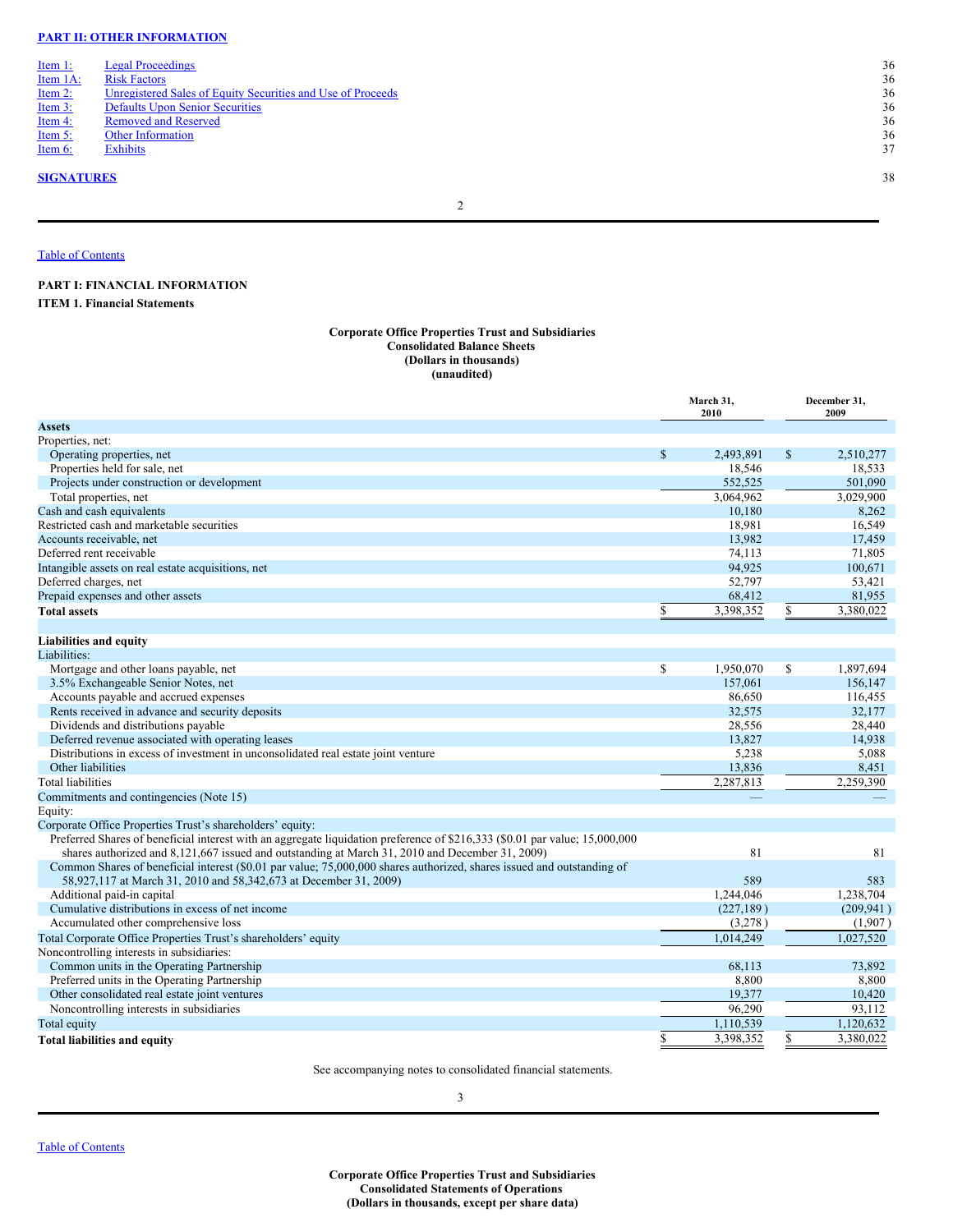# **(unaudited)**

|                                                                                                     | For the Three Months<br><b>Ended March 31.</b> |           |    |           |
|-----------------------------------------------------------------------------------------------------|------------------------------------------------|-----------|----|-----------|
|                                                                                                     |                                                | 2010      |    | 2009      |
| Revenues                                                                                            |                                                |           |    |           |
| Rental revenue                                                                                      | S                                              | 91,010    | \$ | 88,845    |
| Tenant recoveries and other real estate operations revenue                                          |                                                | 21,218    |    | 17,263    |
| Construction contract and other service revenues                                                    |                                                | 37,365    |    | 74,889    |
| <b>Total revenues</b>                                                                               |                                                | 149,593   |    | 180,997   |
| Expenses                                                                                            |                                                |           |    |           |
| Property operating expenses                                                                         |                                                | 48.135    |    | 38,964    |
| Depreciation and amortization associated with real estate operations                                |                                                | 27,596    |    | 26,277    |
| Construction contract and other service expenses                                                    |                                                | 36,399    |    | 73,323    |
| General and administrative expenses                                                                 |                                                | 5,900     |    | 5,543     |
| Business development expenses                                                                       |                                                | 155       |    | 646       |
| Total operating expenses                                                                            |                                                | 118,185   |    | 144,753   |
| Operating income                                                                                    |                                                | 31,408    |    | 36,244    |
| Interest expense                                                                                    |                                                | (22, 638) |    | (19, 363) |
| Interest and other income                                                                           |                                                | 1,302     |    | 1,078     |
| Income from continuing operations before equity in loss of unconsolidated entities and income taxes |                                                | 10,072    |    | 17,959    |
| Equity in loss of unconsolidated entities                                                           |                                                | (205)     |    | (115)     |
| Income tax expense                                                                                  |                                                | (41)      |    | (70)      |
| Income from continuing operations                                                                   |                                                | 9,826     |    | 17,774    |
| Discontinued operations                                                                             |                                                | 832       |    | 392       |
| Income before gain on sales of real estate                                                          |                                                | 10.658    |    | 18.166    |
| Gain on sales of real estate, net of income taxes                                                   |                                                | 17        |    |           |
| Net income                                                                                          |                                                | 10.675    |    | 18,166    |
| Less net income attributable to noncontrolling interests:                                           |                                                |           |    |           |
| Common units in the Operating Partnership                                                           |                                                | (527)     |    | (1,804)   |
| Preferred units in the Operating Partnership                                                        |                                                | (165)     |    | (165)     |
| Other                                                                                               |                                                | (45)      |    | (50)      |
| Net income attributable to Corporate Office Properties Trust                                        |                                                | 9.938     |    | 16.147    |
| Preferred share dividends                                                                           |                                                | (4,025)   |    | (4,025)   |
| Net income attributable to Corporate Office Properties Trust common shareholders                    | \$                                             | 5,913     | S  | 12,122    |
| Net income attributable to Corporate Office Properties Trust:                                       |                                                |           |    |           |
| Income from continuing operations                                                                   | S                                              | 9,174     | \$ | 15,804    |
| Discontinued operations, net                                                                        |                                                | 764       |    | 343       |
| Net income attributable to Corporate Office Properties Trust                                        | S                                              | 9,938     | \$ | 16,147    |
| Basic earnings per common share (1)                                                                 |                                                |           |    |           |
| Income from continuing operations                                                                   | \$                                             | 0.08      | \$ | 0.22      |
| Discontinued operations                                                                             |                                                | 0.02      |    | 0.01      |
| Net income attributable to COPT common shareholders                                                 | \$                                             | 0.10      | \$ | 0.23      |
| Diluted earnings per common share (1)                                                               |                                                |           |    |           |
| Income from continuing operations                                                                   | $\mathbf S$                                    | 0.08      | S  | 0.22      |
| Discontinued operations                                                                             |                                                | 0.02      |    | 0.01      |
| Net income attributable to COPT common shareholders                                                 | S                                              | 0.10      | \$ | 0.23      |
|                                                                                                     |                                                |           |    |           |

(1) Basic and diluted earnings per common share are calculated based on amounts attributable to common shareholders of Corporate Office Properties Trust.

See accompanying notes to consolidated financial statements. 4

Table of [Contents](#page-0-0)

# <span id="page-2-0"></span>**Corporate Office Properties Trust and Subsidiaries Consolidated Statements of Equity (Dollars in thousands) (unaudited)**

|                                                                                                                 | Preferred<br><b>Shares</b> |    | Common<br><b>Shares</b> |     | <b>Additional</b><br>Paid-in<br>Capital | Cumulative<br><b>Distributions</b> in<br><b>Excess of Net</b><br>Income | Accumulated<br>Other<br>Comprehensive<br>Loss | Noncontrolling<br>Interests | Total       |
|-----------------------------------------------------------------------------------------------------------------|----------------------------|----|-------------------------|-----|-----------------------------------------|-------------------------------------------------------------------------|-----------------------------------------------|-----------------------------|-------------|
| Balance at December 31, 2009 (58,342,673 common shares                                                          |                            |    |                         |     |                                         |                                                                         |                                               |                             |             |
| outstanding)                                                                                                    | \$                         | 81 | - \$                    | 583 |                                         | $(209, 941)$ \$                                                         | $(1,907)$ \$                                  | 93,112                      | \$1,120,632 |
| Conversion of common units to common shares (309,497 shares)                                                    |                            |    |                         | 3   | 4,512                                   |                                                                         |                                               | (4,515)                     |             |
| Costs associated with common shares issued to the public                                                        |                            |    |                         |     | (18)                                    |                                                                         |                                               |                             | (18)        |
| Exercise of share options (128,461 shares)                                                                      |                            |    |                         |     | 2,055                                   |                                                                         |                                               |                             | 2,056       |
| Share-based compensation                                                                                        |                            |    |                         |     | 2,609                                   |                                                                         |                                               |                             | 2,611       |
| Restricted common share redemptions (96,970 shares)                                                             |                            |    |                         | -   | (3,610)                                 |                                                                         |                                               |                             | (3,610)     |
| Adjustments to noncontrolling interests resulting from changes in<br>ownership of Operating Partnership by COPT |                            |    |                         |     | (180)                                   |                                                                         |                                               | 180                         |             |
| Adjustments related to derivatives designated as cash flow hedges                                               |                            |    |                         |     |                                         |                                                                         | (1,371)                                       | (103)                       | (1, 474)    |
| Net income                                                                                                      |                            |    |                         |     |                                         | 9,938                                                                   |                                               | 737                         | 10,675      |
| Dividends                                                                                                       |                            |    |                         |     |                                         | (27, 186)                                                               |                                               |                             | (27, 186)   |
| Distributions to owners of common and preferred units in the<br><b>Operating Partnership</b>                    |                            |    |                         |     |                                         |                                                                         |                                               | (2,032)                     | (2,032)     |
| Contributions from noncontrolling interests in other consolidated<br>real estate joint ventures                 |                            |    |                         |     |                                         |                                                                         |                                               | 9,247                       | 9,247       |
|                                                                                                                 |                            |    |                         |     |                                         |                                                                         |                                               |                             |             |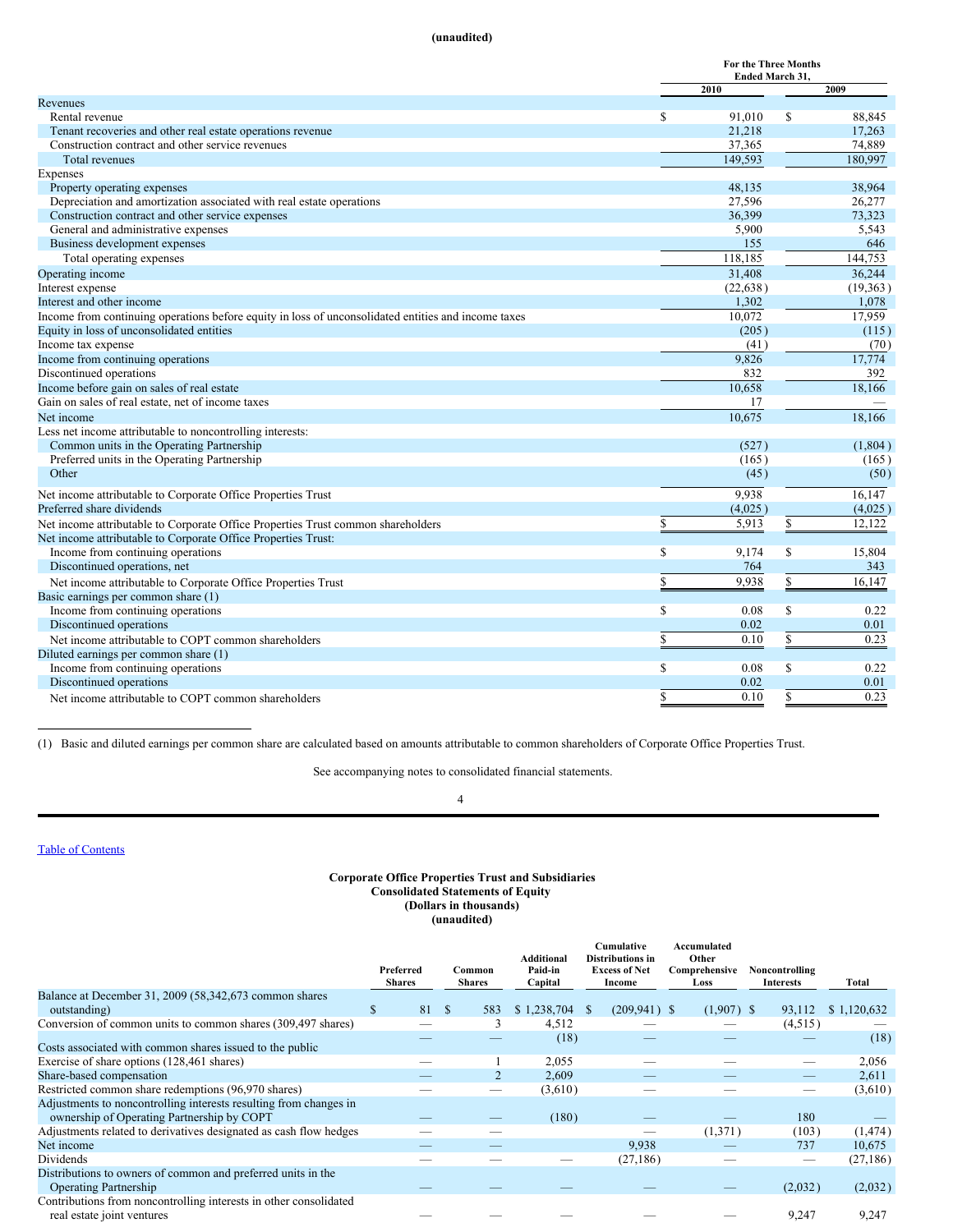| Distributions to noncontrolling interests in other consolidated real                            |               |    |      |                |             |    |                    |              |          |             |
|-------------------------------------------------------------------------------------------------|---------------|----|------|----------------|-------------|----|--------------------|--------------|----------|-------------|
| estate joint ventures                                                                           |               |    |      |                | (26)        |    |                    |              | (336)    | (362)       |
| Balance at March 31, 2010 (58,927,117 common shares                                             |               |    |      |                |             |    |                    |              |          |             |
| outstanding)                                                                                    |               | 81 |      | 589            | \$1,244,046 | Ъ  | (227, 189)<br>- 25 | (3,278)<br>S | 96,290   | \$1,110,539 |
| Balance at December 31, 2008 (51,790,442 common shares                                          |               |    |      |                |             |    |                    |              |          |             |
| outstanding)                                                                                    | <sup>\$</sup> | 81 | - \$ | 518            | \$1,112,734 | -8 | $(162, 572)$ \$    | $(4,749)$ \$ | 136,411  | \$1,082,423 |
| Conversion of common units to common shares (2,310,000)                                         |               |    |      |                |             |    |                    |              |          |             |
| shares)                                                                                         |               |    |      | 23             | 53,785      |    |                    |              | (53,808) |             |
| Costs associated with common shares issued to the public                                        |               |    |      |                | (14)        |    |                    |              |          | (14)        |
| Exercise of share options (12,300 common shares)                                                |               |    |      |                | 125         |    |                    |              |          | 126         |
| Share-based compensation                                                                        |               |    |      | $\overline{2}$ | 2,743       |    |                    |              |          | 2,745       |
| Restricted common share redemptions (69,455 shares)                                             |               |    |      |                | (1,696)     |    |                    |              |          | (1,696)     |
| Adjustments to noncontrolling interests resulting from changes in                               |               |    |      |                |             |    |                    |              |          |             |
| ownership of Operating Partnership by COPT                                                      |               |    |      |                | (19, 101)   |    |                    |              | 19,101   |             |
| Adjustments related to derivatives designated as cash flow hedges                               |               |    |      |                |             |    |                    | 1,493        | (575)    | 918         |
| Decrease in tax benefit from share-based compensation                                           |               |    |      |                | (152)       |    |                    |              |          | (152)       |
| Net income                                                                                      |               |    |      |                |             |    | 16,147             |              | 2,019    | 18,166      |
| <b>Dividends</b>                                                                                |               |    |      |                |             |    | (24, 289)          |              |          | (24, 289)   |
| Distributions to owners of common and preferred units in the                                    |               |    |      |                |             |    |                    |              |          |             |
| <b>Operating Partnership</b>                                                                    |               |    |      |                |             |    |                    |              | (2,250)  | (2,250)     |
| Contributions from noncontrolling interests in other consolidated<br>real estate joint ventures |               |    |      |                |             |    |                    |              | 649      | 649         |
| Balance at March 31, 2009 (54,370,547 common shares                                             |               |    |      |                |             |    |                    |              |          |             |
| outstanding)                                                                                    |               | 81 |      | 544            | \$1.148.424 |    | (170, 714)<br>-8   | (3,256)      | 101,547  | \$1,076,626 |

See accompanying notes to consolidated financial statements.

<span id="page-3-0"></span>5

Table of [Contents](#page-0-0)

#### **Consolidated Statements of Cash Flows (Dollars in thousands) (unaudited)**

|                                                                                    |              | <b>For the Three Months Ended</b><br>March 31, |                       |  |
|------------------------------------------------------------------------------------|--------------|------------------------------------------------|-----------------------|--|
|                                                                                    |              | 2010                                           | 2009                  |  |
| <b>Cash flows from operating activities</b>                                        |              |                                                |                       |  |
| Net income                                                                         | \$           | 10,675                                         | \$<br>18,166          |  |
| Adjustments to reconcile net income to net cash provided by operating activities:  |              |                                                |                       |  |
| Depreciation and other amortization                                                |              | 28,253                                         | 27,030                |  |
| Amortization of deferred financing costs                                           |              | 1,126                                          | 1,024                 |  |
| Amortization of above or below market leases                                       |              | (607)                                          | (380)                 |  |
| Amortization of net debt discounts                                                 |              | 917                                            | 827                   |  |
| Gain on sales of real estate                                                       |              | (325)                                          |                       |  |
| Share-based compensation                                                           |              | 2,611                                          | 2,745                 |  |
| Other                                                                              |              | (329)                                          | (743)                 |  |
| Changes in operating assets and liabilities:                                       |              |                                                |                       |  |
| Increase in deferred rent receivable                                               |              | (2, 555)                                       | (1,215)               |  |
| Decrease in accounts receivable                                                    |              | 3,274                                          | 947                   |  |
| Decrease in restricted cash and marketable securities and prepaid and other assets |              | 16,870                                         | 4,672                 |  |
| (Decrease) increase in accounts payable, accrued expenses and other liabilities    |              | (24, 575)                                      | 13,977                |  |
| Increase in rents received in advance and security deposits                        |              | 398                                            | 1,060                 |  |
| Net cash provided by operating activities                                          |              | 35.733                                         | 68,110                |  |
| <b>Cash flows from investing activities</b>                                        |              |                                                |                       |  |
| Purchases of and additions to properties                                           |              | (49, 738)                                      | (43,036)              |  |
| Proceeds from sales of properties                                                  |              | 2,952                                          |                       |  |
| Mortgage loan receivable funded                                                    |              | (321)                                          |                       |  |
| Leasing costs paid                                                                 |              | (3,038)                                        | (1,833)               |  |
| Investment in unconsolidated entity                                                |              | (4,500)                                        |                       |  |
| Other                                                                              |              | (707)                                          | (847)                 |  |
| Net cash used in investing activities                                              |              | (55,352)                                       | (45,716)              |  |
| Cash flows from financing activities                                               |              |                                                |                       |  |
| Proceeds from debt                                                                 |              | 135,892                                        | 136,536               |  |
| Repayments of debt                                                                 |              |                                                |                       |  |
| <b>Balloon</b> payments                                                            |              | (80,050)                                       | (122, 635)            |  |
| Scheduled principal amortization                                                   |              | (3, 469)                                       | (2,847)               |  |
| Net proceeds from issuance of common shares                                        |              | 2,038                                          | 112                   |  |
| Dividends paid                                                                     |              | (26,948)                                       | (23, 331)             |  |
| Distributions paid                                                                 |              | (2,154)                                        | (3,111)               |  |
| Restricted share redemptions                                                       |              | (3,610)                                        | (1,696)               |  |
| Other                                                                              |              | (162)                                          | 505                   |  |
| Net cash provided (used) by financing activities                                   |              | 21,537                                         | (16, 467)             |  |
| Net increase in cash and cash equivalents                                          |              | 1,918                                          | 5,927                 |  |
| <b>Cash and cash equivalents</b>                                                   |              |                                                |                       |  |
| Beginning of period                                                                |              | 8,262                                          | 6,775                 |  |
| End of period                                                                      | $\mathbb{S}$ | 10.180                                         | $\mathbf S$<br>12.702 |  |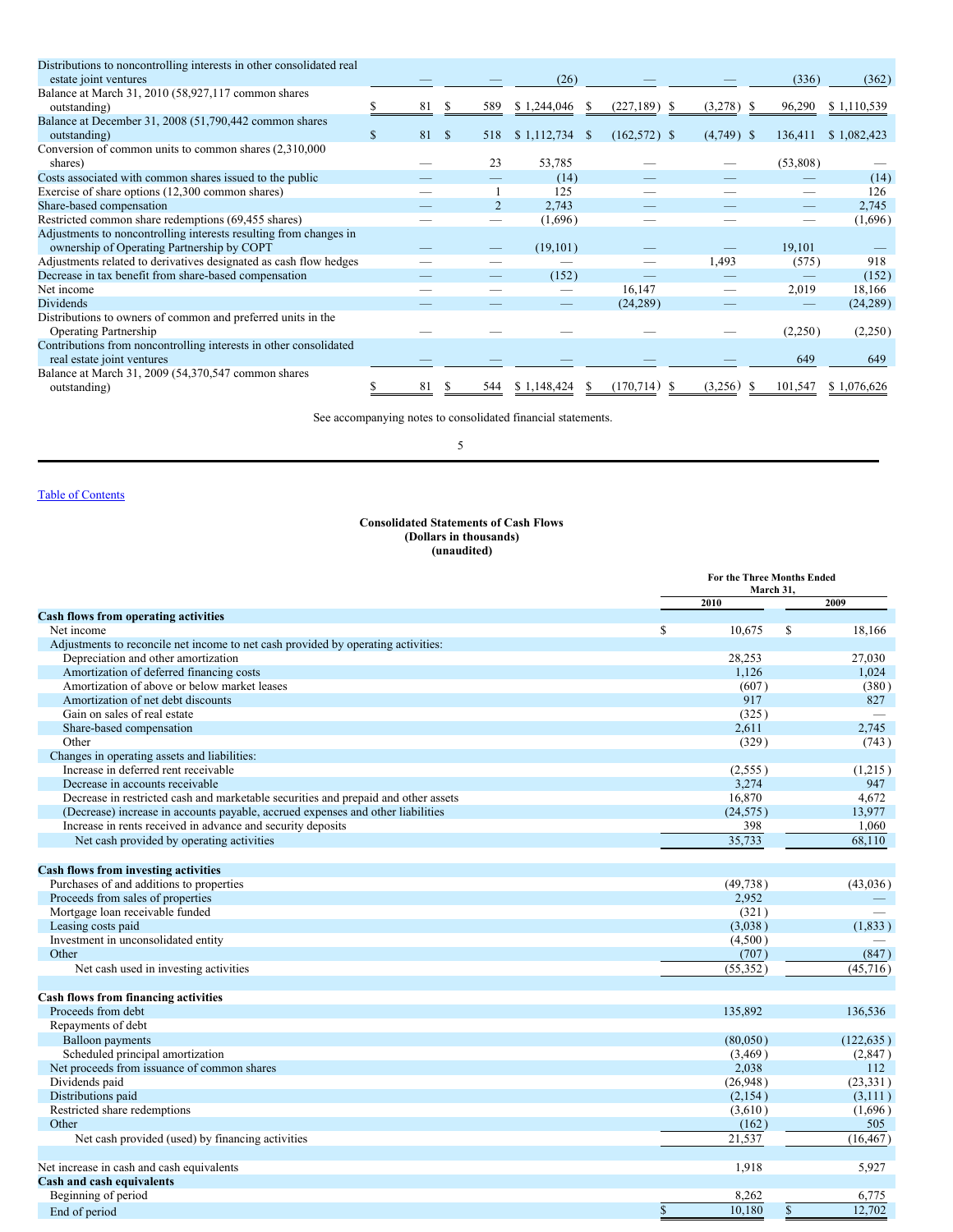<span id="page-4-0"></span>6

#### Table of [Contents](#page-0-0)

#### **Corporate Office Properties Trust and Subsidiaries**

**Notes to Consolidated Financial Statements (Dollars in thousands, except per share data) (unaudited)**

#### **1. Organization**

Corporate Office Properties Trust ("COPT") and subsidiaries (collectively, the "Company," "we" or "us") is a fully-integrated and self-managed real estate investment trust ("REIT") that focuses primarily on strategic customer relationships and specialized tenant requirements in the United States Government, defense information technology and data sectors. We acquire, develop, manage and lease properties that are typically concentrated in large office parks primarily located adjacent to government demand drivers and/or in demographically strong markets possessing growth opportunities. As of March 31, 2010, our investments in real estate included the following:

- 248 wholly owned operating properties totaling 18.9 million square feet;
- · 22 wholly owned properties under construction, development or redevelopment that we estimate will total approximately 2.8 million square feet upon completion;
- wholly owned land parcels totaling 1,503 acres that we believe are potentially developable into approximately 13.3 million square feet; and
- partial ownership interests in a number of other real estate projects in operations, under development or held for future development.

We conduct almost all of our operations through our operating partnership, Corporate Office Properties, L.P. (the "Operating Partnership"), for which we are the managing general partner. The Operating Partnership owns real estate both directly and through subsidiary partnerships and limited liability companies ("LLCs"). A summary of our Operating Partnership's forms of ownership and the percentage of those ownership forms owned by COPT as of March 31, 2010 follows:

| Common Units             | $92\%$  |
|--------------------------|---------|
| Series G Preferred Units | $100\%$ |
| Series H Preferred Units | $100\%$ |
| Series I Preferred Units | $0\%$   |
| Series J Preferred Units | $100\%$ |
| Series K Preferred Units | $100\%$ |

Three of our trustees also controlled, either directly or through ownership by other entities or family members, an additional 6% of the Operating Partnership's common units.

In addition to owning interests in real estate, the Operating Partnership also owns entities that provide real estate services such as property management, construction and development and heating and air conditioning services primarily for our properties but also for third parties.

#### **2. Summary of Significant Accounting Policies**

#### **Basis of Presentation**

The consolidated financial statements include the accounts of COPT, the Operating Partnership, their subsidiaries and other entities in which we have a majority voting interest and control. We also consolidate certain entities when control of such entities can be achieved through means other than voting rights ("variable interest entities" or "VIEs") if we are deemed to be the primary beneficiary of such entities. We eliminate all significant intercompany balances and transactions in consolidation. We use the equity method of accounting when we own an interest in an entity and can exert significant influence over the entity's operations but cannot control the entity's operations. We use the cost method of accounting when we own an interest in an entity and cannot exert significant influence over its operations.

# 7

# Table of [Contents](#page-0-0)

These interim financial statements should be read together with the financial statements and notes thereto as of and for the year ended December 31, 2009 included in our 2009 Annual Report on Form 10-K. The unaudited consolidated financial statements include all adjustments that are necessary, in the opinion of management, to fairly present our financial position and results of operations. All adjustments are of a normal recurring nature. The consolidated financial statements have been prepared using the accounting policies described in our 2009 Annual Report on Form 10-K except for the implementation of recent accounting pronouncements as discussed below.

We reclassified certain amounts from the prior periods to conform to the current period presentation of our Consolidated Financial Statements with no effect on previously reported net income or equity.

# **Recent Accounting Pronouncements**

We adopted amended guidance issued by the FASB effective January 1, 2010 related to the accounting and disclosure requirements for the consolidation of entities when control of such entities can be achieved through means other than voting rights ("variable interest entities" or "VIEs"). This guidance requires an enterprise to perform a qualitative analysis when determining whether or not it must consolidate a VIE based primarily on whether the entity (1) has the power to direct matters that most significantly impact the activities of the VIE and (2) has the obligation to absorb losses or the right to receive benefits of the VIE that could potentially be significant to the VIE. The guidance also requires an enterprise to continuously reassess whether it must consolidate a VIE. Additionally, the standard requires enhanced disclosures about an enterprise's involvement with VIEs and any significant change in risk exposure due to that involvement, as well as how its involvement with VIEs impacts the enterprise's financial statements. As discussed further in Note 5, the adoption of this guidance did not affect our financial position, results of operations or cash flows.

# **Fair Value of Financial Instruments**

Accounting standards define fair value as the exit price, or the amount that would be received upon sale of an asset or paid to transfer a liability in an orderly transaction between market participants as of the measurement date. The standards also establish a hierarchy for inputs used in measuring fair value that maximizes the use of observable inputs and minimizes the use of unobservable inputs by requiring that the most observable inputs be used when available. Observable inputs are inputs market participants would use in valuing the asset or liability developed based on market data obtained from sources independent of us. Unobservable inputs are inputs that reflect our assumptions about the factors market participants would use in valuing the asset or liability developed based upon the best information available in the circumstances. The hierarchy of these inputs is broken down into three levels: Level 1 inputs are quoted prices (unadjusted) in active markets for identical assets or liabilities; Level 2 inputs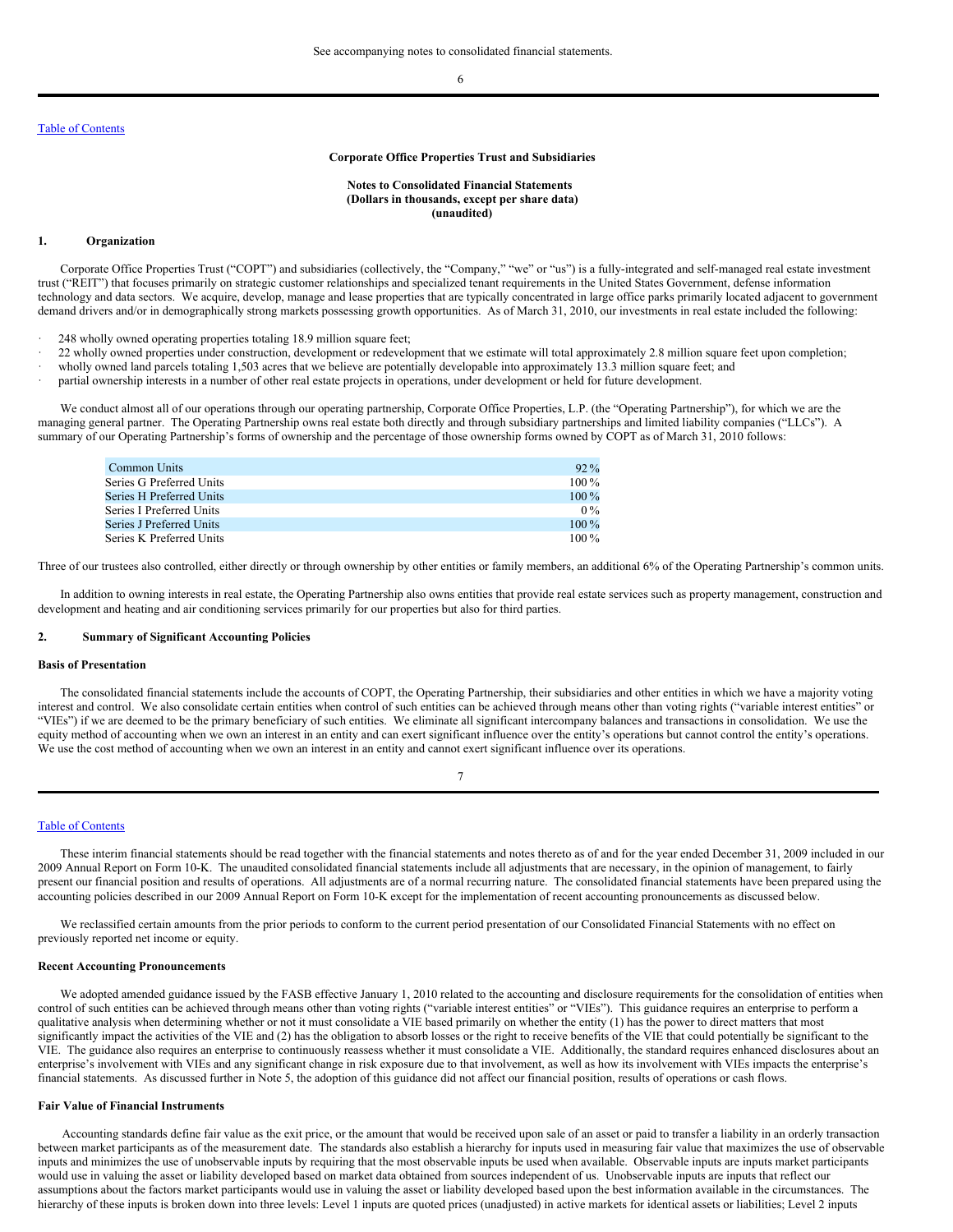include (1) quoted prices for similar assets or liabilities in active markets, (2) quoted prices for identical or similar assets or liabilities in markets that are not active and (3) inputs (other than quoted prices) that are observable for the asset or liability, either directly or indirectly; and Level 3 inputs are unobservable inputs for the asset or liability. Categorization within the valuation hierarchy is based upon the lowest level of input that is significant to the fair value measurement.

The assets held in connection with our non-qualified elective deferred compensation plan (comprised primarily of mutual funds and equity securities) and the corresponding liability to the participants are measured at fair value on a recurring basis on our Consolidated Balance Sheet using quoted market prices. The assets are treated as trading securities for accounting purposes and included in the line entitled restricted cash and marketable securities on our Consolidated Balance Sheet. The offsetting liability is adjusted to fair value at the end of each accounting period based on the fair value of the plan assets and reported in other liabilities on our consolidated balance sheet. The assets and corresponding liability of our non-qualified elective deferred compensation plan are classified in Level 1 of the fair value hierarchy.

The valuation of our interest rate derivatives is determined using widely accepted valuation techniques, including discounted cash flow analysis on the expected cash flows of each derivative. This analysis reflects the contractual terms of the derivatives, including the period to maturity, and uses observable market-based inputs, including interest rate market data and implied volatilities in such interest rates. While we determined that the majority of the inputs used to value our interest rate derivatives fall within Level 2 of the fair value hierarchy, the credit valuation adjustments associated with our interest rate derivatives also utilize Level 3 inputs, such as estimates of current credit spreads to evaluate the likelihood of default. However, as of March 31, 2010, we assessed the significance of the impact of the credit valuation adjustments on the overall valuation of our interest

# Table of [Contents](#page-0-0)

rate derivatives and determined that these adjustments are not significant. As a result, we determined that our interest rate derivative valuations in their entirety are classified in Level 2 of the fair value hierarchy.

The table below sets forth our financial assets and liabilities that are accounted for at fair value on a recurring basis as of March 31, 2010:

| Description                              | <b>Ouoted Prices in</b><br><b>Active Markets for</b><br><b>Identical Assets</b><br>(Level 1) |    | <b>Significant Other</b><br><b>Observable Inputs</b><br>(Level 2) | Significant<br><b>Unobservable Inputs</b><br>(Level 3) | Total  |
|------------------------------------------|----------------------------------------------------------------------------------------------|----|-------------------------------------------------------------------|--------------------------------------------------------|--------|
| Assets:                                  |                                                                                              |    |                                                                   |                                                        |        |
| Deferred compensation plan assets (1)    | 7,417                                                                                        |    | $\overline{\phantom{a}}$                                          | $\overline{\phantom{a}}$                               | 7,417  |
|                                          |                                                                                              |    |                                                                   |                                                        |        |
| Liabilities:                             |                                                                                              |    |                                                                   |                                                        |        |
| Deferred compensation plan liability (2) | 7,417                                                                                        | -S |                                                                   |                                                        | 7,417  |
| Interest rate derivatives (2)            |                                                                                              |    | 3,227                                                             |                                                        | 3,227  |
| Liabilities                              | 7.417                                                                                        |    | 3.227                                                             | $-$                                                    | 10.644 |
|                                          |                                                                                              |    |                                                                   |                                                        |        |

(1) Included in the line entitled "restricted cash and marketable securities" on our Consolidated Balance Sheet.

(2) Included in the line entitled "other liabilities" on our Consolidated Balance Sheet.

The carrying values of cash and cash equivalents, restricted cash, accounts receivable, other assets (excluding mortgage loans receivable) and accounts payable and accrued expenses are reasonable estimates of their fair values because of the short maturities of these instruments. We estimated the fair values of our mortgage loans receivable by using discounted cash flow analyses based on an appropriate market rate for a similar type of instrument. We estimated fair values of our debt based on quoted market prices for publicly-traded debt and on the discounted estimated future cash payments to be made for other debt; the discount rates used approximate current market rates for loans, or groups of loans, with similar maturities and credit quality, and the estimated future payments include scheduled principal and interest payments. Fair value estimates are made at a specific point in time, are subjective in nature and involve uncertainties and matters of significant judgment. Settlement of such fair value amounts may not be possible and may not be a prudent management decision.

For additional fair value information, please refer to Note 6 for mortgage loans receivable, Note 7 for debt and Note 8 for derivatives.

# **3. Earnings Per Share ("EPS")**

We present both basic and diluted EPS. We compute basic EPS by dividing net income available to common shareholders allocable to unrestricted common shares under the two-class method by the weighted average number of unrestricted common shares of beneficial interest ("common shares") outstanding during the period. Our computation of diluted EPS is similar except that:

- the denominator is increased to include: (1) the weighted average number of potential additional common shares that would have been outstanding if securities that are convertible into our common shares were converted; and (2) the effect of dilutive potential common shares outstanding during the period attributable to share-based compensation using the treasury stock method; and
- the numerator is adjusted to add back any changes in income or loss that would result from the assumed conversion into common shares that we added to the denominator. 9

# Table of [Contents](#page-0-0)

Summaries of the numerator and denominator for purposes of basic and diluted EPS calculations are set forth below (in thousands, except per share data):

|                                                                                                         | <b>For the Three Months</b><br>Ended March 31, |         |     |         |
|---------------------------------------------------------------------------------------------------------|------------------------------------------------|---------|-----|---------|
|                                                                                                         |                                                | 2010    |     | 2009    |
| Numerator:                                                                                              |                                                |         |     |         |
| Income from continuing operations                                                                       |                                                | 9,826   | \$. | 17,774  |
| Add: Gain on sales of real estate, net                                                                  |                                                |         |     |         |
| Less: Preferred share dividends                                                                         |                                                | (4,025) |     | (4,025) |
| Less: Income from continuing operations attributable to noncontrolling interests                        |                                                | (669)   |     | (1,970) |
| Less: Income from continuing operations attributable to restricted shares                               |                                                | (290)   |     | (268)   |
| Numerator for basic and diluted EPS from continuing operations attributable to COPT common shareholders |                                                | 4.859   |     | 11.511  |
| Add: Discontinued operations, net                                                                       |                                                | 832     |     | 392     |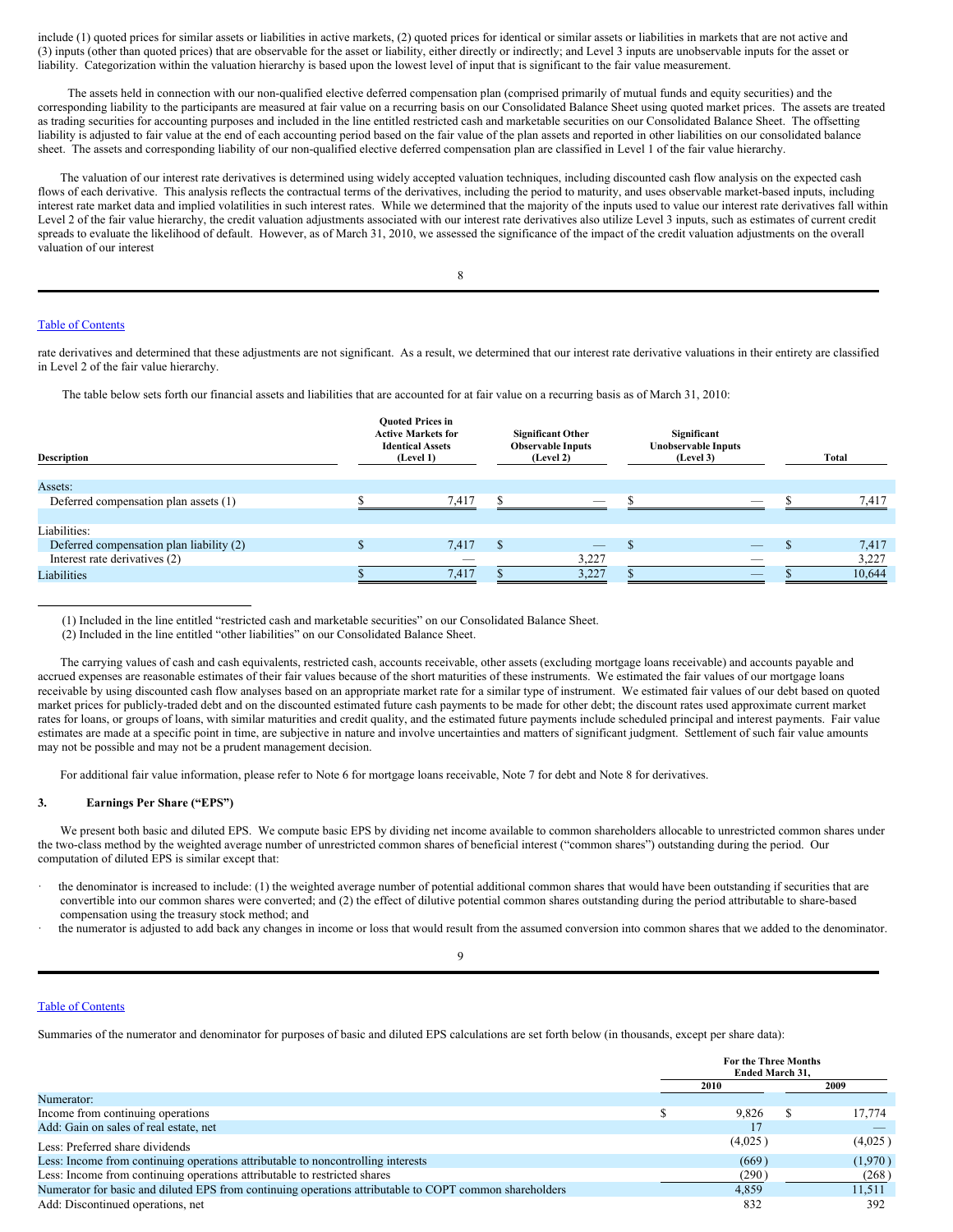| Less: Discontinued operations, net attributable to noncontrolling interests                | (68)   | (49)   |
|--------------------------------------------------------------------------------------------|--------|--------|
| Numerator for basic and diluted EPS on net income attributable to COPT common shareholders | 5,623  | 11,854 |
| Denominator (all weighted averages):                                                       |        |        |
| Denominator for basic EPS (common shares)                                                  | 57,844 | 51,930 |
| Dilutive effect of share-based compensation awards                                         | 364    | 498    |
| Denominator for diluted EPS                                                                | 58,208 | 52,428 |
|                                                                                            |        |        |
| Basic EPS:                                                                                 |        |        |
| Income from continuing operations attributable to COPT common shareholders                 | 0.08   | 0.22   |
| Discontinued operations attributable to COPT common shareholders                           | 0.02   | 0.01   |
| Net income attributable to COPT common shareholders                                        | 0.10   | 0.23   |
| Diluted EPS:                                                                               |        |        |
| Income from continuing operations attributable to COPT common shareholders                 | 0.08   | 0.22   |
| Discontinued operations attributable to COPT common shareholders                           | 0.02   | 0.01   |
| Net income attributable to COPT common shareholders                                        | 0.10   | 0.23   |
|                                                                                            |        |        |

Our diluted EPS computations do not include the effects of the following securities since the conversions of such securities would increase diluted EPS for the respective periods:

|                                            | <b>Weighted Average Shares</b><br><b>Excluded from Denominator</b><br><b>For the Three Months</b><br><b>Ended March 31.</b> |       |
|--------------------------------------------|-----------------------------------------------------------------------------------------------------------------------------|-------|
|                                            | 2010                                                                                                                        | 2009  |
| Conversion of common units                 | 5,017                                                                                                                       | 7.253 |
| Conversion of convertible preferred units  | 176                                                                                                                         | 176   |
| Conversion of convertible preferred shares | 434                                                                                                                         | 434   |

The following share-based compensation securities were excluded from the computation of diluted EPS because their effect was antidilutive (in thousands):

weighted average restricted shares for the three months ended March 31, 2010 and 2009 of 661 and 606, respectively;

weighted average options to purchase common shares for the three months ended March 31, 2010 and 2009 of 662 and 976, respectively; and

performance share units issued in 2010 described further in Note 12.

In addition, the 3.5% Exchangeable Senior Notes, which have an exchange settlement feature, did not affect our diluted EPS reported above since the weighted average closing price of our common shares during each of the periods was less than the exchange price per common share applicable for such periods.

# Table of [Contents](#page-0-0)

# **4. Properties, net**

Operating properties, net consisted of the following:

|                                | March 31,<br>2010 |  |           |  |
|--------------------------------|-------------------|--|-----------|--|
| Land                           | 478.555           |  | 479,545   |  |
| Buildings and improvements     | 2,451,013         |  | 2,445,775 |  |
|                                | 2,929,568         |  | 2,925,320 |  |
| Less: accumulated depreciation | (435,677)         |  | (415,043) |  |
|                                | 2,493,891         |  | 2,510,277 |  |

As of March 31, 2010 and December 31, 2009, 431 and 437 Ridge Road, two office properties located in Dayton, New Jersey that we were under contract to sell along with a contiguous land parcel for \$23,920, were classified as held for sale. The components associated with these properties included the following:

|                                | March 31,<br>2010 |   |         |  |  |
|--------------------------------|-------------------|---|---------|--|--|
| Land, operating properties     | 3,498             | S | 3,498   |  |  |
| Land, development              | 512               |   | 512     |  |  |
| Buildings and improvements     | 21,509            |   | 21,509  |  |  |
| Construction in progress       | 596               |   | 583     |  |  |
|                                | 26,115            |   | 26,102  |  |  |
| Less: accumulated depreciation | (7, 569)          |   | (7,569) |  |  |
|                                | 18.546            |   | 18,533  |  |  |

Projects we had under construction or development consisted of the following:

|                          |  | March 31,<br>2010 |             | December 31,<br>2009 |
|--------------------------|--|-------------------|-------------|----------------------|
| Land                     |  | 235,838           | $\triangle$ | 231.297              |
| Construction in progress |  | 316,687           |             | 269,793              |
|                          |  | 552.525           | $\triangle$ | 501,090              |

#### **2010 Construction, Development and Redevelopment Activities**

As of March 31, 2010, we had construction underway on 11 new buildings totaling 1.3 million square feet (four in the Baltimore/Washington Corridor, three in San Antonio, Texas, two in Colorado Springs, Colorado and two in Greater Baltimore) (including 98,000 square feet in partially operational properties placed into service). We also had development activities underway on 11 new buildings totaling 1.2 million square feet, including two through a consolidated joint venture (four in the Baltimore/Washington Corridor, two in Greater Baltimore, two in San Antonio, two in Huntsville, Alabama and one in St. Mary's & King George Counties). In addition, we had redevelopment underway on two properties totaling 567,000 square feet (one in Greater Philadelphia and one in the Baltimore/Washington Corridor).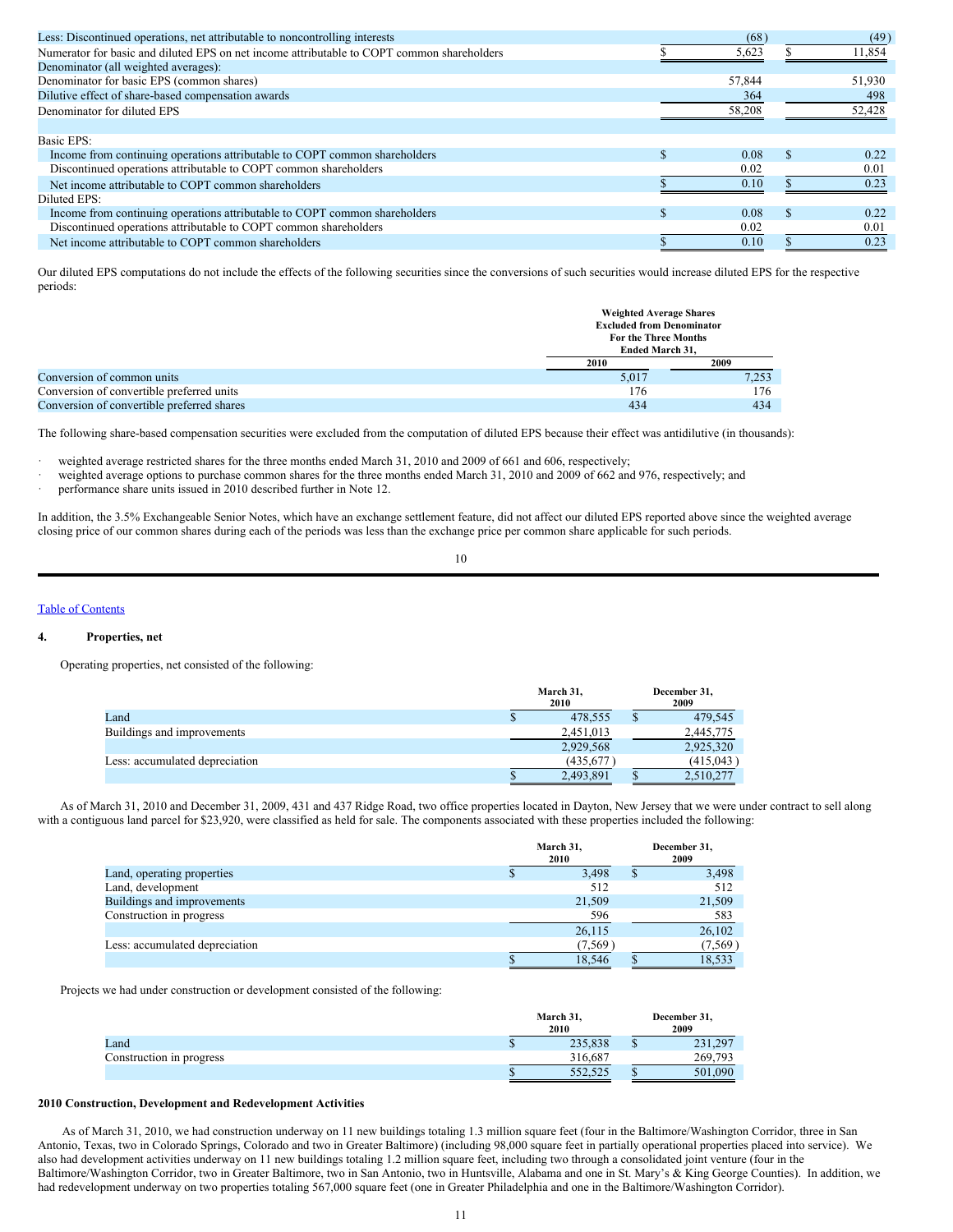# Table of [Contents](#page-0-0)

# **5. Real Estate Joint Ventures**

During the three months ended March 31, 2010, we had an investment in one unconsolidated real estate joint venture accounted for using the equity method of accounting. Information pertaining to this joint venture investment is set forth below:

| <b>Investment Balance at</b> |                      |                  |           |                       | Maximum                   |
|------------------------------|----------------------|------------------|-----------|-----------------------|---------------------------|
| March 31,<br>2010            | December 31,<br>2009 | Date<br>Acquired | Ownership | Nature of<br>Activity | Exposure<br>to Loss $(1)$ |
| (5,238)(2)                   | (5,088)(2)           | 9/29/2005        | 20%       | Operates 16 buildings | $\overline{\phantom{a}}$  |

(1) Derived from the sum of our investment balance and maximum additional unilateral capital contributions or loans required from us. Not reported above are additional amounts that we and our partner are required to fund when needed by this joint venture; these funding requirements are proportional to our respective ownership percentages. Also not reported above are additional unilateral contributions or loans from us, the amounts of which are uncertain, that we would be required to make if certain contingent events occur (see Note 15).

(2) The carrying amount of our investment in this joint venture was lower than our share of the equity in the joint venture by \$5,196 at March 31, 2010 and December 31, 2009 due to our deferral of gain on the contribution by us of real estate into the joint venture upon its formation. A difference will continue to exist to the extent the nature of our continuing involvement in the joint venture remains the same.

The following table sets forth condensed balance sheets for this unconsolidated joint venture:

|                                      | March 31. | December 31,<br>2009 |   |        |
|--------------------------------------|-----------|----------------------|---|--------|
| Properties, net                      |           | 62,566               |   | 62,990 |
| Other assets                         |           | 4,784                |   | 5,148  |
| Total assets                         |           | 67,350               |   | 68,138 |
| Liabilities (primarily debt)         |           | 67,576               | S | 67,611 |
| Owners' equity                       |           | (226)                |   | 527    |
| Total liabilities and owners' equity |           | 67,350               |   | 68,138 |

The following table sets forth condensed statements of operations for this unconsolidated joint venture:

|                                       | <b>For the Three Months</b><br><b>Ended March 31.</b> |       |
|---------------------------------------|-------------------------------------------------------|-------|
|                                       | 2010                                                  | 2009  |
| Revenues                              | 2,100                                                 | 2,420 |
| Property operating expenses           | (994)                                                 | (835) |
| Interest expense                      | (981)                                                 | (981) |
| Depreciation and amortization expense | (878)                                                 | (799) |
| Net loss                              | 753                                                   | (195) |

# Table of [Contents](#page-0-0)

The table below sets forth information pertaining to our investments in consolidated joint ventures at March 31, 2010:

| Ownership                |                  |                     |                                        |  |                        | March 31, 2010 (1)       |                             |
|--------------------------|------------------|---------------------|----------------------------------------|--|------------------------|--------------------------|-----------------------------|
|                          | Date<br>Acquired | $%$ at<br>3/31/2010 | Nature of<br><b>Activity</b>           |  | Total<br><b>Assets</b> | Pledged<br><b>Assets</b> | Total<br><b>Liabilities</b> |
| M Square Associates, LLC | 6/26/2007        | 45.0%               | Developing and operating buildings (2) |  | 51,749                 |                          | 4.289                       |
| Arundel Preserve #5, LLC | 7/2/2007         | 50.0%               | Operates one building (3)              |  | 29,698                 | 29.221                   | 16,859                      |
| LW Redstone Company, LLC | 3/23/2010        | 85.0%               | Developing land parcel (4)             |  | 11,406                 | __                       |                             |
| COPT-FD Indian Head, LLC | 10/23/2006       | 75.0%               | Developing land parcel (5)             |  | 7,383                  | $\overline{\phantom{a}}$ |                             |
| <b>MOR Forbes 2 LLC</b>  | 12/24/2002       | 50.0%               | Operates one building $(6)$            |  | 3,923                  |                          | 99                          |
|                          |                  |                     |                                        |  | 104.159                | 29.221                   | 21,249                      |

<sup>(1)</sup> Excluding amounts eliminated in consolidation.

We determined that all of our joint ventures were VIEs under applicable accounting standards. As discussed in Note 2, we adopted amended guidance issued by the FASB effective January 1, 2010 related to the accounting and disclosure requirements for the consolidation of VIEs. Upon adoption of this standard on January 1, 2010, we re-evaluated our existing:

<sup>(2)</sup> This joint venture is developing and operating properties located in College Park, Maryland.

<sup>(3)</sup> This joint venture's property is located in Hanover, Maryland (located in the Baltimore/Washington Corridor).

<sup>(4)</sup> This joint venture's property is located in Huntsville, Alabama.

<sup>(5)</sup> This joint venture's property is located in Charles County, Maryland (located in our "Other" business segment).

<sup>(6)</sup> This joint venture's property is located in Lanham, Maryland (located in the Suburban Maryland region).

<sup>·</sup> unconsolidated joint venture and determined that we should continue to account for our investment using the equity method of accounting primarily because our partner has: (1) the power to direct the matters that most significantly impact the activities of the joint venture, including the management and operations of the properties and disposal rights with respect to such properties; and (2) the right to receive benefits and absorb losses that could be significant to the VIE through its proportionately larger investment; and

<sup>·</sup> consolidated joint ventures and determined that we should continue to consolidate each of them because we have: (1) the power to direct the matters that most significantly impact the activities of the joint ventures, including development, leasing and management of the properties constructed by the VIEs; and (2) both the obligation to fund the activities of the ventures to the extent that third-party financing is not obtained and the right to receive returns on our fundings, which could be potentially significant to the VIEs.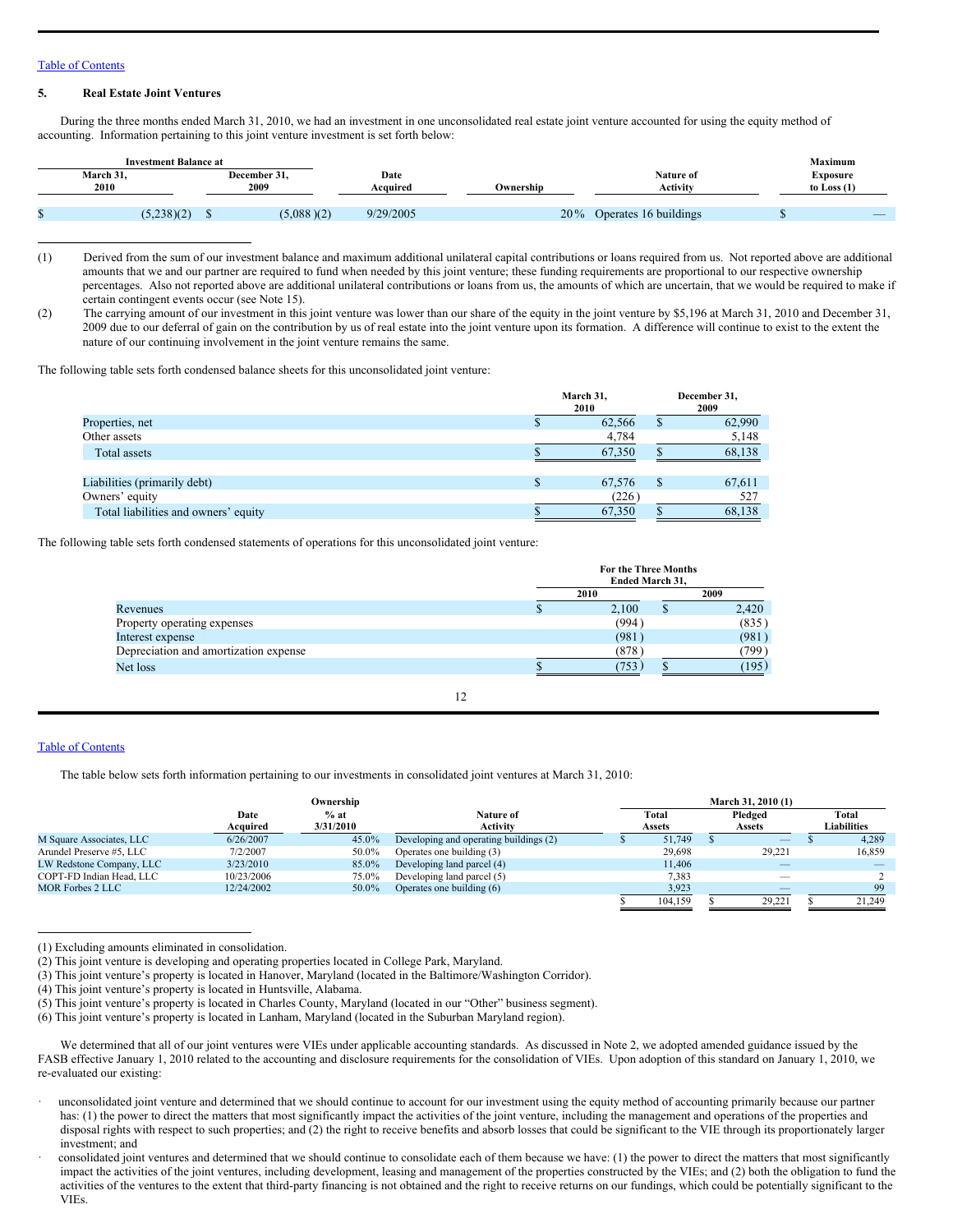Therefore, the adoption of this guidance did not affect our financial position, results of operations or cash flows.

In March 2010, we completed the formation of LW Redstone Company, LLC ("Redstone"), a joint venture created to develop Redstone Gateway, a 468-acre land parcel adjacent to Redstone Arsenal in Huntsville, Alabama. The land is owned by the U.S. Government and is under a long term master lease to the joint venture. Through this master lease, the joint venture will create a business park that we expect will total approximately 4.6 million square feet of office and retail space when completed, including approximately 4.4 million square feet of Class A office space. In addition, the business park will include hotel and other amenities.

We anticipate funding certain infrastructure costs that we expect will be reimbursed by the city of Huntsville. We also expect to fund additional development and construction costs through equity contributions to the extent that third party financing is not obtained. Our partner is not required to make any future contributions to the joint venture. Net cash flow distributions to the partners of Redstone vary depending on the source of the funds distributed and the nature of the capital fundings outstanding at the time of distribution. In the case of all distribution sources, we are first entitled to repayment of operating deficits funded by us and preferred returns on such fundings. We are also generally entitled to repayment of infrastructure and vertical construction costs funded by us and preferred returns on such fundings before our partner is entitled to receive repayment of its equity contribution of \$9,000. In addition, we will be entitled to 85% of distributable cash in excess of preferred returns.

We determined that Redstone is a VIE under applicable accounting standards and that we should consolidate it because: (1) we control the activities that are most significant to the VIE (we hold two of three positions on the joint venture's management committee, and we will be responsible for the development, construction, leasing and management of the office properties to be constructed by the VIE); and (2) we have both the obligation to provide significant funding for the project, as noted above, and the right to receive returns on our funding.

| ۰,           |
|--------------|
| I<br>×<br>۰. |

#### Table of [Contents](#page-0-0)

At December 31, 2009, we had a 92.5% ownership interest in COPT Opportunity Invest I, LLC, an entity which is redeveloping a property in Hanover, Maryland. In February 2010, we acquired the remaining 7.5% ownership interest in this entity.

Our commitments and contingencies pertaining to our real estate joint ventures are disclosed in Note 15.

# **6. Prepaid Expenses and Other Assets**

Prepaid expenses and other assets consisted of the following:

|                                                            | March 31,<br>2010 |        | December 31,<br>2009 |        |  |
|------------------------------------------------------------|-------------------|--------|----------------------|--------|--|
| Prepaid expenses                                           |                   | 14.791 |                      | 19.769 |  |
| Equity method investment in unconsolidated entity          |                   | 14.605 |                      | 9.461  |  |
| Mortgage loans receivable (1)                              |                   | 13.453 |                      | 12.773 |  |
| Furniture, fixtures and equipment, net                     |                   | 12.362 |                      | 12.633 |  |
| Other assets                                               |                   | 7.659  |                      | 7.763  |  |
| Construction contract costs incurred in excess of billings |                   | 5.542  |                      | 19,556 |  |
| Prepaid expenses and other assets                          |                   | 68.412 |                      | 81,955 |  |

(1) The fair value of our mortgage loans receivable totaled \$15,525 at March 31, 2010 and \$15,126 at December 31, 2009.

# **7. Debt**

Our debt consisted of the following:

|                                        | <b>Maximum</b>                           |        |               | Carrying Value at |    |                      |                                                   | <b>Scheduled</b><br>Maturity      |
|----------------------------------------|------------------------------------------|--------|---------------|-------------------|----|----------------------|---------------------------------------------------|-----------------------------------|
|                                        | Availability at<br><b>March 31, 2010</b> |        |               | March 31.<br>2010 |    | December 31.<br>2009 | <b>Stated Interest Rates</b><br>at March 31, 2010 | Dates at<br><b>March 31, 2010</b> |
| Mortgage and other loans payable:      |                                          |        |               |                   |    |                      |                                                   |                                   |
| Revolving Credit Facility              | S<br>600,000                             |        | $\mathcal{L}$ | 397,000           | Ж. | 365,000              | LIBOR + 0.75% to 1.25% (1)                        | September 30, 2011 (2)            |
|                                        |                                          |        |               |                   |    |                      |                                                   |                                   |
| Mortgage and Other Secured Loans       |                                          |        |               |                   |    |                      |                                                   |                                   |
| Fixed rate mortgage loans (3)          |                                          | N/A    |               | 1,163,072         |    | 1,166,443            | $5.20\% - 7.94\%$ (4)                             | $2010 - 2034(5)$                  |
| <b>Revolving Construction Facility</b> | 225,000                                  |        |               | 100,225           |    | 76,333               | LIBOR + 1.60% to 2.00% (6)                        | May 2, 2011 (2)                   |
| Other variable rate secured loans      |                                          | N/A    |               | 271,019           |    | 271.146              | LIBOR + 2.25% to 3.00% (7)                        | $2012 - 2014(2)$                  |
| Other construction loan facilities     |                                          | 23,400 |               | 16,753            |    | 16,753               | $LIBOR + 2.75\%$ (8)                              | 2011(2)                           |
| Total mortgage and other secured loans |                                          |        |               | 1,551,069         |    | 1,530,675            |                                                   |                                   |
|                                        |                                          |        |               |                   |    |                      |                                                   |                                   |
| Unsecured notes payable (9)            |                                          | N/A    |               | 2,001             |    | 2,019                | $0.00\%$                                          | 2026                              |
| Total mortgage and other loans payable |                                          |        |               | 1,950,070         |    | 1,897,694            |                                                   |                                   |
|                                        |                                          |        |               |                   |    |                      |                                                   |                                   |
| 3.5% Exchangeable Senior Notes         |                                          | N/A    |               | 157,061           |    | 156,147              | 3.50%                                             | September 2026 (10)               |
| Total debt                             |                                          |        |               | 2,107,131         |    | 2,053,841            |                                                   |                                   |
|                                        |                                          |        |               |                   |    |                      |                                                   |                                   |

(1) The interest rate on the Revolving Credit Facility was 1.03% at March 31, 2010.

(6) The weighted average interest rate on this loan was 1.83% at March 31, 2010.

<sup>(2)</sup> Includes loans that may be extended for a one-year period at our option, subject to certain conditions.

<sup>(3)</sup> Several of the fixed rate mortgages carry interest rates that were above or below market rates upon assumption and therefore were recorded at their fair value based on applicable effective interest rates. The carrying values of these loans reflect unamortized premiums totaling \$342 at March 31, 2010 and \$371 at December 31, 2009. (4) The weighted average interest rate on these loans was 6.0% at March 31, 2010.

<sup>(5)</sup> A loan with a balance of \$4,637 at March 31, 2010 that matures in 2034 may be repaid in March 2014, subject to certain conditions.

<sup>(7)</sup> The loans in this category at March 31, 2010 are subject to floor interest rates ranging from 4.25% to 5.5%.

<sup>(8)</sup> The interest rate on this loan was 3.0% at March 31, 2010.

<sup>(9)</sup> The carrying value of these notes reflects unamortized discount totaling \$1,210 at March 31, 2010 and \$1,242 at December 31, 2009.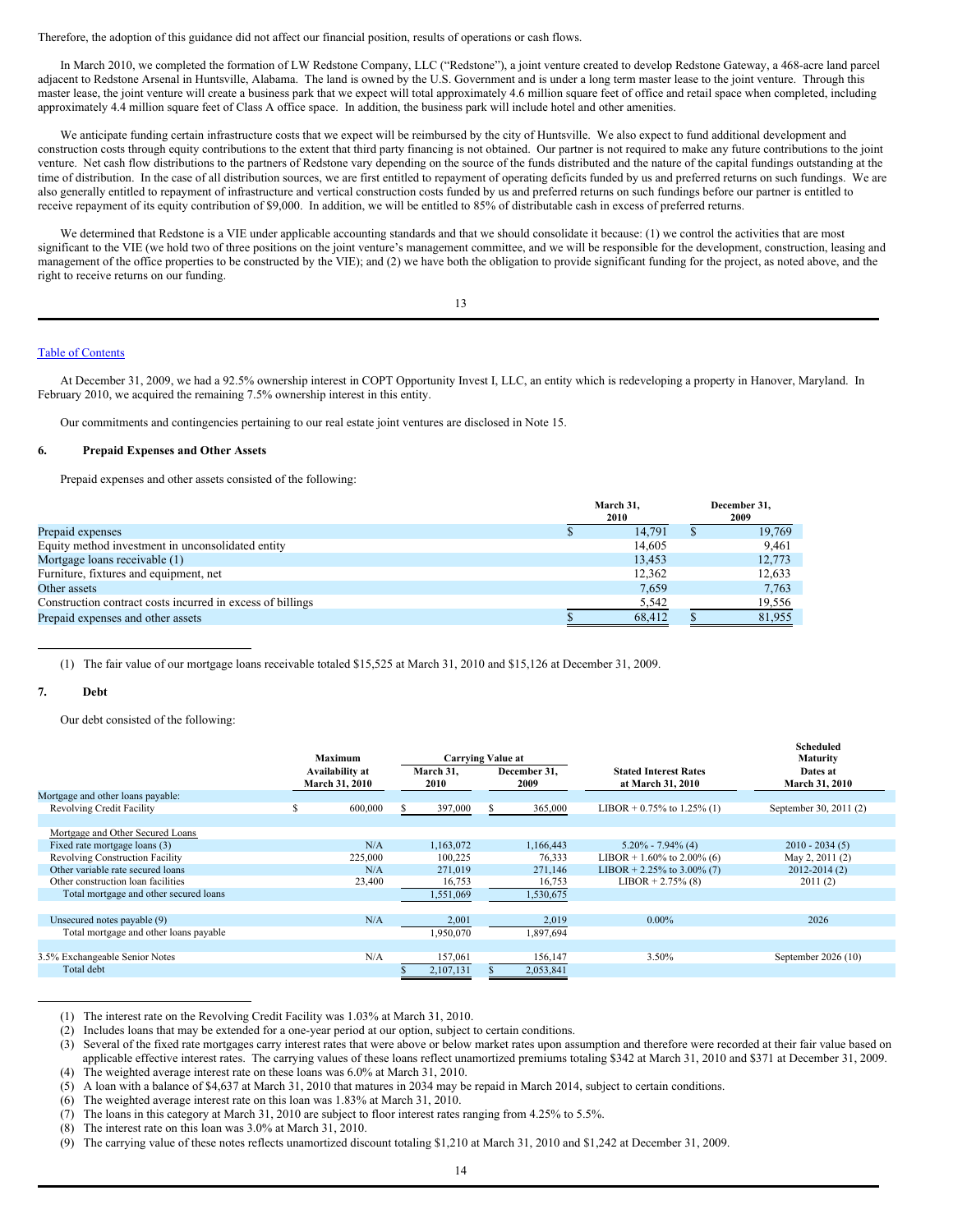(10) As described further in our 2009 Annual Report on Form 10-K, the notes have an exchange settlement feature that provides that they may, under certain circumstances, be exchangeable for cash (up to the principal amount of the notes) and, with respect to any excess exchange value, may be exchangeable into (at our option) cash, our common shares or a combination of cash and our common shares at an exchange rate (subject to adjustment) of 18.9937 shares per one thousand dollar principal amount of the notes (exchange rate is as of March 31, 2010 and is equivalent to an exchange price of \$52.65 per common share). The carrying value of these notes included a principal amount of \$162,500 and an unamortized discount totaling \$5,439 at March 31, 2010 and \$6,353 at December 31, 2009. The effective interest rate under the notes, including amortization of the issuance costs, was 5.97%. The table below sets forth interest expense recognized on these notes before deductions for amounts capitalized:

|                                                           | <b>For the Three Months</b><br><b>Ended March 31.</b> |       |
|-----------------------------------------------------------|-------------------------------------------------------|-------|
|                                                           | 2010                                                  | 2009  |
| Interest expense at stated interest rate                  | .422                                                  | .422  |
| Interest expense associated with amortization of discount | 913                                                   | 860   |
| Total                                                     | 2.335                                                 | 2.282 |

We capitalized interest costs of \$3,936 in the three months ended March 31, 2010 and \$4,499 in the three months ended March 31, 2009.

The following table sets forth information pertaining to the fair value of our debt:

|                    |  | <b>March 31, 2010</b> |                                       |           |                    | <b>December 31, 2009</b> |  |                                       |  |  |
|--------------------|--|-----------------------|---------------------------------------|-----------|--------------------|--------------------------|--|---------------------------------------|--|--|
|                    |  | Carrying<br>Amount    | <b>Estimated</b><br><b>Fair Value</b> |           | Carrying<br>Amount |                          |  | <b>Estimated</b><br><b>Fair Value</b> |  |  |
| Fixed-rate debt    |  | 1.322.134             | w                                     | .256,906  |                    | 1.324.609                |  | .252,126                              |  |  |
| Variable-rate debt |  | 784.997               |                                       | 761.565   |                    | 729.232                  |  | 704.508                               |  |  |
|                    |  | 2.107.131             |                                       | 2.018.471 |                    | 2,053,841                |  | .956.634                              |  |  |

On April 7, 2010, the Operating Partnership issued a \$240,000 aggregate principal amount of 4.25% Exchangeable Senior Notes due 2030. Interest on the notes is payable on April 15 and October 15 of each year. The notes have an exchange settlement feature that provides that the notes may, under certain circumstances, be exchangeable for cash and, at the Operating Partnership's discretion, our common shares at an exchange rate (subject to adjustment) of 20.7658 shares per one thousand dollar principal amount of the notes (exchange rate is as of April 7, 2010 and is equivalent to an exchange price of \$48.16 per common share, a 20% premium over the closing price on the NYSE on the transaction pricing date). On or after April 20, 2015, the Operating Partnership may redeem the notes in cash in whole or in part. The holders of the notes have the right to require us to repurchase the notes in cash in whole or in part on each of April 15, 2015, April 15, 2020 and April 15, 2025, or in the event of a "fundamental change," as defined under the terms of the notes, for a repurchase price equal to 100% of the principal amount of the notes plus accrued and unpaid interest. Prior to April 20, 2015, subject to certain exceptions, if (1) a "fundamental change" occurs as a result of certain forms of transactions or series of transactions and (2) a holder elects to exchange its notes in connection with such "fundamental change," we will increase the applicable exchange rate for the notes surrendered for exchange by a number of additional shares of our common shares as a "make whole premium." The notes are general unsecured senior obligations of the Operating Partnership and rank equally in right of payment with all other senior unsecured indebtedness of the Operating Partnership. The Operating Partnership's obligations under the notes are fully and unconditionally guaranteed by us. The initial liability component of this debt issuance is approximately \$221,000 and the equity component is approximately \$19,000. The effective interest rate on the liability component, including amortization of the issuance costs, is approximately 6.5%.

#### 15

# Table of [Contents](#page-0-0)

# **8. Interest Rate Derivatives**

The following table sets forth the key terms and fair values of our interest rate swap derivatives at March 31, 2010 and December 31, 2009, all of which are interest rate swaps:

|                    |         |                                |                          |                           |   | <b>Fair Value at</b> |                      |
|--------------------|---------|--------------------------------|--------------------------|---------------------------|---|----------------------|----------------------|
| Notional<br>Amount |         | One-Month<br><b>LIBOR base</b> | <b>Effective</b><br>Date | <b>Expiration</b><br>Date |   | March 31,<br>2010    | December 31.<br>2009 |
| \$                 | 100,000 | .9750 %                        | 1/1/2010                 | 5/1/2012                  |   | 1.711                | (1,068)              |
|                    | 120,000 | $1.7600\,\%$                   | 1/2/2009                 | 5/1/2012                  |   | (1,516)              | (669)                |
|                    |         |                                |                          |                           | Φ | 3.227                | 1,737                |

Each of these interest rate swaps were designated as cash flow hedges of interest rate risk. The table below sets forth the fair value of our interest rate derivatives as well as their classification on our Consolidated Balance Sheet as of March 31, 2010 and December 31, 2009:

| <b>Derivatives</b><br>Designated as | 2010<br>ch<br>VIZ                |  |                                | . 2009                       |  |                                          |  |  |  |
|-------------------------------------|----------------------------------|--|--------------------------------|------------------------------|--|------------------------------------------|--|--|--|
| <b>Hedging Instruments</b>          | salance Sheet "<br>t Location    |  | $  -$<br>Fair Value            | Sheet<br>Balance<br>Location |  | $  -$<br>$\mathbf{r}$<br>∙ Value<br>Fair |  |  |  |
| Interest rate swaps                 | $\cdots$<br>)ther<br>liabilities |  | $\sim$ $\sim$ $\sim$<br>ستستدر | <br>Othei<br>liabilities     |  | $\blacksquare$<br>1,1                    |  |  |  |

The table below presents the effect of our interest rate derivatives on our Consolidated Statements of Operations and comprehensive income for the three months ended March 31, 2010 and 2009:

|                                                                                                                       | <b>For the Three Months</b><br>Ended March 31. |  |         |  |  |  |
|-----------------------------------------------------------------------------------------------------------------------|------------------------------------------------|--|---------|--|--|--|
|                                                                                                                       | 2010                                           |  | 2009    |  |  |  |
| Amount of loss recognized in AOCL (effective portion)                                                                 | (2,385)                                        |  | (1,381) |  |  |  |
| Amount of loss reclassified from AOCL into interest expense (effective portion)                                       | (911)                                          |  | (2,299) |  |  |  |
| Amount of loss recognized in interest expense (ineffective portion and amount excluded from effectiveness<br>testing) |                                                |  | (279)   |  |  |  |

Over the next 12 months, we estimate that approximately \$3,077 will be reclassified from AOCL as an increase to interest expense.

We have agreements with each of our interest rate derivative counterparties that contain provisions under which if we default or are capable of being declared in default on any of our indebtedness, we could also be declared in default on our derivative obligations. These agreements also incorporate the loan covenant provisions of our indebtedness with a lender affiliate of the derivative counterparties. Failure to comply with the loan covenant provisions would result in our being in default on any derivative instrument obligations covered by the agreements. As of March 31, 2010, the fair value of interest rate derivatives in a liability position related to these agreements was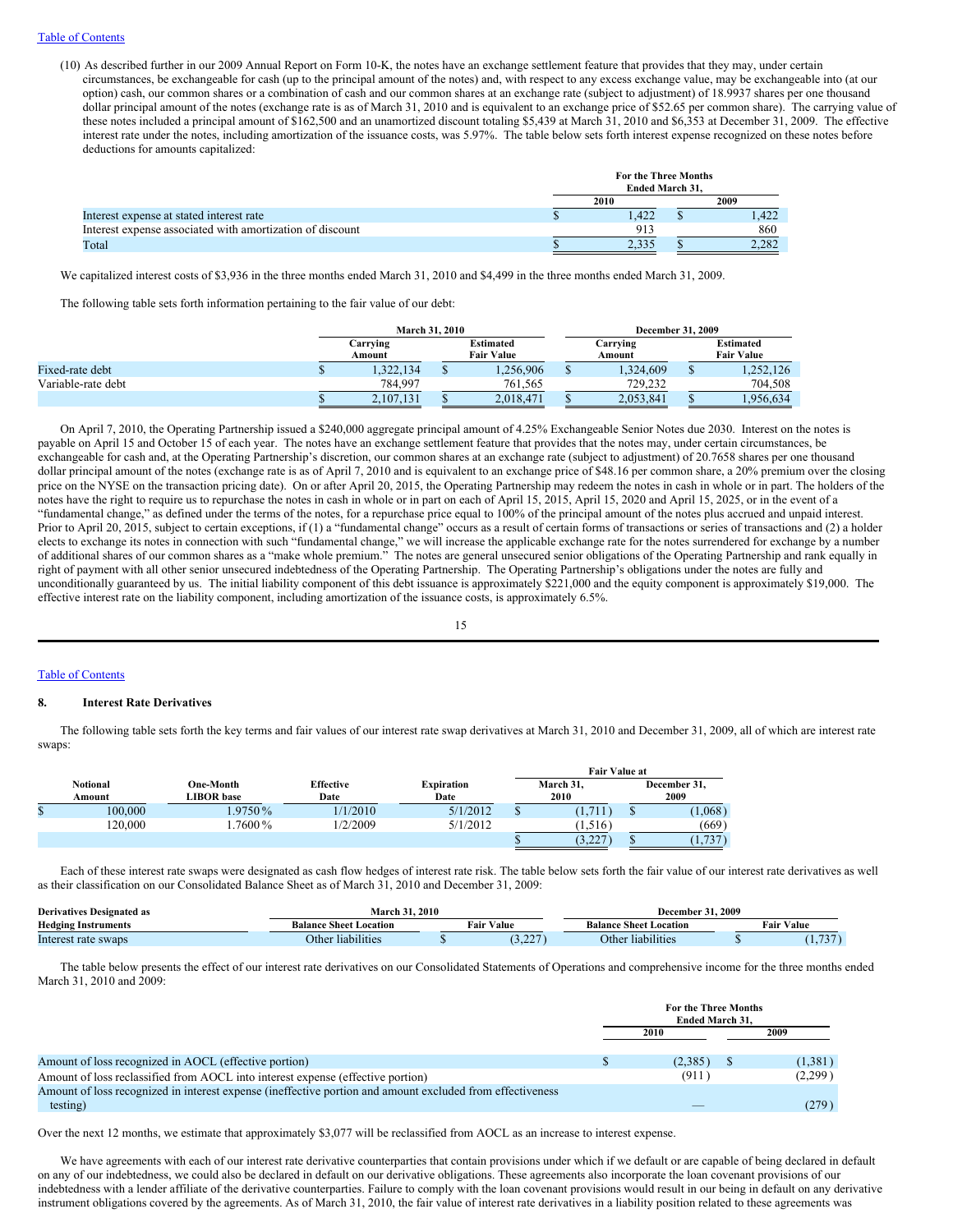\$3,227, excluding the effects of accrued interest. As of March 31, 2010, we had not posted any collateral related to these agreements. We are not in default with any of these provisions. If we breached any of these provisions, we would be required to settle our obligations under the agreements at their termination value of \$3,580.

# **9. Shareholders' Equity**

# **Common Shares**

During the three months ended March 31, 2010, we converted 309,497 common units in our Operating Partnership into common shares on the basis of one common share for each common unit.

See Note 12 for disclosure of common share activity pertaining to our share-based compensation plans.

We declared dividends per common share of \$0.3925 in the three months ended March 31, 2010 and \$0.3725 in the three months ended March 31, 2009.

### Table of [Contents](#page-0-0)

#### **Accumulated Other Comprehensive Loss**

The table below sets forth activity in the accumulated other comprehensive loss component of shareholders' equity:

|                                                             | <b>For the Three Months</b><br><b>Ended March 31.</b> |          |
|-------------------------------------------------------------|-------------------------------------------------------|----------|
|                                                             | 2010                                                  | 2009     |
| Beginning balance                                           | (1,907)                                               | (4,749)  |
| Amount of loss recognized in AOCL                           | (2,385)                                               | (1, 381) |
| Amount of loss reclassified from AOCL to income             | 911                                                   | 2,299    |
| Adjustment to AOCL attributable to noncontrolling interests | 103                                                   | 575      |
| Ending balance                                              | (3,278)                                               | (3,256)  |

The table below sets forth total comprehensive income and total comprehensive income attributable to COPT:

|                                                                            | <b>For the Three Months</b><br><b>Ended March 31.</b> |  |         |  |  |
|----------------------------------------------------------------------------|-------------------------------------------------------|--|---------|--|--|
|                                                                            | 2010                                                  |  | 2009    |  |  |
| Net income                                                                 | 10.675                                                |  | 18,166  |  |  |
| Amount of loss recognized in AOCL                                          | (2,385)                                               |  | (1,381) |  |  |
| Amount of loss reclassified from AOCL to income                            | 911                                                   |  | 2,299   |  |  |
| Total comprehensive income                                                 | 9.201                                                 |  | 19.084  |  |  |
| Net income attributable to noncontrolling interests                        | (737)                                                 |  | (2,019) |  |  |
| Other comprehensive loss (income) attributable to noncontrolling interests | 121                                                   |  | (116)   |  |  |
| Total comprehensive income attributable to COPT                            | 8,585                                                 |  | 16,949  |  |  |

# **10. Supplemental Information to Statements of Cash Flows**

|                                                                                                                       | For the Three Months Ended<br>March 31. |         |  |        |
|-----------------------------------------------------------------------------------------------------------------------|-----------------------------------------|---------|--|--------|
|                                                                                                                       |                                         | 2010    |  | 2009   |
| Supplemental schedule of non-cash investing and financing activities:                                                 |                                         |         |  |        |
|                                                                                                                       |                                         |         |  |        |
| (Decrease) increase in accrued capital improvements, leasing and other investing activity costs                       |                                         | (1,313) |  | 3,622  |
| Increase in property and noncontrolling interests in connection with property contribution to joint venture           |                                         | 9,000   |  |        |
| Increase in fair value of derivatives applied to AOCL and noncontrolling interests                                    |                                         | 1.490   |  | 885    |
| Dividends/distribution payable                                                                                        |                                         | 28,556  |  | 25,891 |
| Decrease in noncontrolling interests and increase in shareholders' equity in connection with the conversion of common |                                         |         |  |        |
| units into common shares                                                                                              |                                         | 4,515   |  | 53,808 |
| Adjustments to noncontrolling interests resulting from changes in ownership of Operating Partnership by COPT          |                                         | 180     |  | 19.101 |
|                                                                                                                       |                                         |         |  |        |

# 17

# Table of [Contents](#page-0-0)

# **11. Information by Business Segment**

As of March 31, 2010, we had eight primary office property segments: Baltimore/Washington Corridor; Northern Virginia; Greater Baltimore; Colorado Springs; Suburban Maryland; San Antonio; Greater Philadelphia; and St. Mary's and King George Counties.

The table below reports segment financial information for our real estate operations. Our segment entitled "Other" includes assets and operations not specifically associated with the other defined segments, including corporate assets and investments in unconsolidated entities. We measure the performance of our segments through a measure we define as net operating income from real estate operations ("NOI from real estate operations"), which is derived by subtracting property expenses from revenues from real estate operations. We believe that NOI from real estate operations is an important supplemental measure of operating performance for a REIT's operating real estate because it provides a measure of the core operations that is unaffected by depreciation, amortization, financing and general and administrative expenses; this measure is particularly useful in our opinion in evaluating the performance of geographic segments, same-office property groupings and individual properties.

|                                      | <b>Baltimore</b> /<br>Washington<br>Corridor | Northern<br>Virginia | Greater<br><b>Baltimore</b> | Colorado<br><b>Springs</b> | Suburban<br>Maryland | <b>San Antonio</b> | Greater<br>Philadelphia | St. Mary's &<br><b>King George</b><br>Counties | Other | Intersegment<br><b>Elimination</b> | <b>Total</b> |
|--------------------------------------|----------------------------------------------|----------------------|-----------------------------|----------------------------|----------------------|--------------------|-------------------------|------------------------------------------------|-------|------------------------------------|--------------|
| Three Months Ended March 31.<br>2010 |                                              |                      |                             |                            |                      |                    |                         |                                                |       |                                    |              |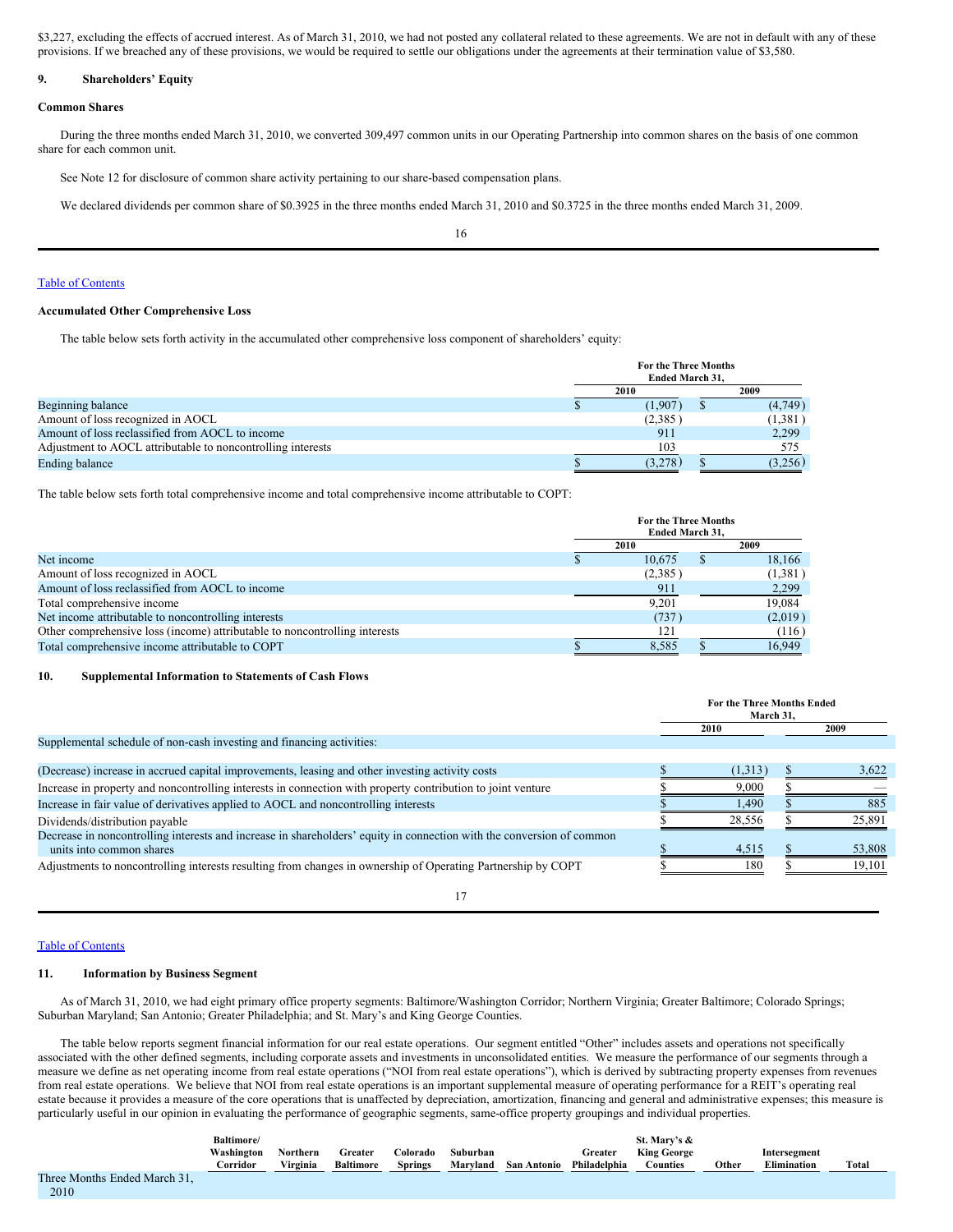| Revenues from real estate            |     |                                                        |              |           |     |           |      |          |            |              |              |    |            |      |            |     |                      |                          |   |                      |
|--------------------------------------|-----|--------------------------------------------------------|--------------|-----------|-----|-----------|------|----------|------------|--------------|--------------|----|------------|------|------------|-----|----------------------|--------------------------|---|----------------------|
| operations                           | S   | 52,058 \$                                              |              | 18,659 \$ |     | 17,865 \$ |      | 6,332 \$ | 5,829 \$   |              | 3,938 \$     |    | $1,202$ \$ |      | 3,589      | -S  | $3,524$ \$           | $\overline{\phantom{m}}$ | S | 112,996              |
| Property operating expenses          |     | 22,155                                                 |              | 7,313     |     | 9,010     |      | 2,309    | 2,701      |              | 1,629        |    | 763        |      | 1,107      |     | 1,309                |                          |   | 48,296               |
| NOI from real estate operations      |     | 29,903                                                 | \$.          | 11,346    |     | 8,855     | - 55 | 4,023    | 3,128      |              | 2,309        |    | 439        | -S   | 2,482      | Ъ.  | 2,215                |                          |   | 64,700               |
| Additions to properties, net         |     | 15,959                                                 | <sup>8</sup> | 4,910     | \$. | 7,240     |      | 813      | 1.541      |              | 4,939        |    | 10,058     |      | 411        | \$. | 12,476               |                          |   | 58,347               |
| Segment assets at March 31,          |     |                                                        |              |           |     |           |      |          |            |              |              |    |            |      |            |     |                      |                          |   |                      |
| 2010                                 |     | \$1,339,080 \$452,105 \$568,361 \$269,338 \$172,971 \$ |              |           |     |           |      |          |            |              | 139,977 \$   |    | 115,023    | - S  |            |     | 94,033 \$ 247,551 \$ |                          |   | $(87)$ \$ 3,398,352  |
|                                      |     |                                                        |              |           |     |           |      |          |            |              |              |    |            |      |            |     |                      |                          |   |                      |
| Three Months Ended March 31,<br>2009 |     |                                                        |              |           |     |           |      |          |            |              |              |    |            |      |            |     |                      |                          |   |                      |
| Revenues from real estate            |     |                                                        |              |           |     |           |      |          |            |              |              |    |            |      |            |     |                      |                          |   |                      |
| operations                           | \$. | $49.004$ \$                                            |              | 22,099 \$ |     | 13,771 \$ |      | 4,877 \$ | $5,023$ \$ |              | $2,945$ \$   |    | 2,506 \$   |      | $3,399$ \$ |     | $3,220$ \$           | $\overline{\phantom{m}}$ | S | 106,844              |
| Property operating expenses          |     | 18,619                                                 |              | 7,796     |     | 6,771     |      | 1,323    | 2,054      |              | 836          |    | 81         |      | 886        |     | 667                  | -                        |   | 39,033               |
| NOI from real estate operations      |     | 30,385                                                 | S            | 14,303    |     | 7,000     |      | 3,554    | 2,969      | <sup>S</sup> | 2,109        | -S | 2,425      |      | 2,513      |     | 2,553                | –                        |   | 67,811               |
| Additions to properties, net         |     | 19,179                                                 |              | 69        |     | 3,311     | -S   | 5.197    | 4,609      |              | 7,379        |    | 2,313      |      | 347        |     | 7,757                | (7)                      |   | 50,154               |
| Segment assets at March 31,          |     |                                                        |              |           |     |           |      |          |            |              |              |    |            |      |            |     |                      |                          |   |                      |
| 2009                                 |     | \$1,270,539 \$458,934 \$436,862 \$253,764 \$155,712 \$ |              |           |     |           |      |          |            |              | $104,284$ \$ |    | 96,267     | - \$ | 94,809     |     | $$267,108$ \, \$     |                          |   | $(989)$ \$ 3,137,290 |
|                                      |     |                                                        |              |           |     |           |      |          | 10         |              |              |    |            |      |            |     |                      |                          |   |                      |

#### 18

# Table of [Contents](#page-0-0)

The following table reconciles our segment revenues to total revenues as reported on our Consolidated Statements of Operations:

|                                                       | For the Three Months<br><b>Ended March 31.</b> |         |      |         |  |  |
|-------------------------------------------------------|------------------------------------------------|---------|------|---------|--|--|
|                                                       |                                                | 2010    | 2009 |         |  |  |
| Segment revenues from real estate operations          |                                                | 112.996 |      | 106,844 |  |  |
| Construction contract and other service revenues      |                                                | 37,365  |      | 74.889  |  |  |
| Less: Revenues from discontinued operations (Note 14) |                                                | (768)   |      | (736)   |  |  |
| Total revenues                                        |                                                | 149.593 |      | 180.997 |  |  |

The following table reconciles our segment property operating expenses to property operating expenses as reported on our Consolidated Statements of Operations:

|                                                                          | For the Three Months<br><b>Ended March 31.</b> |      |        |  |  |
|--------------------------------------------------------------------------|------------------------------------------------|------|--------|--|--|
|                                                                          | 2010                                           | 2009 |        |  |  |
| Segment property operating expenses                                      | 48.296                                         |      | 39.033 |  |  |
| Less: Property operating expenses from discontinued operations (Note 14) | 161                                            |      | (69)   |  |  |
| Total property operating expenses                                        | 48.135                                         |      | 38,964 |  |  |

As previously discussed, we provide real estate services such as property management, construction and development and heating and air conditioning services primarily for our properties but also for third parties. The primary manner in which we evaluate the operating performance of our service activities is through a measure we define as net operating income from service operations ("NOI from service operations"), which is based on the net of revenues and expenses from these activities. Construction contract and other service revenues and expenses consist primarily of subcontracted costs that are reimbursed to us by the customer along with a management fee. The operating margins from these activities are small relative to the revenue. As a result, we believe NOI from service operations is a useful measure in assessing both our level of activity and our profitability in conducting such operations. The table below sets forth the computation of our NOI from service operations:

|                                                  |    | <b>For the Three Months</b><br><b>Ended March 31.</b> |  |           |  |  |
|--------------------------------------------------|----|-------------------------------------------------------|--|-----------|--|--|
|                                                  |    | 2010                                                  |  | 2009      |  |  |
| Construction contract and other service revenues |    | 37,365                                                |  | 74,889    |  |  |
| Construction contract and other service expenses |    | (36,399)                                              |  | (73, 323) |  |  |
| NOI from service operations                      |    | 966                                                   |  | 1.566     |  |  |
|                                                  |    |                                                       |  |           |  |  |
|                                                  | 19 |                                                       |  |           |  |  |

# Table of [Contents](#page-0-0)

The following table reconciles our NOI from real estate operations for reportable segments and NOI from service operations to income from continuing operations as reported on our Consolidated Statements of Operations:

|                                                                            | <b>For the Three Months</b><br><b>Ended March 31.</b> |      |          |  |
|----------------------------------------------------------------------------|-------------------------------------------------------|------|----------|--|
|                                                                            | 2010                                                  | 2009 |          |  |
| NOI from real estate operations                                            | 64,700                                                |      | 67,811   |  |
| NOI from service operations                                                | 966                                                   |      | 1,566    |  |
| Interest and other income                                                  | 1,302                                                 |      | 1,078    |  |
| Equity in loss of unconsolidated entities                                  | (205)                                                 |      | (115)    |  |
| Income tax expense                                                         | (41)                                                  |      | (70)     |  |
| Other adjustments:                                                         |                                                       |      |          |  |
| Depreciation and other amortization associated with real estate operations | (27, 596)                                             |      | (26,277) |  |
| General and administrative expenses                                        | (5,900)                                               |      | (5,543)  |  |
| Business development expenses                                              | (155)                                                 |      | (646)    |  |
| Interest expense on continuing operations                                  | (22, 638)                                             |      | (19,363) |  |
| NOI from discontinued operations                                           | (607)                                                 |      | (667)    |  |
| Income from continuing operations                                          | 9.826                                                 |      | 17.774   |  |

The accounting policies of the segments are the same as those used to prepare our consolidated financial statements, except that discontinued operations are not presented separately for segment purposes. We did not allocate interest expense, amortization of deferred financing costs and depreciation and amortization to our real estate segments since they are not included in the measure of segment profit reviewed by management. We also did not allocate general and administrative expenses, business development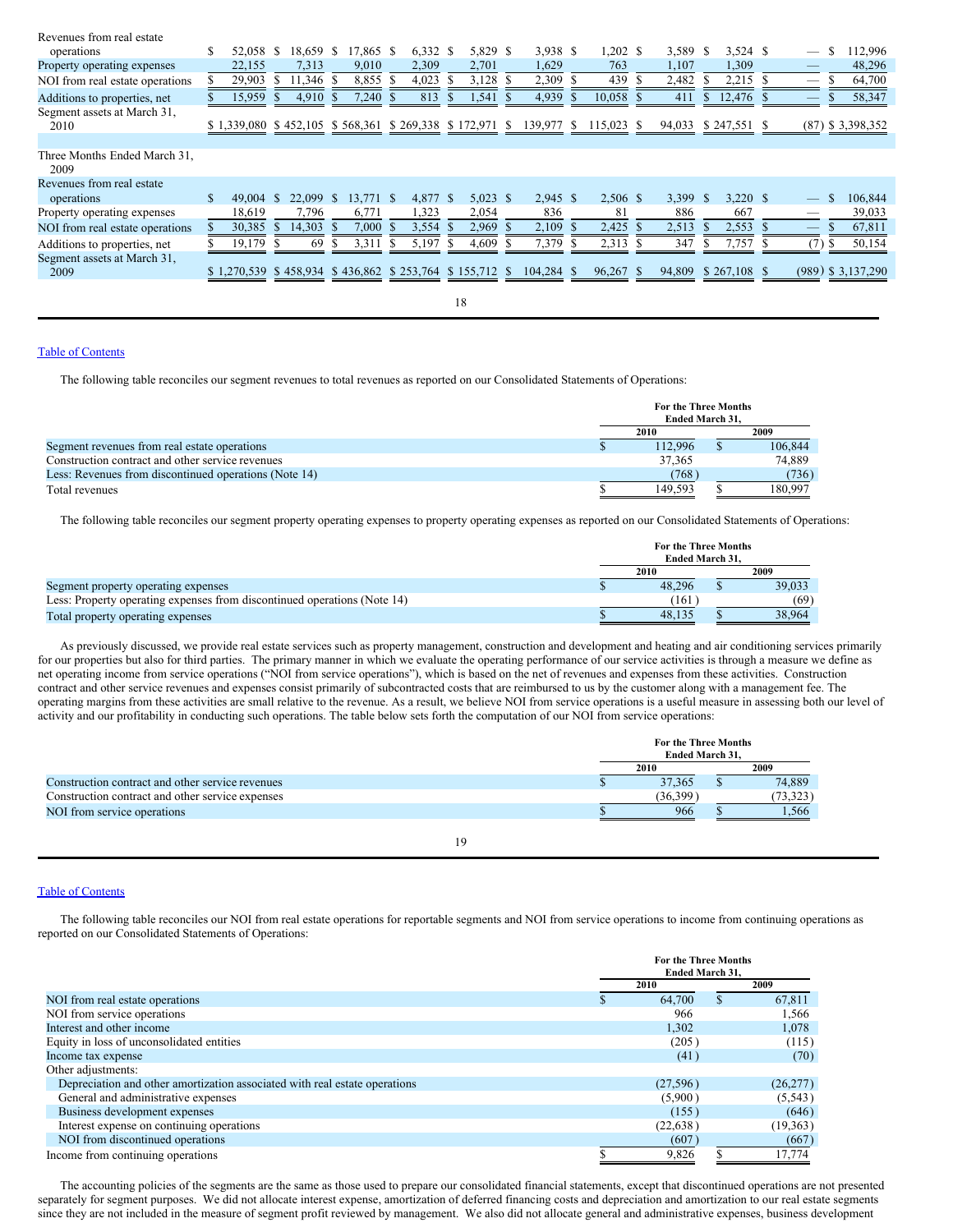expenses, interest and other income, equity in loss of unconsolidated entities, income taxes and noncontrolling interests because these items represent general corporate items not attributable to segments.

#### **12. Share-Based Compensation**

#### **Restricted Shares**

During the three months ended March 31, 2010, certain employees were granted a total of 243,906 restricted shares with a weighted average grant date fair value of \$37.56 per share; these shares are subject to forfeiture restrictions that lapse in equal increments annually over periods of three to five years, beginning on or about the first anniversary of the grant date, provided that the employees remain employed by us. During the three months ended March 31, 2010, forfeiture restrictions lapsed on 253,874 common shares previously issued to employees; these shares had a weighted average grant date fair value of \$31.80 per share, and the total intrinsic value of the shares on the vesting dates was \$9,445.

#### **Performance Share Units ("PSUs")**

On March 4, 2010, our Board of Trustees granted 100,645 PSUs to executives. The PSUs have a performance period beginning on the grant date and concluding the earlier of three years from the grant date or the date of: (1) termination by the Company without cause, death or disability of the executive or constructive discharge of the executive (collectively, "qualified termination"); or (2) a sale event. The number of PSUs earned ("earned PSUs") at the end of the performance period will be determined based on the percentile rank of the Company's total shareholder return relative to a peer group of companies, as set forth in the following schedule:

20

# Table of [Contents](#page-0-0)

| <b>Percentile Rank</b> | <b>Earned PSUs Payout %</b> |
|------------------------|-----------------------------|
| 75th or greater        | 200% of PSUs granted        |
| 50th or greater        | 100% of PSUs granted        |
| 25th                   | 50% of PSUs granted         |
| Below 25th             | 0% of PSUs granted          |

If the percentile rank exceeds the 25th percentile and is between two of the percentile ranks set forth in the table above, then the percentage of the earned PSUs will be interpolated between the ranges set forth in the table above to reflect any performance between the listed percentiles. At the end of the performance period, we, in settlement of the award, will issue a number of fully-vested common shares equal to the sum of:

the number of earned PSUs in settlement of the award plan; plus

the aggregate dividends that would have been paid with respect to the common shares issued in settlement of the earned PSUs through the date of settlement had such shares been issued on the grant date, divided by the share price on such settlement date, as defined under the terms of the agreement.

If a performance period ends due to a sale event or qualified termination, the number of earned PSUs is prorated based on the portion of the three-year performance period that has elapsed. If employment is terminated by the employee or by the Company for cause, all PSUs are forfeited. PSUs do not carry voting rights.

We computed a grant date fair value of \$53.31 per PSU using a Monte Carlo model, which included assumptions of, among other things, the following: baseline common share value of \$37.84; expected volatility for our common shares of 62.2%; and risk-free interest rate of 1.38%. We are recognizing the grant date fair value in connection with these PSU awards over a three-year period that commenced on March 4, 2010.

#### **Options**

During the three months ended March 31, 2010, 128,461 options to purchase common shares ("options") were exercised. The weighted average exercise price of these options was \$16.00 per share, and the total intrinsic value of the options exercised was \$2,804.

21

#### Table of [Contents](#page-0-0)

#### **13. Income Taxes**

We own a taxable REIT subsidiary ("TRS") that is subject to Federal and state income taxes. Our TRS' provision for income tax consisted of the following:

|                                                            |    | <b>For the Three Months</b><br>Ended March 31, |    |    |  |  |
|------------------------------------------------------------|----|------------------------------------------------|----|----|--|--|
|                                                            |    | 2010                                           |    |    |  |  |
| Deferred                                                   |    |                                                |    |    |  |  |
| Federal                                                    | J. | ∍                                              | S  | 54 |  |  |
| <b>State</b>                                               |    |                                                |    | 12 |  |  |
|                                                            |    |                                                |    | 66 |  |  |
| Current                                                    |    |                                                |    |    |  |  |
| Federal                                                    |    | 40                                             |    |    |  |  |
| <b>State</b>                                               |    | $\Omega$                                       |    |    |  |  |
|                                                            |    | 49                                             |    | 4  |  |  |
| Total income tax expense                                   |    | 52                                             |    | 70 |  |  |
|                                                            |    |                                                |    |    |  |  |
| Reported on line entitled income tax expense               | \$ | 41                                             | \$ | 70 |  |  |
| Reported on line entitled gain on sale of real estate, net |    | 11                                             |    |    |  |  |
| Total income tax expense                                   |    | 52                                             |    | 70 |  |  |

Items in our TRS contributing to temporary differences that lead to deferred taxes include depreciation and amortization, share-based compensation, certain accrued compensation, compensation paid in the form of contributions to a deferred nonqualified compensation plan and net operating losses that are not deductible until future periods.

Our TRS' combined Federal and state effective tax rate was 39% for the three months ended March 31, 2010 and 2009.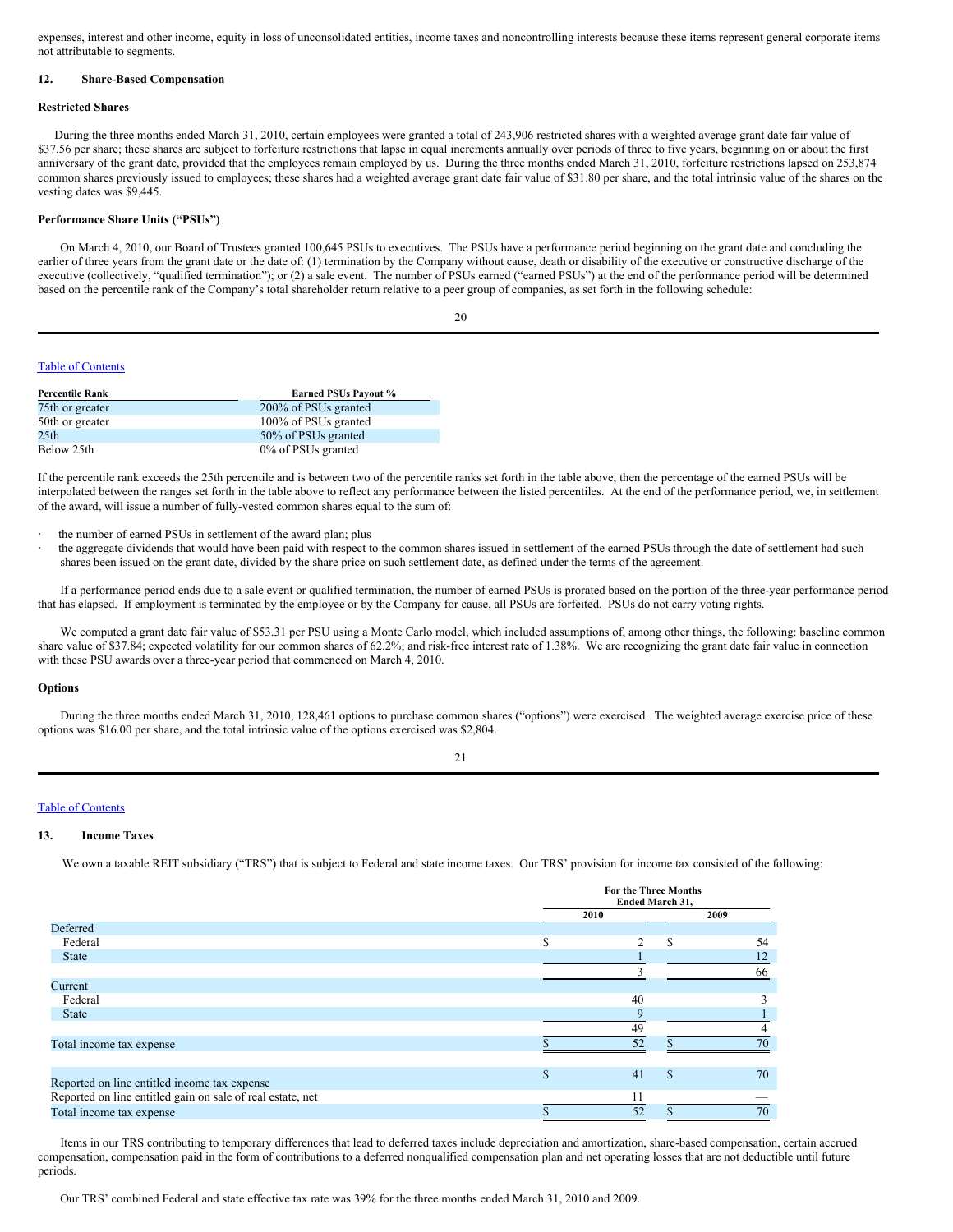#### **14. Discontinued Operations**

Income from discontinued operations primarily includes revenues and expenses associated with the following:

- · 431 and 437 Ridge Road properties and a contiguous parcel of land that were reclassified as held for sale in 2009; and
- · 11101 McCormick Road property that was sold on February 1, 2010.

Certain reclassifications have been made in prior periods to reflect discontinued operations consistent with the current presentation. The table below sets forth the components of discontinued operations reported on our Consolidated Statements of Operations:

#### Table of [Contents](#page-0-0)

|                                                             | <b>For the Three Months</b><br>Ended March 31, |  |     |  |  |  |  |
|-------------------------------------------------------------|------------------------------------------------|--|-----|--|--|--|--|
|                                                             | 2010                                           |  |     |  |  |  |  |
| Revenue from real estate operations                         | 768                                            |  | 736 |  |  |  |  |
| Expenses from real estate operations:                       |                                                |  |     |  |  |  |  |
| Property operating expenses                                 | 161                                            |  | -69 |  |  |  |  |
| Depreciation and amortization                               |                                                |  | 214 |  |  |  |  |
| Interest expense                                            | 65                                             |  | -61 |  |  |  |  |
| Expenses from real estate operations                        | 233                                            |  | 344 |  |  |  |  |
| Discontinued operations before gain on sales of real estate | 535                                            |  | 392 |  |  |  |  |
| Gain on sales of real estate                                | 297                                            |  |     |  |  |  |  |
| Discontinued operations                                     | 832                                            |  | 392 |  |  |  |  |

#### **15. Commitments and Contingencies**

In the normal course of business, we are involved in legal actions arising from our ownership and administration of properties. We establish reserves for specific legal proceedings when we determine that the likelihood of an unfavorable outcome is probable and the amount of loss can be reasonably estimated. Management does not anticipate that any liabilities that may result from such proceedings will have a materially adverse effect on our financial position, operations or liquidity. Our assessment of the potential outcomes of these matters involves significant judgment and is subject to change based on future developments.

We are subject to various Federal, state and local environmental regulations related to our property ownership and operation. We have performed environmental assessments of our properties, the results of which have not revealed any environmental liability that we believe would have a materially adverse effect on our financial position, operations or liquidity.

#### **Joint Ventures**

In connection with our 2005 contribution of properties to an unconsolidated partnership in which we hold a limited partnership interest, we entered into standard nonrecourse loan guarantees (environmental indemnifications and guarantees against fraud and misrepresentation, including springing guarantees of partnership debt in the event of a voluntary bankruptcy of the partnership). The maximum amount we could be required to pay under the guarantees is approximately \$67 million. We are entitled to recover 20% of any amounts paid under the guarantees from an affiliate of the general partner pursuant to an indemnity agreement so long as we continue to manage the properties. In the event that we no longer manage the properties, the percentage that we are entitled to recover is increased to 80%. Management estimates that the aggregate fair value of the guarantees is not material and would not exceed the amounts included in distributions in excess of investment in unconsolidated real estate joint venture reported on the consolidated balance sheets.

We are party to a contribution agreement that formed a joint venture relationship with a limited partnership to develop up to 1.8 million square feet of office space on 63 acres of land located in Hanover, Maryland. Under the contribution agreement, we agreed to fund up to \$2,200 in pre-construction costs associated with the property. As we and the joint venture partner agree to proceed with the construction of buildings in the future, our joint venture partner would contribute land into newly-formed entities and we would make additional cash capital contributions into such entities to fund development and construction activities for which financing is not obtained. We owned a 50% interest in one such joint venture as of March 31, 2010.

We may be required to make our pro rata share of additional investments in our real estate joint ventures (generally based on our percentage ownership) in the event that additional funds are needed. In the event that the other members of these joint ventures do not pay their share of investments when

#### Table of [Contents](#page-0-0)

additional funds are needed, we may then deem it appropriate to make even larger investments in these joint ventures.

# **Environmental Indemnity Agreement**

We agreed to provide certain environmental indemnifications in connection with a lease of three New Jersey properties. The prior owner of the properties, a Fortune 100 company that is responsible for groundwater contamination at such properties, previously agreed to indemnify us for (1) direct losses incurred in connection with the contamination and (2) its failure to perform remediation activities required by the State of New Jersey, up to the point that the state declares the remediation to be complete. Under the lease agreement, we agreed to the following:

- to indemnify the tenant against losses covered under the prior owner's indemnity agreement if the prior owner fails to indemnify the tenant for such losses. This indemnification is capped at \$5,000 in perpetuity after the State of New Jersey declares the remediation to be complete;
- to indemnify the tenant for consequential damages (e.g., business interruption) at one of the buildings in perpetuity and another of the buildings for 15 years after the tenant's acquisition of the property from us. This indemnification is capped at \$12,500; and
- · to pay 50% of additional costs related to construction and environmental regulatory activities incurred by the tenant as a result of the indemnified environmental condition of the properties. This indemnification is capped at \$300 annually and \$1,500 in the aggregate.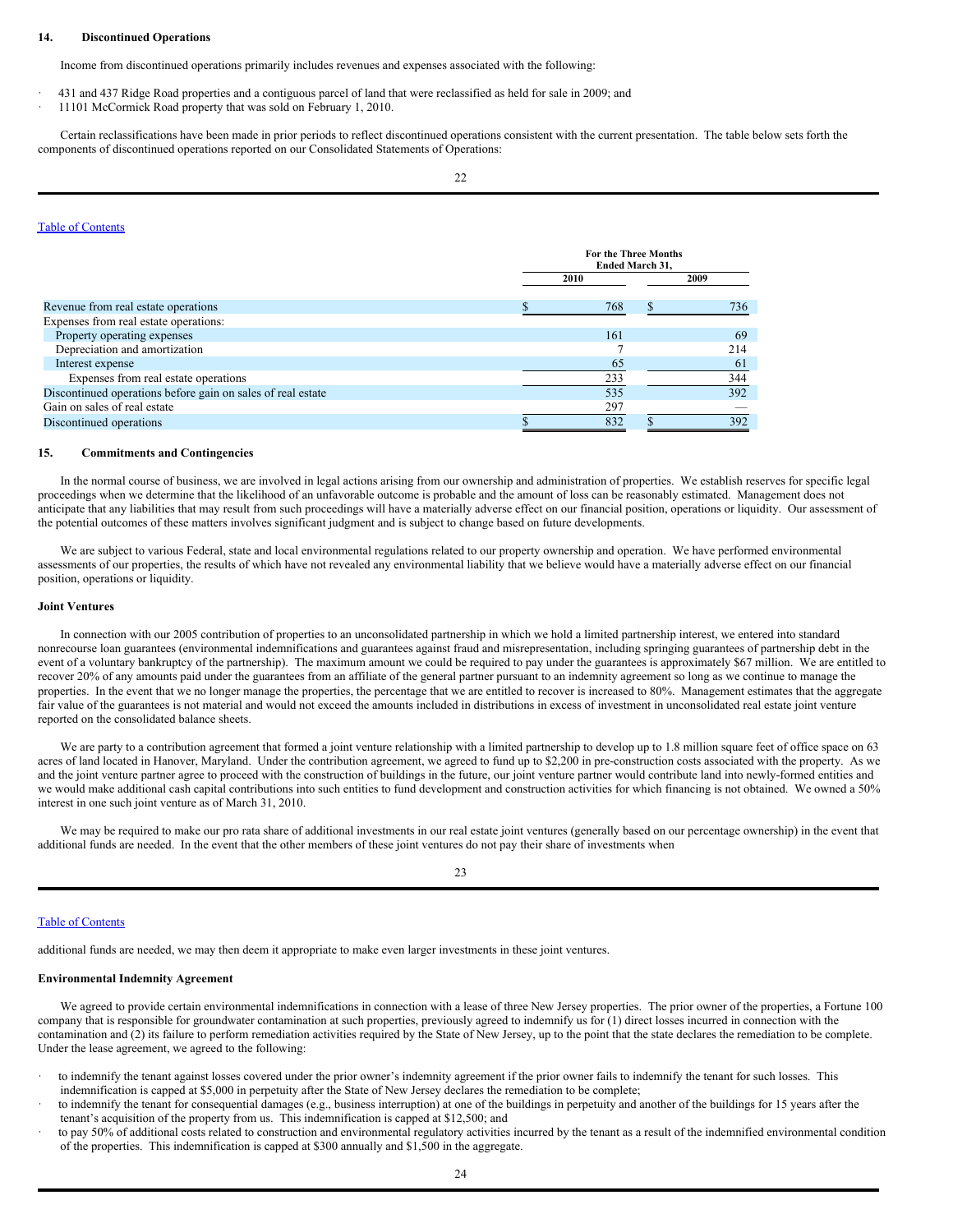# <span id="page-14-0"></span>**Item 2. Management's Discussion and Analysis of Financial Condition and Results of Operations**

#### **Overview**

We are a specialty office real estate investment trust ("REIT") that focuses primarily on strategic customer relationships and specialized tenant requirements in the United States Government, defense information technology and data sectors. We acquire, develop, manage and lease properties that are typically concentrated in large office parks primarily located adjacent to government demand drivers and/or in demographically strong markets possessing growth opportunities. As of March 31, 2010, our investments in real estate included the following:

- 248 wholly owned operating properties totaling 18.9 million square feet;
- · 22 wholly owned properties under construction, development or redevelopment that we estimate will total approximately 2.8 million square feet upon completion;
- · wholly owned land parcels totaling 1,503 acres that we believe are potentially developable into approximately 13.3 million square feet; and
- partial ownership interests in a number of other real estate projects in operations, under development or held for future development.

During the three months ended March 31, 2010, we:

- had a decrease in net income attributable to common shareholders of \$6.2 million, or 51.2%, from the three months ended March 31, 2009, significant drivers of which included a decrease in operating income from our operating properties and an increase in interest expense resulting primarily from having higher debt levels in the current period;
- had a decrease of \$5.2 million, or 8.1%, from the three months ended March 31, 2009 in our NOI from continuing real estate operations (defined below) attributable to properties that were owned and 100% operational throughout the two periods (properties that we refer to collectively as "Same-Office Properties");
- finished the period with occupancy of our wholly owned portfolio of properties at 89.6%; and
- completed the formation of LW Redstone Company, LLC, a joint venture created to develop Redstone Gateway, a 468-acre land parcel adjacent to Redstone Arsenal in Huntsville, Alabama.

In this section, we discuss our financial condition and results of operations as of and for the three months ended March 31, 2010. This section includes discussions on, among other things:

- our results of operations and why various components of our Consolidated Statements of Operations changed for the three months ended March 31, 2010 compared to the same periods in 2009;
- our cash flows:
- how we expect to generate cash for short and long-term capital needs;
- our commitments and contingencies at March 31, 2010; and
- the computation of our Funds from Operations.

You should refer to our Consolidated Financial Statements as you read this section.

This section contains "forward-looking" statements, as defined in the Private Securities Litigation Reform Act of 1995, that are based on our current expectations, estimates and projections about future events and financial trends affecting the financial condition and operations of our business. Forward-looking statements can be identified by the use of words such as "may," "will," "should," "could," "expect," "estimate" or other comparable terminology. Forward-looking statements are inherently subject to risks and uncertainties, many of which we cannot predict with accuracy and some of which we might not even anticipate. Although we believe that the expectations, estimates and projections reflected in such forward-looking statements are based on reasonable assumptions at the time made, we can give no assurance that these expectations, estimates and projections will be achieved. Future events and actual

25

#### Table of [Contents](#page-0-0)

results may differ materially from those discussed in the forward-looking statements. Important factors that may affect these expectations, estimates and projections include, but are not limited to:

- our ability to borrow on favorable terms;
- · general economic and business conditions, which will, among other things, affect office property demand and rents, tenant creditworthiness, interest rates and financing availability;
- adverse changes in the real estate markets, including, among other things, increased competition with other companies;
- · risks of real estate acquisition and development activities, including, among other things, risks that development projects may not be completed on schedule, that tenants may not take occupancy or pay rent or that development and operating costs may be greater than anticipated;
- · risks of investing through joint venture structures, including risks that our joint venture partners may not fulfill their financial obligations as investors or may take actions that are inconsistent with our objectives;
- our ability to satisfy and operate effectively under Federal income tax rules relating to real estate investment trusts and partnerships;
- · governmental actions and initiatives; and
- environmental requirements.

We undertake no obligation to update or supplement forward-looking statements.

# **Occupancy and Leasing**

The table below sets forth leasing information pertaining to our portfolio of wholly owned operating properties:

|                                     | March 31.<br>2010 | December 31,<br>2009 |
|-------------------------------------|-------------------|----------------------|
| Occupancy rates                     |                   |                      |
| Total                               | 89.6%             | $90.7\%$             |
| Baltimore/Washington Corridor       | 89.4%             | 91.6%                |
| Northern Virginia                   | $96.4\%$          | $96.6\%$             |
| <b>Greater Baltimore</b>            | 81.3%             | 80.3%                |
| Colorado Springs                    | 86.3%             | 85.8%                |
| Suburban Maryland                   | 86.2%             | $91.9\%$             |
| St. Mary's and King George Counties | 94.5%             | 97.8%                |
| Greater Philadelphia                | $100.0\%$         | 100.0%               |
| San Antonio                         | $100.0\%$         | $100.0\%$            |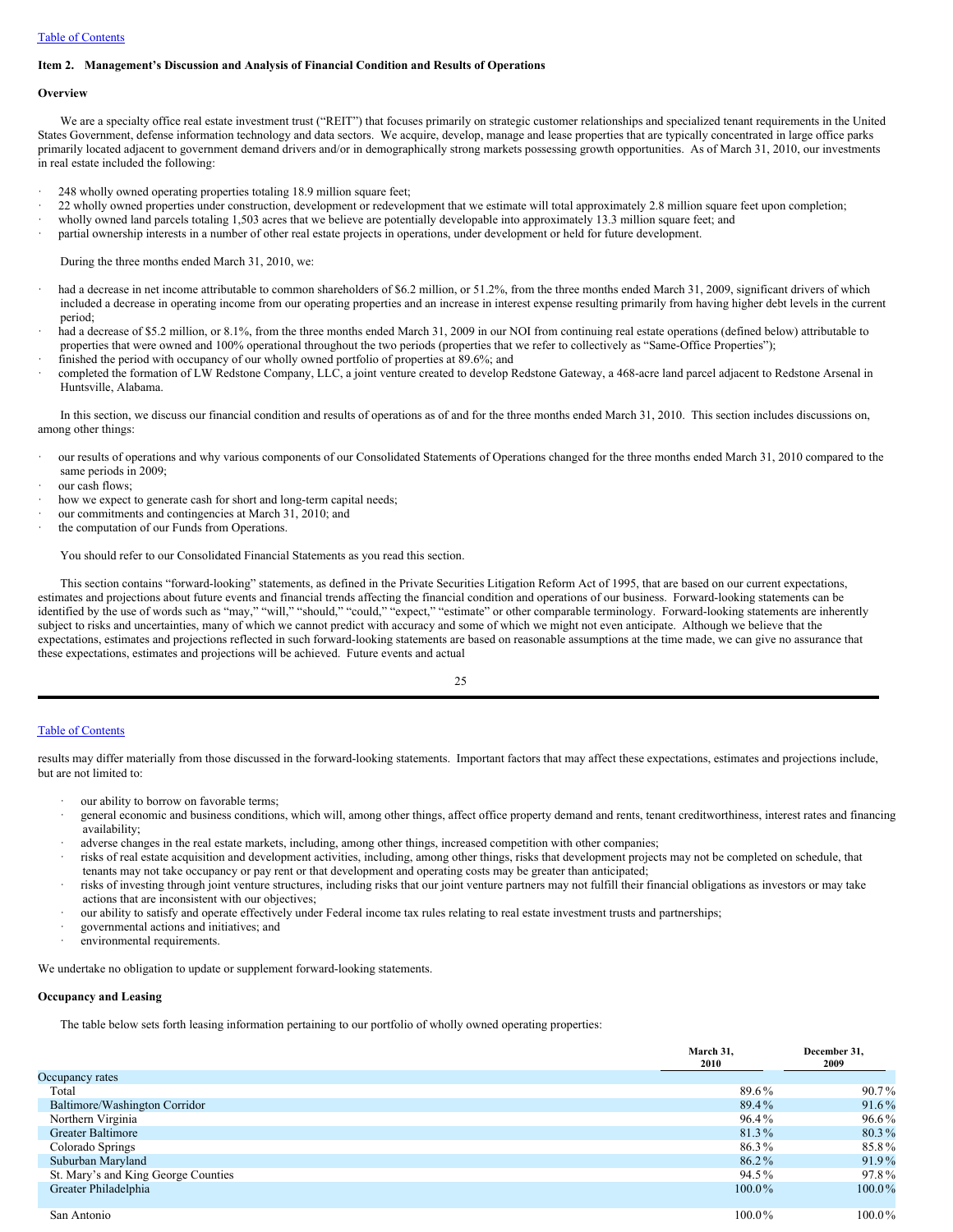| Other                                                                    | $992\%$<br>$\sim$ $\sim$ $\sim$  | 99.6%<br>-70 |
|--------------------------------------------------------------------------|----------------------------------|--------------|
| Average contractual annual rental rate per square foot at period end (1) | $\ldots$<br>$\sim$ $\sim$ $\sim$ | 24.O3        |

#### (1) Includes estimated expense reimbursements.

As discussed in greater detail in our 2009 Annual Report Form 10-K, we expect that the leasing environment will continue to be under stress from the lagging effects of the global downturn in the economy throughout 2010 and perhaps beyond. We believe that our continuing exposure to the challenging leasing environment is cushioned to a certain extent by the generally long-term nature of our leases and the staggered timing of our future lease expirations.

The table below sets forth occupancy information pertaining to operating properties in which we have a partial ownership interest:

26

# Table of [Contents](#page-0-0)

|                                      |                 | <b>Occupancy Rates at</b> |              |  |  |  |
|--------------------------------------|-----------------|---------------------------|--------------|--|--|--|
|                                      | Ownership       | March 31.                 | December 31, |  |  |  |
| <b>Geographic Region</b>             | <b>Interest</b> | 2010                      | 2009         |  |  |  |
| Greater Harrisburg, Pennsylvania (1) | $20.0\%$        | $76.4\%$                  | 79.0%        |  |  |  |
| Suburban Maryland (2)                | (2)             | 84.1%                     | 84.1%        |  |  |  |
| Baltimore/Washington Corridor (3)    | 50.0%           | $6.0\%$                   | $6.0\%$      |  |  |  |

(1) Includes 16 properties totaling 671,000 square feet.

(2) Includes three properties totaling 298,000 operational square feet at (we had a 45% ownership interest in 242,000 square feet and a 50% ownership interest in 56,000 square feet).

(3) Includes one property with 144,000 operational square feet.

#### **Results of Operations**

One manner in which we evaluate the operating performance of our properties is through a measure we define as NOI from real estate operations, which is derived by subtracting property operating expenses from revenues from real estate operations. We believe that NOI from real estate operations is an important supplemental measure of performance for a REIT's operating real estate because it provides a measure of the core operations that is unaffected by depreciation, amortization, financing and general and administrative expenses; this measure is particularly useful in our opinion in evaluating the performance of geographic segments, same-office property groupings and individual properties. The amount of NOI from real estate operations included in income from continuing operations is referred to herein as NOI from continuing real estate operations. We view our NOI from continuing real estate as being comprised of the following primary categories:

· operating properties owned and 100% operational throughout the two periods being compared. We define these as changes from "Same-Office Properties";

- constructed properties placed into service that were not 100% operational throughout the two periods being compared; and
- operating properties acquired during, or in between, the two periods being compared.

The primary manner in which we evaluate the operating performance of our construction contract and other service activities is through a measure we define as NOI from service operations, which is based on the net of the revenues and expenses from these activities. The revenues and expenses from these activities consist primarily of subcontracted costs that are reimbursed to us by customers along with a management fee. The operating margins from these activities are small relative to the revenue. As a result, we believe NOI from service operations is a useful measure in assessing both our level of activity and our profitability in conducting such operations.

We believe that operating income, as reported on our Consolidated Statements of Operations, is the most directly comparable GAAP measure for both NOI from continuing real estate operations and NOI from service operations. Since both of these measures exclude certain items includable in operating income, reliance on these measures has limitations; management compensates for these limitations by using the measures simply as supplemental measures that are considered alongside other GAAP and non-GAAP measures.

The table below reconciles NOI from continuing real estate operations and NOI from service operations to operating income reported on our Consolidated Statement of Operations (in thousands):

#### 27

#### Table of [Contents](#page-0-0)

|                                                                      | <b>For the Three Months</b><br><b>Ended March 31.</b> |          |
|----------------------------------------------------------------------|-------------------------------------------------------|----------|
|                                                                      | 2010                                                  | 2009     |
| NOI from continuing real estate operations                           | 64,093                                                | 67,144   |
| NOI from service operations                                          | 966                                                   | 1.566    |
| Depreciation and amortization associated with real estate operations | (27, 596)                                             | (26,277) |
| General and administrative expense                                   | (5,900)                                               | (5, 543) |
| Business development expenses                                        | (155)                                                 | (646)    |
| Operating income                                                     | 31.408                                                | 36,244   |

Comparison of the Three Months Ended March 31, 2010 to the Three Months Ended March 31, 2009

|                                                                      | For the Three Months Ended March 31, |                        |  |         |  |           |            |  |
|----------------------------------------------------------------------|--------------------------------------|------------------------|--|---------|--|-----------|------------|--|
|                                                                      | 2010                                 |                        |  | 2009    |  | Variance  | % Change   |  |
|                                                                      |                                      | (Dollars in thousands) |  |         |  |           |            |  |
| Revenues                                                             |                                      |                        |  |         |  |           |            |  |
| Revenues from real estate operations                                 |                                      | 112.228                |  | 106.108 |  | 6.120     | 5.8%       |  |
| Construction contract and other service revenues                     |                                      | 37,365                 |  | 74,889  |  | (37, 524) | $(50.1)\%$ |  |
| Total revenues                                                       |                                      | 149,593                |  | 180,997 |  | (31, 404) | $(17.4)\%$ |  |
| <b>Expenses</b>                                                      |                                      |                        |  |         |  |           |            |  |
| Property operating expenses                                          |                                      | 48.135                 |  | 38,964  |  | 9.171     | 23.5%      |  |
| Depreciation and amortization associated with real estate operations |                                      | 27.596                 |  | 26,277  |  | 1.319     | $5.0\%$    |  |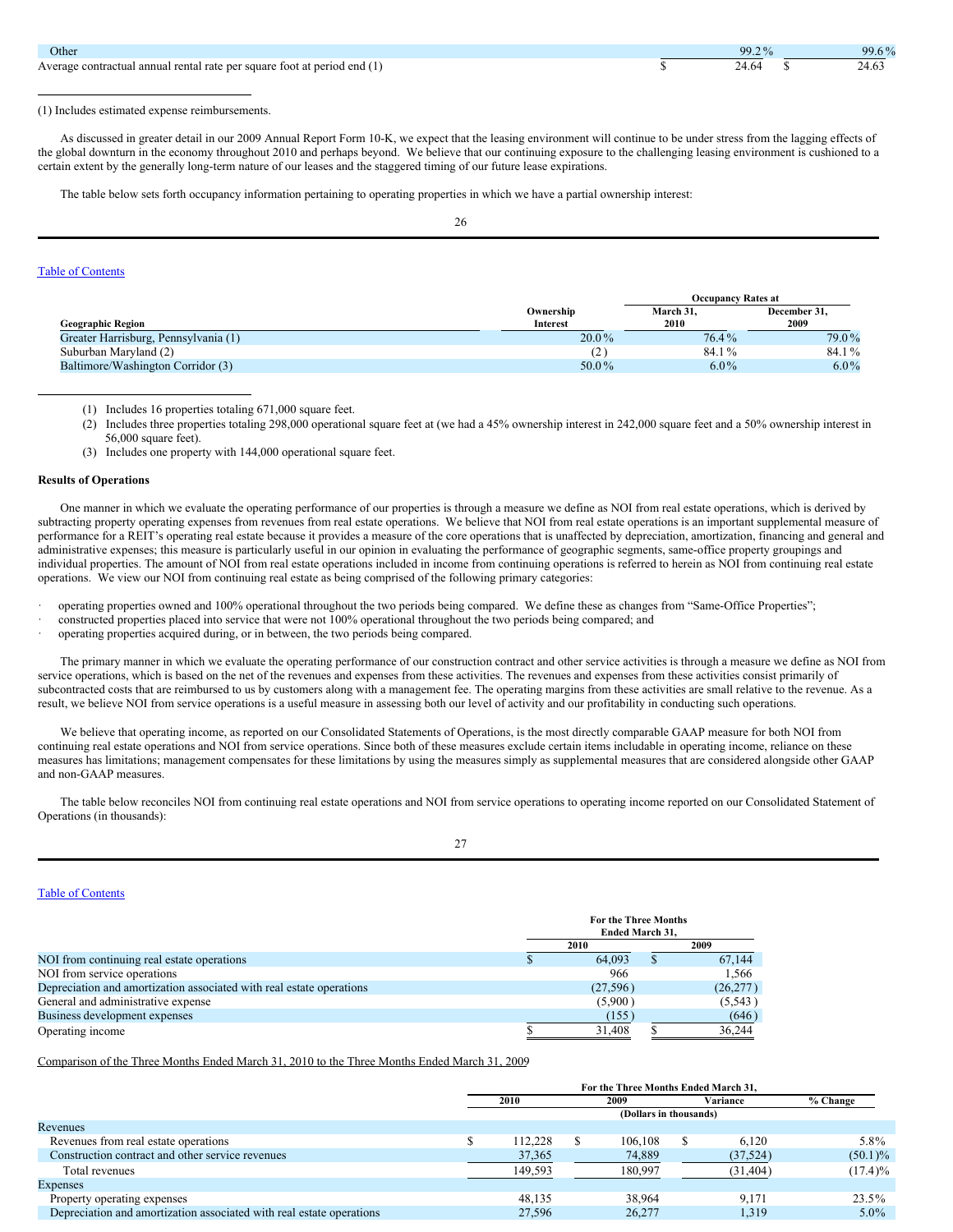| Construction contract and other service expenses    | 36,399    | 73,323   | (36, 924) | $(50.4)\%$ |
|-----------------------------------------------------|-----------|----------|-----------|------------|
| General and administrative expense                  | 5,900     | 5,543    | 357       | $6.4\%$    |
| Business development expenses                       | 155       | 646      | (491)     | $(76.0)\%$ |
| Total operating expenses                            | 118,185   | 144,753  | (26, 568) | $(18.4)\%$ |
|                                                     |           |          |           |            |
| Operating income                                    | 31,408    | 36,244   | (4,836)   | $(13.3)\%$ |
| Interest expense                                    | (22, 638) | (19,363) | (3,275)   | $16.9\%$   |
| Interest and other income                           | 1,302     | 1,078    | 224       | 20.8%      |
| Equity in loss of unconsolidated entities           | (205)     | (115)    | (90)      | 78.3%      |
| Income tax expense                                  | (41)      | (70)     | 29        | $(41.4)\%$ |
| Income from continuing operations                   | 9,826     | 17,774   | (7,948)   | $(44.7)\%$ |
| Discontinued operations                             | 832       | 392      | 440       | 112.2%     |
| Gain on sales of real estate, net of income taxes   | 17        |          |           | N/A        |
| Net income                                          | 10,675    | 18,166   | (7, 491)  | $(41.2)\%$ |
| Net income attributable to noncontrolling interests | (737)     | (2,019)  | 1,282     | $(63.5)\%$ |
| Preferred share dividends                           | (4,025)   | (4,025)  |           | $0.0\%$    |
| Net income attributable to COPT common shareholders | 5,913     | 12,122   | (6,209)   | $(51.2)\%$ |

28

# Table of [Contents](#page-0-0)

*NOI from Continuing Real Estate Operations*

|                                            | For the Three Months Ended March 31, |    |                        |   |          |            |
|--------------------------------------------|--------------------------------------|----|------------------------|---|----------|------------|
|                                            | 2010                                 |    | 2009                   |   | Variance | % Change   |
|                                            |                                      |    | (Dollars in thousands) |   |          |            |
| Revenues                                   |                                      |    |                        |   |          |            |
| Same office properties                     | \$<br>99,852                         | \$ | 100.691                | S | (839)    | $(0.8)\%$  |
| Constructed properties placed in service   | 4,139                                |    | 676                    |   | 3,463    | 512.3%     |
| Acquired properties                        | 5,417                                |    |                        |   | 5,417    | N/A        |
| Other                                      | 2,820                                |    | 4,741                  |   | (1, 921) | $(40.5)\%$ |
|                                            | 112,228                              |    | 106,108                |   | 6,120    | 5.8%       |
| Property operating expenses                |                                      |    |                        |   |          |            |
| Same office properties                     | 41,067                               |    | 36,749                 |   | 4,318    | 11.7%      |
| Constructed properties placed in service   | 1,766                                |    | 462                    |   | 1,304    | 282.3%     |
| Acquired properties                        | 2,119                                |    | -                      |   | 2,119    | N/A        |
| Other                                      | 3,183                                |    | 1,753                  |   | 1,430    | 81.6%      |
|                                            | 48,135                               |    | 38,964                 |   | 9,171    | 23.5%      |
| NOI from continuing real estate operations |                                      |    |                        |   |          |            |
| Same office properties                     | 58,785                               |    | 63,942                 |   | (5,157)  | $(8.1)\%$  |
| Constructed properties placed in service   | 2,373                                |    | 214                    |   | 2,159    | 1008.9%    |
| Acquired properties                        | 3,298                                |    |                        |   | 3,298    | N/A        |
| Other                                      | (363)                                |    | 2,988                  |   | (3,351)  | 112.1%     |
|                                            | 64,093                               |    | 67,144                 | S | (3,051)  | $(4.5)\%$  |

As the table above indicates, much of our change in NOI from continuing real estate operations was attributable to the additions of properties through construction and acquisition activities. In addition, the lines in the table entitled "Other" include the effects of vacancies at four properties that we expect to redevelop, including approximately 500,000 square feet at three properties in Greater Philadelphia; we recognized a \$2.8 million decrease in NOI from real estate operations attributable to these properties.

With regard to changes in NOI from continuing real estate operations attributable to Same-Office Properties:

the decrease in revenues included the following:

- a \$2.8 million decrease in net revenue from the early termination of leases, most of which was due to the early termination of one lease at a property in Northern Virginia in the prior period; and
- · a \$988,000 decrease in rental revenue attributable primarily to changes in rental rates and occupancy between the two periods (average occupancy of same office properties was 90.1% in the current period versus 92.5% in the prior period); offset in part by
- a \$3.0 million increase in tenant recoveries and other revenue due primarily to the increase in property operating expenses described below. While we have some lease structures under which tenants pay for 100% of properties' operating expenses, our most prevalent lease structure is for tenants to pay for a portion of property operating expenses to the extent that such expenses exceed amounts established in their respective leases that are based on historical expense levels. As a result, while there is an inherent direct relationship between our tenant recoveries and property operating expenses, this relationship does not result in a dollar for dollar increase in tenant recoveries as property operating expenses increase.
- the increase in property operating expenses was attributable primarily to a \$4.5 million increase in snow removal expenses due primarily to increased snow and ice in most of our regions.

29

# Table of [Contents](#page-0-0)

*NOI from Service Operations*

|                                                  |  | For the Three Months Ended March 31. |  |        |                  |          |            |          |  |
|--------------------------------------------------|--|--------------------------------------|--|--------|------------------|----------|------------|----------|--|
|                                                  |  | 2010                                 |  |        | 2009<br>Variance |          |            | % Change |  |
|                                                  |  | (Dollars in thousands)               |  |        |                  |          |            |          |  |
| Construction contract and other service revenues |  | 37.365                               |  | 74.889 |                  | (37.524) | $(50.1)\%$ |          |  |
| Construction contract and other service expenses |  | 36.399                               |  | 73.323 |                  | (36.924) | $(50.4)\%$ |          |  |
| NOI from service operations                      |  | 966                                  |  | .566   |                  | (600)    | $(38.3)\%$ |          |  |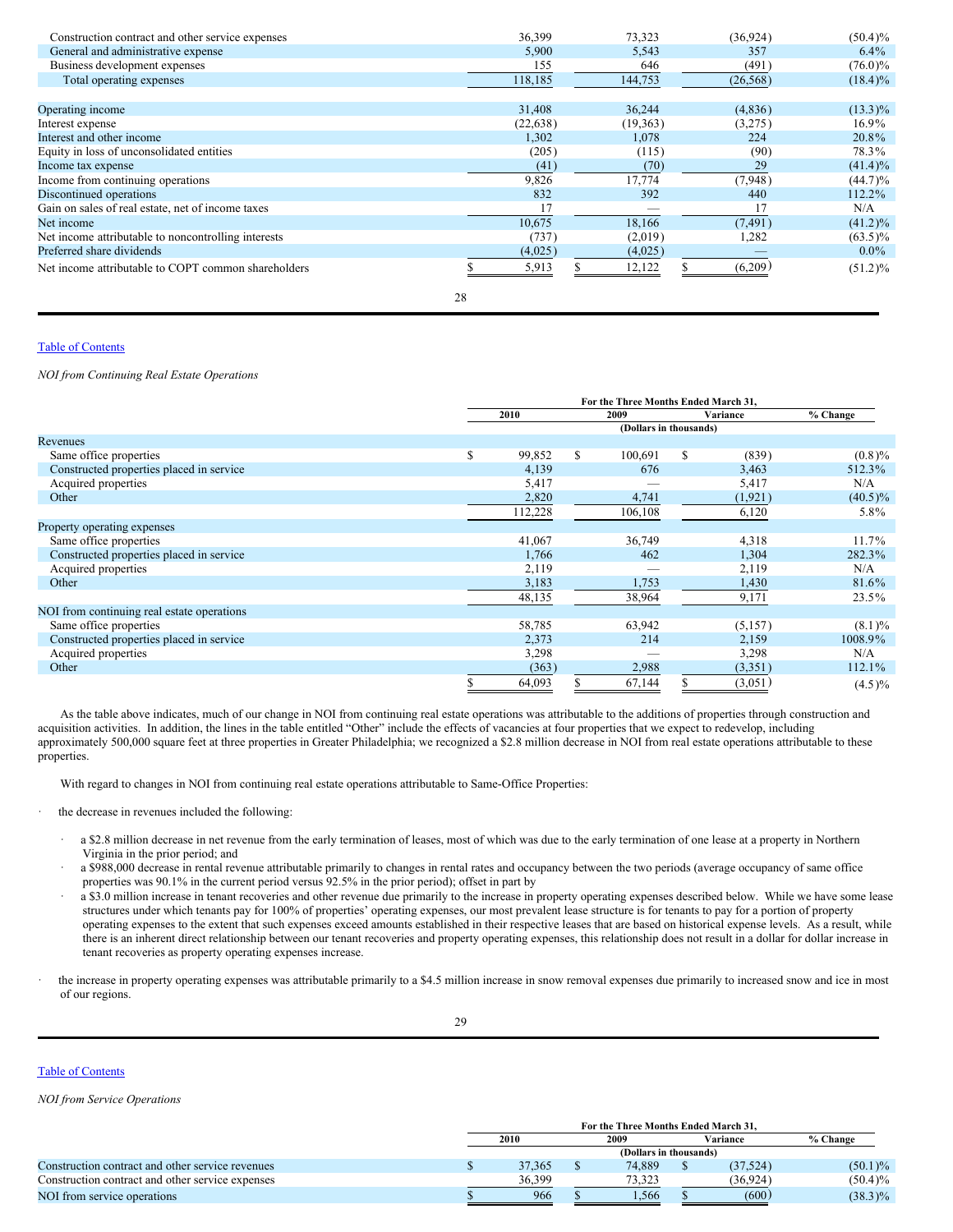NOI from service operations decreased due primarily to a lower volume of construction activity in connection with one large construction contract.

#### *Interest expense*

Interest expense increased primarily as a result of higher levels of borrowings outstanding in the current period.

#### Funds From Operations

Funds from operations ("FFO") is defined as net income computed using GAAP, excluding gains on sales of operating properties, plus real estate-related depreciation and amortization. Gains from sales of newly-developed properties less accumulated depreciation, if any, required under GAAP are included in FFO on the basis that development services are the primary revenue generating activity; we believe that inclusion of these development gains is in accordance with the National Association of Real Estate Investment Trusts ("NAREIT") definition of FFO, although others may interpret the definition differently. We believe that FFO is useful to management and investors as a supplemental measure of operating performance because, by excluding gains related to sales of previously depreciated operating real estate properties and excluding real estate-related depreciation and amortization, FFO can help one compare our operating performance between periods. In addition, since most equity REITs provide FFO information to the investment community, we believe that FFO is useful to investors as a supplemental measure for comparing our results to those of other equity REITs. We believe that net income is the most directly comparable GAAP measure to FFO.

Since FFO excludes certain items includable in net income, reliance on the measure has limitations; management compensates for these limitations by using the measure simply as a supplemental measure that is weighed in the balance with other GAAP and non GAAP measures. FFO is not necessarily an indication of our cash flow available to fund cash needs. Additionally, it should not be used as an alternative to net income when evaluating our financial performance or to cash flow from operating, investing and financing activities when evaluating our liquidity or ability to make cash distributions or pay debt service. The FFO we present may not be comparable to the FFO presented by other REITs since they may interpret the current NAREIT definition of FFO differently or they may not use the current NAREIT definition of FFO.

Basic FFO available to common share and common unit holders ("Basic FFO") is FFO adjusted to subtract (1) preferred share dividends, (2) income attributable to noncontrolling interests through ownership of preferred units in the Operating Partnership or interests in other consolidated entities not owned by us, (3) depreciation and amortization allocable to noncontrolling interests in other consolidated entities and (4) Basic FFO allocable to restricted shares. With these adjustments, Basic FFO represents FFO available to common shareholders and common unitholders. Common units in the Operating Partnership are substantially similar to our common shares and are exchangeable into common shares, subject to certain conditions. We believe that Basic FFO is useful to investors due to the close correlation of common units to common shares. We believe that net income is the most directly comparable GAAP measure to Basic FFO. Basic FFO has essentially the same limitations as FFO; management compensates for these limitations in essentially the same manner as described above for FFO.

Diluted FFO available to common share and common unit holders ("Diluted FFO") is Basic FFO adjusted to add back any changes in Basic FFO that would result from the assumed conversion of securities that are convertible or exchangeable into common shares. We believe that Diluted FFO is useful to

# Table of [Contents](#page-0-0)

investors because it is the numerator used to compute Diluted FFO per share, discussed below. We believethat the numerator for diluted EPS is the most directly comparable GAAP measure to Diluted FFO. Since Diluted FFO excludes certain items includable in the numerator to diluted EPS, reliance on the measure has limitations; management compensates for these limitations by using the measure simply as a supplemental measure that is weighed in the balance with other GAAP and non-GAAP measures. Diluted FFO is not necessarily an indication of our cash flow available to fund cash needs. Additionally, it should not be used as an alternative to net income when evaluating our financial performance or to cash flow from operating, investing and financing activities when evaluating our liquidity or ability to make cash distributions or pay debt service. The Diluted FFO that we present may not be comparable to the Diluted FFO presented by other REITs.

Diluted FFO per share is (1) Diluted FFO divided by (2) the sum of the (a) weighted average common shares outstanding during a period, (b) weighted average common units outstanding during a period and (c) weighted average number of potential additional common shares that would have been outstanding during a period if other securities that are convertible or exchangeable into common shares were converted or exchanged. We believe that Diluted FFO per share is useful to investors because it provides investors with a further context for evaluating our FFO results in the same manner that investors use earnings per share ("EPS") in evaluating net income available to common shareholders. In addition, since most equity REITs provide Diluted FFO per share information to the investment community, we believe that Diluted FFO per share is a useful supplemental measure for comparing us to other equity REITs. We believe that diluted EPS is the most directly comparable GAAP measure to Diluted FFO per share. Diluted FFO per share has most of the same limitations as Diluted FFO (described above); management compensates for these limitations in essentially the same manner as described above for Diluted FFO.

The computations for all of the above measures on a diluted basis assume the conversion of common units in our Operating Partnership but do not assume the conversion of other securities that are convertible into common shares if the conversion of those securities would increase per share measures in a given period. The table below sets forth the computation of the above stated measures for the three months ended March 31, 2010 and 2009 and provides reconciliations to the GAAP measures associated with such measures (amounts in thousands, except per share data):

#### 31

# Table of [Contents](#page-0-0)

|                                                                                                          | <b>For the Three Months</b><br>Ended March 31, |         |    |         |
|----------------------------------------------------------------------------------------------------------|------------------------------------------------|---------|----|---------|
|                                                                                                          |                                                | 2010    |    | 2009    |
| Net income                                                                                               |                                                | 10.675  | \$ | 18,166  |
| Add: Real estate-related depreciation and amortization                                                   |                                                | 27,603  |    | 26,491  |
| Add: Depreciation and amortization on unconsolidated real estate entities                                |                                                | 175     |    | 160     |
| Less: Gain on sales of operating properties, net of income taxes                                         |                                                | (297)   |    |         |
| FFO.                                                                                                     |                                                | 38,156  |    | 44,817  |
| Less: Noncontrolling interests-preferred units in the Operating Partnership                              |                                                | (165)   |    | (165)   |
| Less: Noncontrolling interests-other consolidated entities                                               |                                                | (45)    |    | (50)    |
| Less: Preferred share dividends                                                                          |                                                | (4,025) |    | (4,025) |
| Less: Depreciation and amortization allocable to noncontrolling interests in other consolidated entities |                                                | (282)   |    | (53)    |
| Less: Basic and diluted FFO allocable to restricted shares                                               |                                                | (379)   |    | (453)   |
| Basic and Diluted FFO                                                                                    |                                                | 33,260  |    | 40,071  |
|                                                                                                          |                                                |         |    |         |
| Weighted average common shares                                                                           |                                                | 57,844  |    | 51,930  |
| Conversion of weighted average common units                                                              |                                                | 5,017   |    | 7,253   |
| Weighted average common shares/units - Basic FFO                                                         |                                                | 62,861  |    | 59,183  |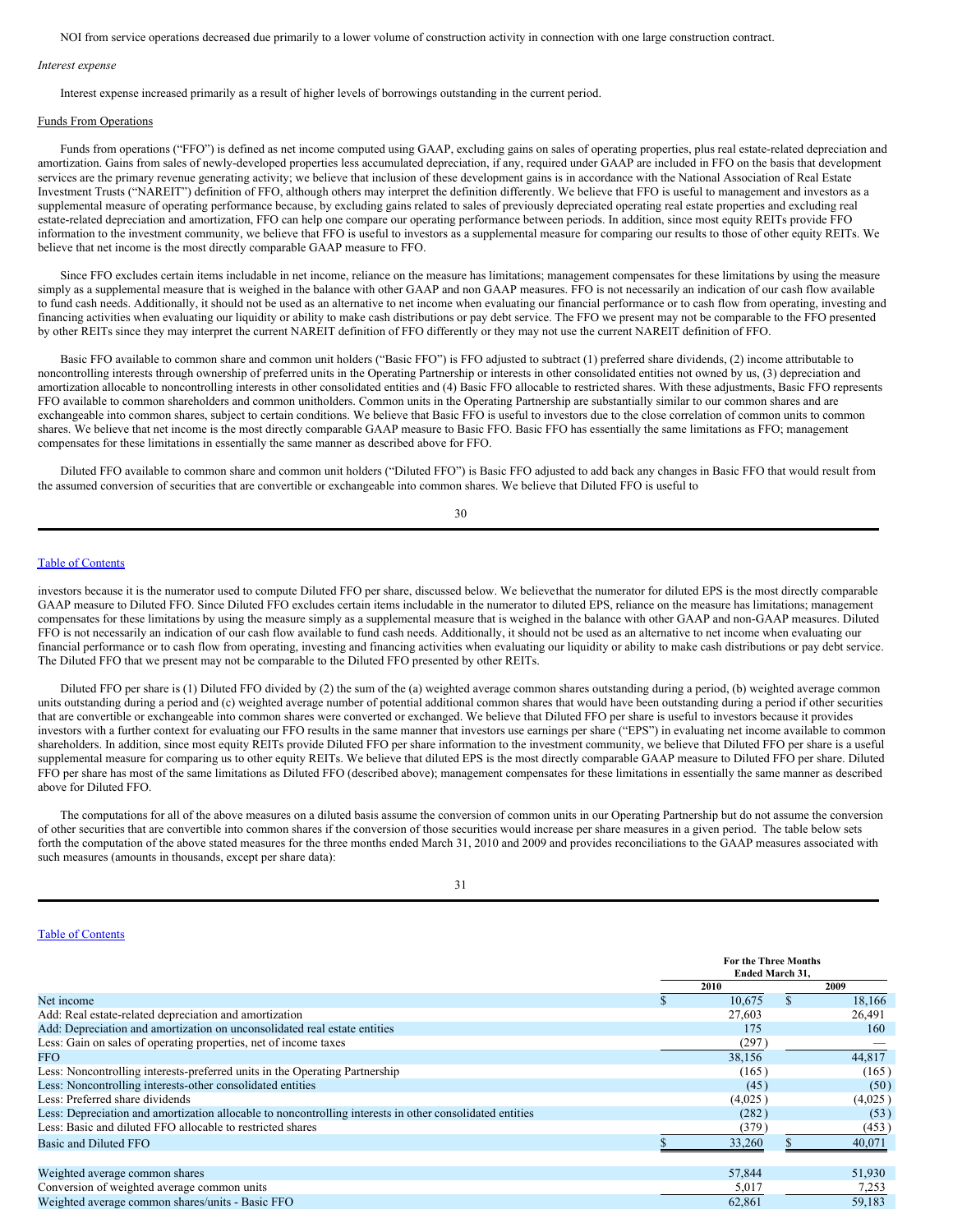| Dilutive effect of share-based compensation awards                                                       | 364    |          | 498    |
|----------------------------------------------------------------------------------------------------------|--------|----------|--------|
| Weighted average common shares/units - Diluted FFO                                                       | 63,225 |          | 59,681 |
| Diluted FFO per share                                                                                    | 0.53   |          | 0.67   |
| Numerator for diluted EPS                                                                                | 5,623  | <b>S</b> | 11,854 |
| Add: Income allocable to noncontrolling interests-common units in the Operating Partnership              | 527    |          | 1,804  |
| Add: Real estate-related depreciation and amortization                                                   | 27,603 |          | 26,491 |
| Add: Depreciation and amortization of unconsolidated real estate entities                                | 175    |          | 160    |
| Add: Numerator for diluted EPS allocable to restricted shares                                            | 290    |          | 268    |
| Less: Depreciation and amortization allocable to noncontrolling interests in other consolidated entities | (282)  |          | (53)   |
| Less: Basic and diluted FFO allocable to restricted shares                                               | (379)  |          | (453)  |
| Less: Gain on sales of operating properties, net of income taxes                                         | (297)  |          |        |
| Basic and Diluted FFO                                                                                    | 33,260 |          | 40,071 |
| Denominator for diluted EPS                                                                              | 58,208 |          | 52,428 |
| Weighted average common units                                                                            | 5,017  |          | 7,253  |
| Denominator for Diluted FFO per share                                                                    | 63,225 |          | 59,681 |

#### Investing and Financing Activities During the Three Months Ended March 31, 2010

In March 2010, we completed the formation of LW Redstone Company, LLC, a joint venture created to develop Redstone Gateway, a 468-acre land parcel adjacent to Redstone Arsenal in Huntsville, Alabama. The land is owned by the U.S. Government and is under a long term master lease to the joint venture. Through this master lease, the joint venture will create a business park that we expect will total approximately 4.6 million square feet of office and retail space when completed, including approximately 4.4 million square feet of Class A office space. In addition, the business park will include hotel and other amenities. Development and construction of the business park is expected to take place over a 20 year period. Our joint venture partner does not have any funding obligations under the terms of the joint venture agreement.

The table below sets forth the major components of our additions to the line entitled "Total Properties, net" on our Consolidated Balance Sheet for the three months ended March 31, 2010 (in thousands):

|        | ł       |
|--------|---------|
| ı      | ×,<br>I |
| -<br>v |         |

# Table of [Contents](#page-0-0)

| Construction, development and redevelopment  | 48.869   |
|----------------------------------------------|----------|
| Acquisitions                                 | 4.835    |
| Tenant improvements on operating properties  | 3,773(1) |
| Capital improvements on operating properties | 870      |
|                                              | 58.347   |

(1) Tenant improvement costs incurred on newly-constructed properties are classified in this table as construction, development and redevelopment.

Construction development and redevelopment activities underway at March 31, 2010 included the following:

|                                      | Number of  | Square<br>Feet | Estimated<br><b>Remaining Costs</b> | <b>Expected Year</b><br>For Costs to be |
|--------------------------------------|------------|----------------|-------------------------------------|-----------------------------------------|
| <b>Activity</b>                      | Properties | (in thousands) | (in millions)                       | <b>Incurred Through</b>                 |
| Construction of new properties       |            | 1,331          | 99.3                                | 2012                                    |
| Development of new properties        |            | .191           | 230.6                               | 2013                                    |
| Redevelopment of existing properties |            | 567            | 20.4                                | 2011                                    |

# Investing and Financing Activity Subsequent to March 31, 2010

On April 7, 2010, the Operating Partnership issued a \$240.0 million aggregate principal amount of 4.25% Exchangeable Senior Notes due 2030. Interest on the notes is payable on April 15 and October 15 of each year. The notes have an exchange settlement feature that provides that the notes may, under certain circumstances, be exchangeable for cash and, at the Operating Partnership's discretion, our common shares at an exchange rate (subject to adjustment) of 20.7658 shares per \$1,000 principal amount of the notes (exchange rate is as of April 7, 2010 and is equivalent to an exchange price of \$48.16 per common share, a 20% premium over the closing price on the NYSE on the transaction pricing date). On or after April 20, 2015, the Operating Partnership may redeem the notes in cash in whole or in part. The holders of the notes have the right to require us to repurchase the notes in cash in whole or in part on each of April 15, 2015, April 15, 2020 and April 15, 2025, or in the event of a "fundamental change," as defined under the terms of the notes, for a repurchase price equal to 100% of the principal amount of the notes plus accrued and unpaid interest. Prior to April 20, 2015, subject to certain exceptions, if (1) a "fundamental change" occurs as a result of certain forms of transactions or series of transactions and (2) a holder elects to exchange its notes in connection with such "fundamental change," we will increase the applicable exchange rate for the notes surrendered for exchange by a number of additional shares of our common shares as a "make whole premium." The notes are general unsecured senior obligations of the Operating Partnership and rank equally in right of payment with all other senior unsecured indebtedness of the Operating Partnership. The Operating Partnership's obligations under the notes are fully and unconditionally guaranteed by us. We used the \$234.3 million in net proceeds available after transaction costs from this issuance for general corporate purposes, including the application of \$224.0 million to pay down borrowings under our Revolving Credit Facility.

# **Liquidity and Capital Resources**

Our primary cash requirements are for operating expenses, debt service, development of new properties, improvements to existing properties and acquisitions. While we may experience increasing challenges discussed elsewhere herein and in our 2009 Annual Report on Form 10-K due to the current economic environment, we believe that our liquidity and capital resources are adequate for our near-term and longer-term requirements. We maintain sufficient cash and cash equivalents to meet our operating cash requirements and short term investing and financing cash requirements. When we determine that the amount of cash and cash equivalents on hand is more than we need to meet such requirements, we may pay down our Revolving Credit Facility (defined below) or forgo borrowing under construction loan credit facilities to fund development activities.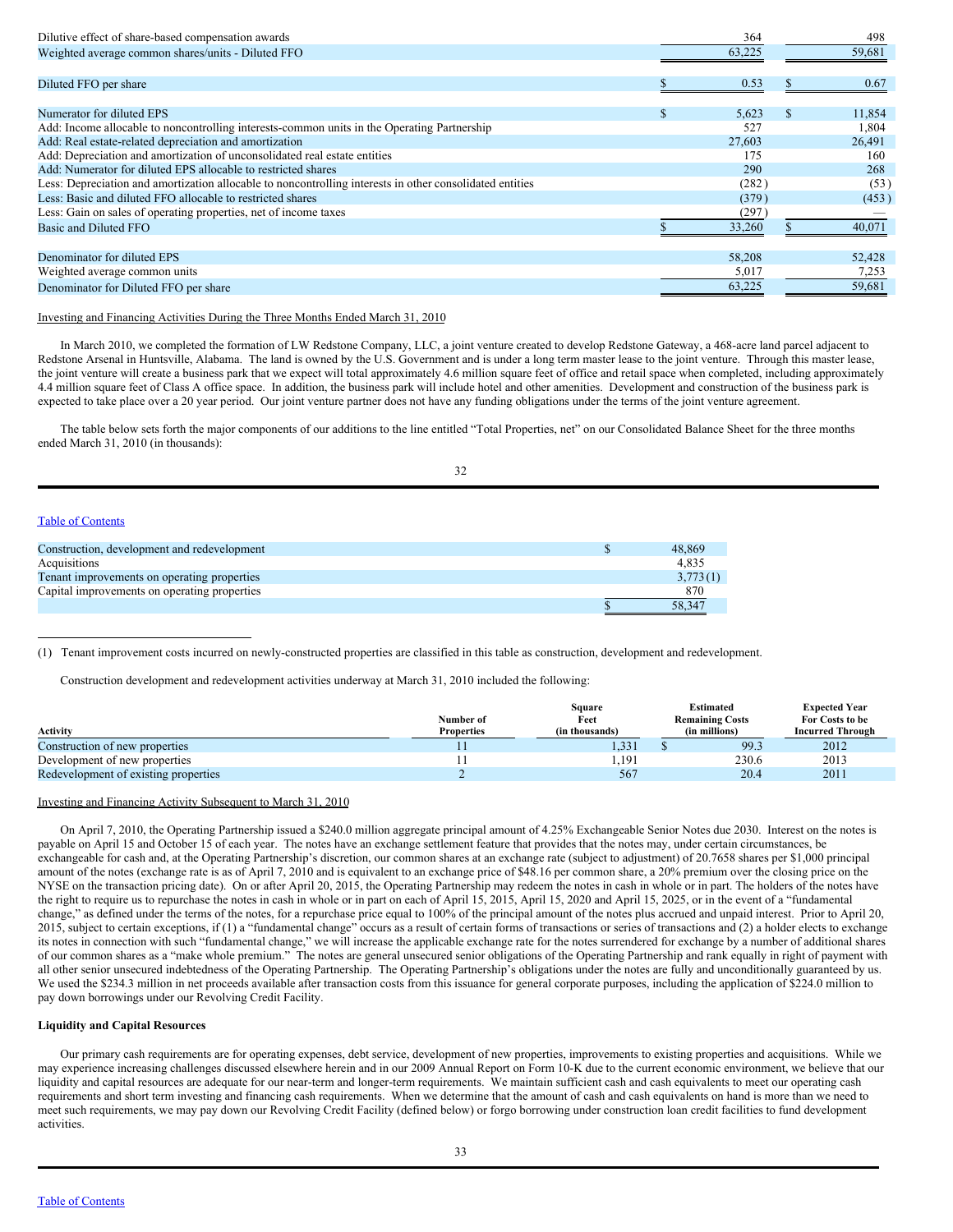We rely primarily on fixed-rate, non-recourse mortgage loans from banks and institutional lenders to finance most of our operating properties. We have also made use of the public equity and debt markets to meet our capital needs, principally to repay or refinance corporate and property secured debt and to provide funds for property development and acquisition.

We have an unsecured revolving credit facility (the "Revolving Credit Facility") with a group of lenders that provides for borrowings of up to \$600.0 million, \$202.5 million of which was available at March 31, 2010; this facility is available through September 2011 and may be extended for one year at our option, subject to certain conditions. In addition, we have a Revolving Construction Facility, which provides for borrowings of up to \$225.0 million, \$124.8 million of which was available at March 31, 2010 to fund construction costs; this facility is available until May 2011 and may be extended for one year at our option, subject to certain conditions.

We believe that we have sufficient capacity under our Revolving Credit Facility and Revolving Construction Facility to satisfy our 2010 debt maturities and to fund construction of properties that were under construction at period end or expected to be started during the remainder of 2010. In April 2010, we increased the borrowing capacity under our Revolving Credit Facility by \$100.0 million, from \$600.0 million to \$700.0 million. We expect to pursue new long- and medium-term debt during the remainder of 2010, the proceeds of which we expect to use to pay down our Revolving Credit Facility and Revolving Construction Facility to create additional borrowing capacity. We expect to make use of any such additional borrowing capacity to fund future investment opportunities and repay debt maturities.

Selective dispositions of operating and other properties may also provide capital resources during the remainder of 2010 and in future years. We are continually evaluating sources of capital and believe that there are satisfactory sources available to meet our capital requirements without necessitating property sales.

Certain of our debt instruments require that we comply with a number of restrictive financial covenants, including maximum leverage ratio, unencumbered leverage ratio, minimum net worth, minimum fixed charge coverage, minimum unencumbered interest coverage ratio, minimum debt service and maximum secured indebtedness ratio. As of March 31, 2010, we were in compliance with these financial covenants.

#### Cash Flows

Our cash flow from operations decreased \$32.4 million, or 47.5%, when comparing the three months ended March 31, 2010 and 2009 due primarily to the timing of cash flow associated with third-party construction projects. We expect to continue to use cash flow provided by operations as the primary source to meeting our short-term capital needs, including all property operating expenses, general and administrative expenses, interest expense, scheduled principal amortization of debt, dividends to our shareholders, distributions to our noncontrolling interest holders of preferred and common units in the Operating Partnership and capital improvements and leasing costs.

Our cash flow provided by financing activities increased \$38.0 million when comparing the three months ended March 31, 2010 and 2009 due primarily to higher debt repayments associated with a maturing loan in the prior year.

# Off-Balance Sheet Arrangements

We had no significant changes in our off-balance sheet arrangements from those described in the section entitled "Off-Balance Sheet Arrangements" in our 2009 Annual Report on Form 10-K.

#### **Inflation**

Most of our tenants are obligated to pay their share of a building's operating expenses to the extent such expenses exceed amounts established in their leases, based on historical expense levels. Some of our

<span id="page-19-0"></span>

| ٠<br>٦<br>ı<br>ı<br>$\sim$ |
|----------------------------|
|----------------------------|

#### Table of [Contents](#page-0-0)

tenants are obligated to pay their full share of a building's operating expenses. These arrangements somewhat reduce our exposure to increases in such costs resulting from inflation. In addition, since our average lease life is approximately five years, we generally expect to be able to compensate for increased operating expenses through increased rental rates upon lease renewal or expiration.

#### **Item 3. Quantitative and Qualitative Disclosures about Market Risk**

We are exposed to certain market risks, the most predominant of which is change in interest rates. Increases in interest rates can result in increased interest expense under our Revolving Credit Facility and other variable rate debt. Increases in interest rates can also result in increased interest expense when our fixed rate debt matures and needs to be refinanced. Our capital strategy favors long-term, fixed-rate, secured debt over variable-rate debt to minimize the risk of short-term increases in interest rates.

The following table sets forth as of March 31, 2010 our debt and weighted average interest rates for fixed rate debt by expected maturity date (dollars in thousands):

|                                |        |          | For the Periods Ending December 31, |         |          |            |          |
|--------------------------------|--------|----------|-------------------------------------|---------|----------|------------|----------|
|                                | 2010   | 2011(1)  | 2012                                | 2013    | 2014     | Thereafter | Total    |
| Long term debt:                |        |          |                                     |         |          |            |          |
| Fixed rate debt (2)            | 62.424 | 276,936  | 47.153                              | 143.027 | 96.786   | 702.115    | .328.441 |
| Weighted average interest rate | 5.84%  | $4.35\%$ | $6.39\%$                            | 5.63%   | $7.11\%$ | 5.96%      | 5.68%    |
| Variable rate debt             | 399    | 514.542  | 222,005                             | 649     | 47.402   |            | 784.997  |

(1) Includes amounts outstanding at March 31, 2010 of \$397.0 million under our Revolving Credit Facility, \$100.2 million under our Revolving Construction Facility and \$16.8 million under another construction loan facility that may be extended for a one-year period, subject to certain conditions.

(2) Represents principal maturities only and therefore excludes net discounts of \$6.3 million.

The fair market value of our debt was \$2.0 billion at March 31, 2010. If interest rates on our fixed-rate debt had been 1% lower, the fair value of this debt would have increased by \$59.9 million at March 31, 2010.

The following table sets forth information pertaining to interest rate swap contracts in place as of March 31, 2010, and their respective fair values (dollars in thousands):

| <b>Notional</b><br>Amount | One-Month<br><b>LIBOR</b> base | <b>Effective</b><br>Date | <b>Expiration</b><br>Date |    | <b>Fair Value at</b><br>March 31,<br>2010 |
|---------------------------|--------------------------------|--------------------------|---------------------------|----|-------------------------------------------|
| 120,000                   | 1.7600%                        | 1/2/2009                 | 5/1/2012                  | ۰D | 1,711                                     |
| 100,000                   | 1.9750%                        | 1/1/2010                 | 5/1/2012                  |    | (1,516)                                   |
|                           |                                |                          |                           | ۰D | 3.227                                     |

Based on our variable-rate debt balances, including the effect of interest rate swaps, our interest expense would have increased by \$729,000 in the three months ended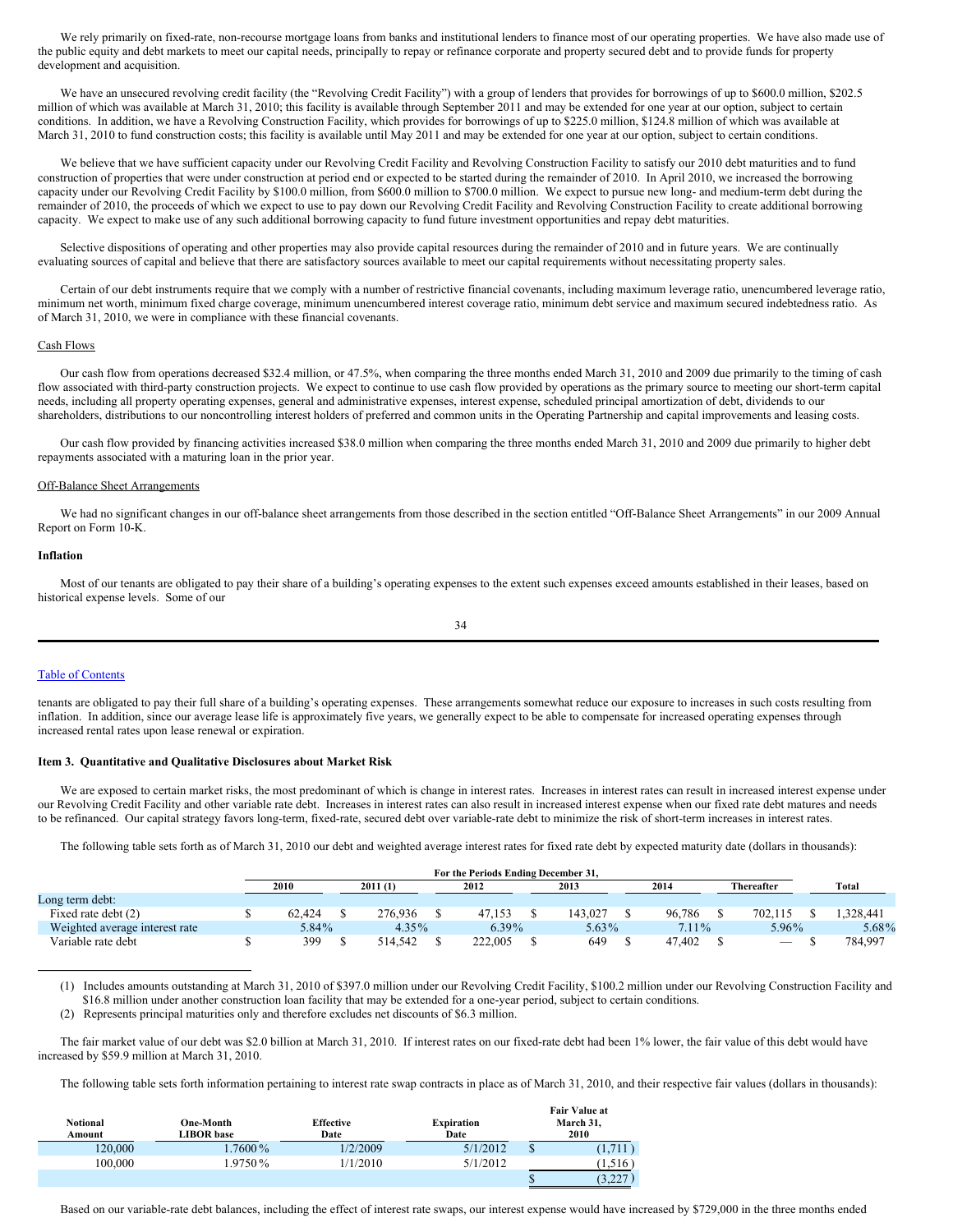#### March 31, 2010 if short-term interest rates were 1% higher.

# <span id="page-20-0"></span>**Item 4. Controls and Procedures**

# (a) Evaluation of Disclosure Controls and Procedures

Our management, with the participation of our Chief Executive Officer and Chief Financial Officer, evaluated the effectiveness of our disclosure controls and procedures (as defined in Rule 13a-15(e) under the Exchange Act) as of March 31, 2010. Based on this evaluation, our Chief Executive Officer and Chief Financial Officer concluded that our disclosure controls and procedures as of March 31, 2010 were

#### Table of [Contents](#page-0-0)

functioning effectively to provide reasonable assurance that the information required to be disclosed by us in reports filed or submitted under the Securities Exchange Act of 1934 is (i) recorded, processed, summarized and reported within the time periods specified in the SEC's rules and forms, and (ii) accumulated and communicated to our management, including our principal executive and principal financial officers, or persons performing similar functions, as appropriate to allow timely decisions regarding required disclosure.

# (b) Change in Internal Control over Financial Reporting

No change in our internal control over financial reporting occurred during the most recent fiscal quarter that has materially affected, or is reasonably likely to materially affect, our internal control over financial reporting.

# <span id="page-20-1"></span>**PART II**

#### <span id="page-20-2"></span>**Item 1. Legal Proceedings**

We are not aware of any material developments during the most recent fiscal quarter regarding the litigation described in our 2009 Annual Report on Form 10-K. We are not currently involved in any other material litigation nor, to our knowledge, is any material litigation currently threatened against the Company (other than routine litigation arising in the ordinary course of business, substantially all of which is expected to be covered by liability insurance).

# **Item 1A. Risk Factors**

<span id="page-20-3"></span>There have been no material changes to the risk factors included in our 2009 Annual Report on Form 10-K.

# **Item 2. Unregistered Sales of Equity Securities and Use of Proceeds**

(a) During the three months ended March 31, 2010, 309,497 of the Operating Partnership's common units were exchanged for 309,497 common shares in accordance with the Operating Partnership's Second Amended and Restated Limited Partnership Agreement, as amended. The issuance of these common shares was effected in reliance upon the exemption from registration under Section 4(2) of the Securities Act of 1933, as amended.

#### (b) Not applicable

(c) Not applicable

# <span id="page-20-5"></span>**Item 3. Defaults Upon Senior Securities**

- (a) Not applicable
- (b) Not applicable

#### **Item 4. Removed and Reserved**

#### **Item 5. Other Information**

<span id="page-20-7"></span><span id="page-20-6"></span>Not applicable

<span id="page-20-4"></span>36

#### Table of [Contents](#page-0-0)

#### **Item 6. Exhibits**

(a) Exhibits:

<span id="page-20-8"></span>

| <b>EXHIBIT</b><br>NO. | <b>DESCRIPTION</b>                                                                                                                                                                                                                                                                                                                                                                                                                                                                                                                                                                       |
|-----------------------|------------------------------------------------------------------------------------------------------------------------------------------------------------------------------------------------------------------------------------------------------------------------------------------------------------------------------------------------------------------------------------------------------------------------------------------------------------------------------------------------------------------------------------------------------------------------------------------|
| 10.1                  | Twenty-Sixth Amendment to Second Amended and Restated Limited Partnership Agreement of Corporate Office Properties, L.P., dated<br>March 4, 2010 (filed with the Company's Current Report on Form 8-K dated March 10, 2010 and incorporated herein by reference).                                                                                                                                                                                                                                                                                                                        |
| 31.1                  | Certification of the Chief Executive Officer of Corporate Office Properties Trust required by Rule 13a-14(a) under the Securities Exchange Act<br>of 1934, as amended (filed herewith).                                                                                                                                                                                                                                                                                                                                                                                                  |
| 31.2                  | Certification of the Chief Financial Officer of Corporate Office Properties Trust required by Rule 13a-14(a) under the Securities Exchange Act<br>of 1934, as amended (filed herewith).                                                                                                                                                                                                                                                                                                                                                                                                  |
| 32.1                  | Certification of the Chief Executive Officer of Corporate Office Properties Trust required by Rule 13a-14(b) under the Securities Exchange Act<br>of 1934, as amended. (This exhibit shall not be deemed "filed" for purposes of Section 18 of the Securities Exchange Act of 1934, as amended,<br>or otherwise subject to the liability of that section. Further, this exhibit shall not be deemed to be incorporated by reference into any filing under<br>the Securities Exchange Act of 1933, as amended, or the Securities Exchange Act of 1934, as amended.) (Furnished herewith.) |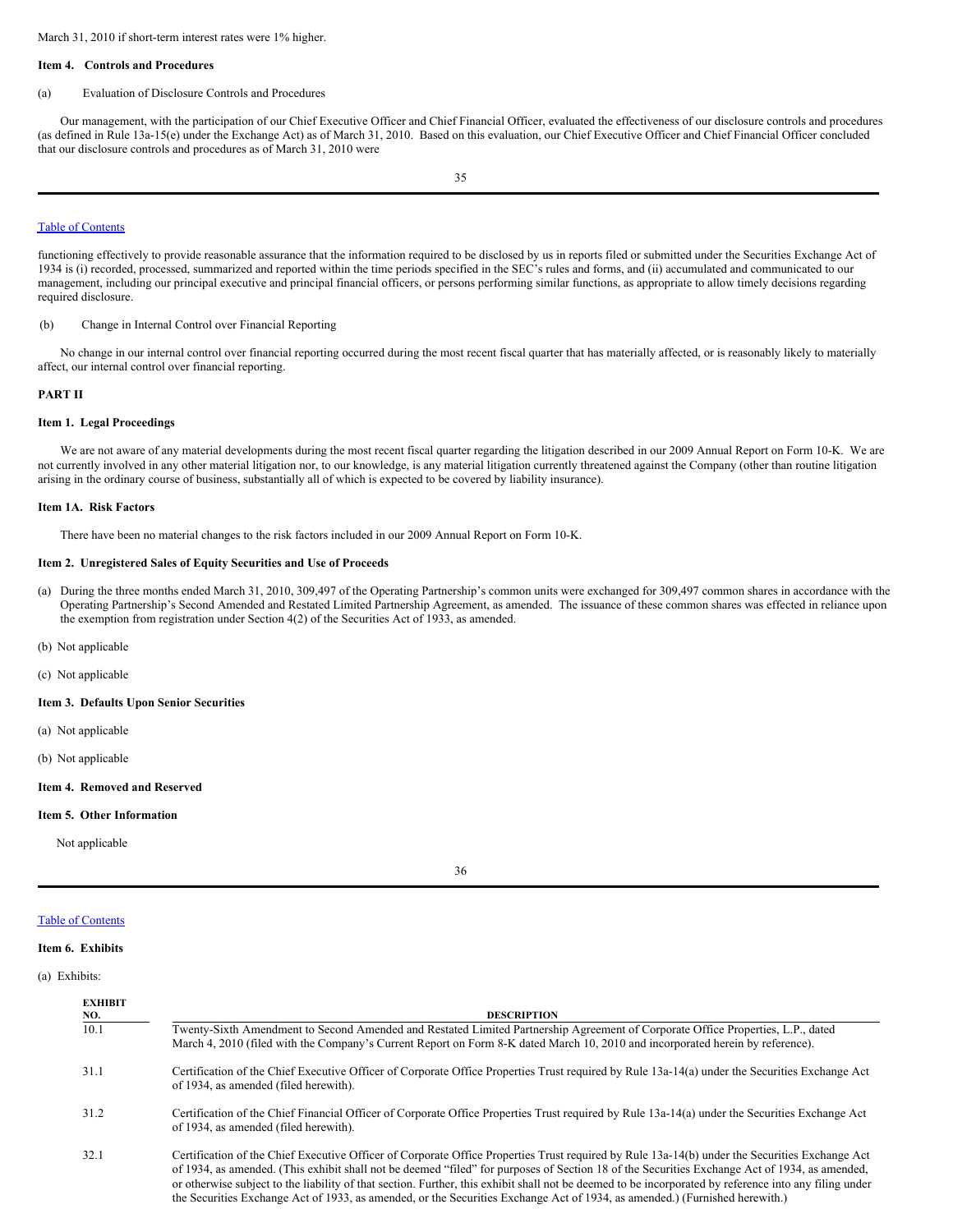32.2 Certification of the Chief Financial Officer of Corporate Office Properties Trust required by Rule 13a-14(b) under the Securities Exchange Act of 1934, as amended. (This exhibit shall not be deemed "filed" for purposes of Section 18 of the Securities Exchange Act of 1934, as amended, or otherwise subject to the liability of that section. Further, this exhibit shall not be deemed to be incorporated by reference into any filing under the Securities Exchange Act of 1933, as amended, or the Securities Exchange Act of 1934, as amended.) (Furnished herewith.)

# Table of [Contents](#page-0-0)

## **SIGNATURES**

37

Pursuant to the requirements of the Securities Exchange Act of 1934, the Registrant has duly caused this report to be signed on its behalf by the undersigned thereunto duly authorized.

# <span id="page-21-0"></span>CORPORATE OFFICE PROPERTIES TRUST

Date: April 30, 2010 By: /s/ Randall M. Griffin

Date: April 30, 2010

Randall M. Griffin President and Chief Executive Officer

By: /s/ Stephen E. Riffee<br>Stephen E. Riffee

Executive Vice President and Chief Financial Officer

38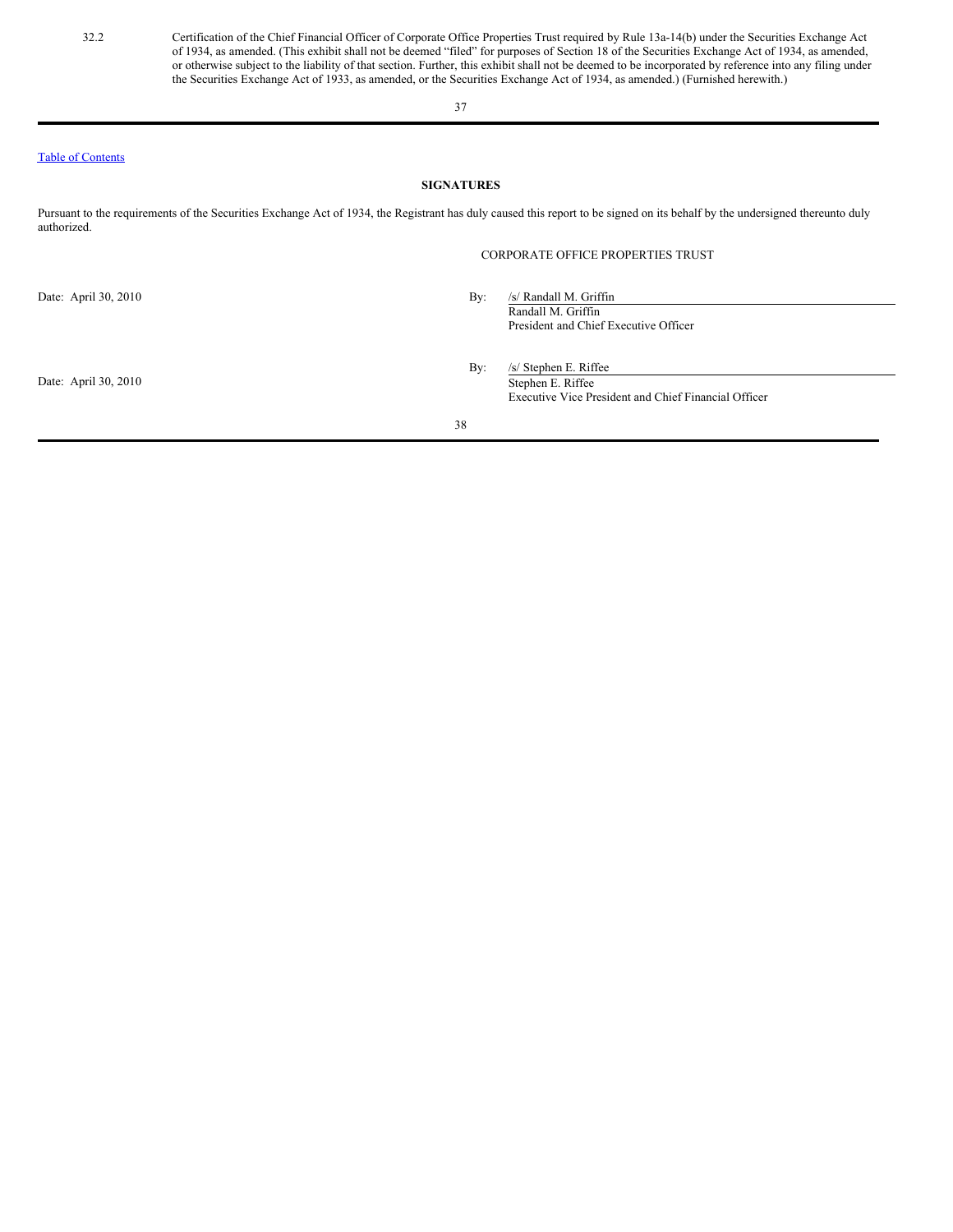# CERTIFICATIONS REQUIRED BY RULE 13a-14(a) UNDER THE SECURITIES EXCHANGE ACT OF 1934

#### **CERTIFICATIONS**

I, Randall M. Griffin, certify that:

1. I have reviewed this quarterly report on Form 10-Q of Corporate Office Properties Trust;

2. Based on my knowledge, this report does not contain any untrue statement of a material fact or omit to state a material fact necessary to make the statements made, in light of the circumstances under which such statements were made, not misleading with respect to the period covered by this report;

3. Based on my knowledge, the financial statements, and other financial information included in this report, fairly present in all material respects the financial condition, results of operations and cash flows of the registrant as of, and for, the periods presented in this report;

4. The registrant's other certifying officer(s) and I are responsible for establishing and maintaining disclosure controls and procedures (as defined in Exchange Act Rules 13a-15(e) and 15d-15(e)) and internal control over financial reporting (as defined in Exchange Act Rules 13a-15(f) and 15d-15(f)) for the registrant and have:

- a) Designed such disclosure controls and procedures, or caused such disclosure controls and procedures to be designed under our supervision, to ensure that material information relating to the registrant, including its consolidated subsidiaries, is made known to us by others within those entities, particularly during the period in which this report is being prepared;
- b) Designed such internal control over financial reporting, or caused such internal control over financial reporting to be designed under our supervision, to provide reasonable assurance regarding the reliability of financial reporting and the preparation of financial statements for external purposes in accordance with generally accepted accounting principles;
- c) Evaluated the effectiveness of the registrant's disclosure controls and procedures and presented in this report our conclusions about the effectiveness of the disclosure controls and procedures, as of the end of the period covered by this report based on such evaluation; and
- d) Disclosed in this report any change in the registrant's internal control over financial reporting that occurred during the registrant's most recent fiscal quarter (the registrant's fourth fiscal quarter in the case of an annual report) that has materially affected, or is reasonably likely to materially affect, the registrant's internal control over financial reporting; and

5. The registrant's other certifying officer(s) and I have disclosed, based on our most recent evaluation of internal control over financial reporting, to the registrant's auditors and the audit committee of the registrant's board of directors (or persons performing the equivalent functions):

- a) All significant deficiencies and material weaknesses in the design or operation of internal control over financial reporting which are reasonably likely to adversely affect the registrant's ability to record, process, summarize and report financial information; and
- b) Any fraud, whether or not material, that involves management or other employees who have a significant role in the registrant's internal control over financial reporting.

Date: April 30, 2010 /s/ Randall M. Griffin

Randall M. Griffin Chief Executive Officer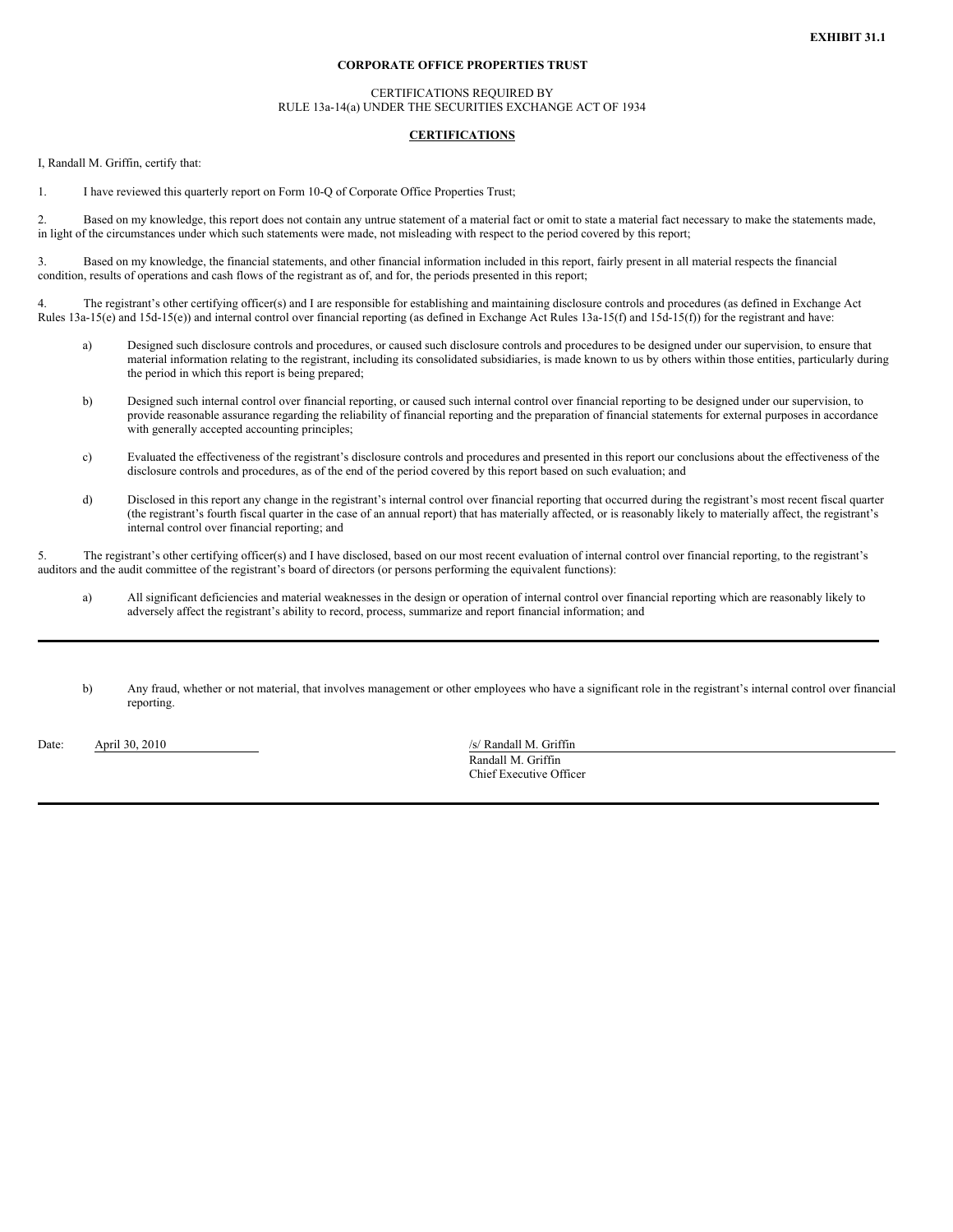# CERTIFICATIONS REQUIRED BY RULE 13a-14(a) UNDER THE SECURITIES EXCHANGE ACT OF 1934

#### **CERTIFICATIONS**

I, Stephen E. Riffee, certify that:

1. I have reviewed this quarterly report on Form 10-Q of Corporate Office Properties Trust;

2. Based on my knowledge, this report does not contain any untrue statement of a material fact or omit to state a material fact necessary to make the statements made, in light of the circumstances under which such statements were made, not misleading with respect to the period covered by this report;

3. Based on my knowledge, the financial statements, and other financial information included in this report, fairly present in all material respects the financial condition, results of operations and cash flows of the registrant as of, and for, the periods presented in this report;

4. The registrant's other certifying officer(s) and I are responsible for establishing and maintaining disclosure controls and procedures (as defined in Exchange Act Rules 13a-15(e) and 15d-15(e)) and internal control over financial reporting (as defined in Exchange Act Rules 13a-15(f) and 15d-15(f)) for the registrant and have:

- a) Designed such disclosure controls and procedures, or caused such disclosure controls and procedures to be designed under our supervision, to ensure that material information relating to the registrant, including its consolidated subsidiaries, is made known to us by others within those entities, particularly during the period in which this report is being prepared;
- b) Designed such internal control over financial reporting, or caused such internal control over financial reporting to be designed under our supervision, to provide reasonable assurance regarding the reliability of financial reporting and the preparation of financial statements for external purposes in accordance with generally accepted accounting principles;
- c) Evaluated the effectiveness of the registrant's disclosure controls and procedures and presented in this report our conclusions about the effectiveness of the disclosure controls and procedures, as of the end of the period covered by this report based on such evaluation; and
- d) Disclosed in this report any change in the registrant's internal control over financial reporting that occurred during the registrant's most recent fiscal quarter (the registrant's fourth fiscal quarter in the case of an annual report) that has materially affected, or is reasonably likely to materially affect, the registrant's internal control over financial reporting; and

5. The registrant's other certifying officer(s) and I have disclosed, based on our most recent evaluation of internal control over financial reporting, to the registrant's auditors and the audit committee of the registrant's board of directors (or persons performing the equivalent functions):

- a) All significant deficiencies and material weaknesses in the design or operation of internal control over financial reporting which are reasonably likely to adversely affect the registrant's ability to record, process, summarize and report financial information; and
- b) Any fraud, whether or not material, that involves management or other employees who have a significant role in the registrant's internal control over financial reporting.

Date: April 30, 2010 /s/ Stephen E. Riffee

Stephen E. Riffee Chief Financial Officer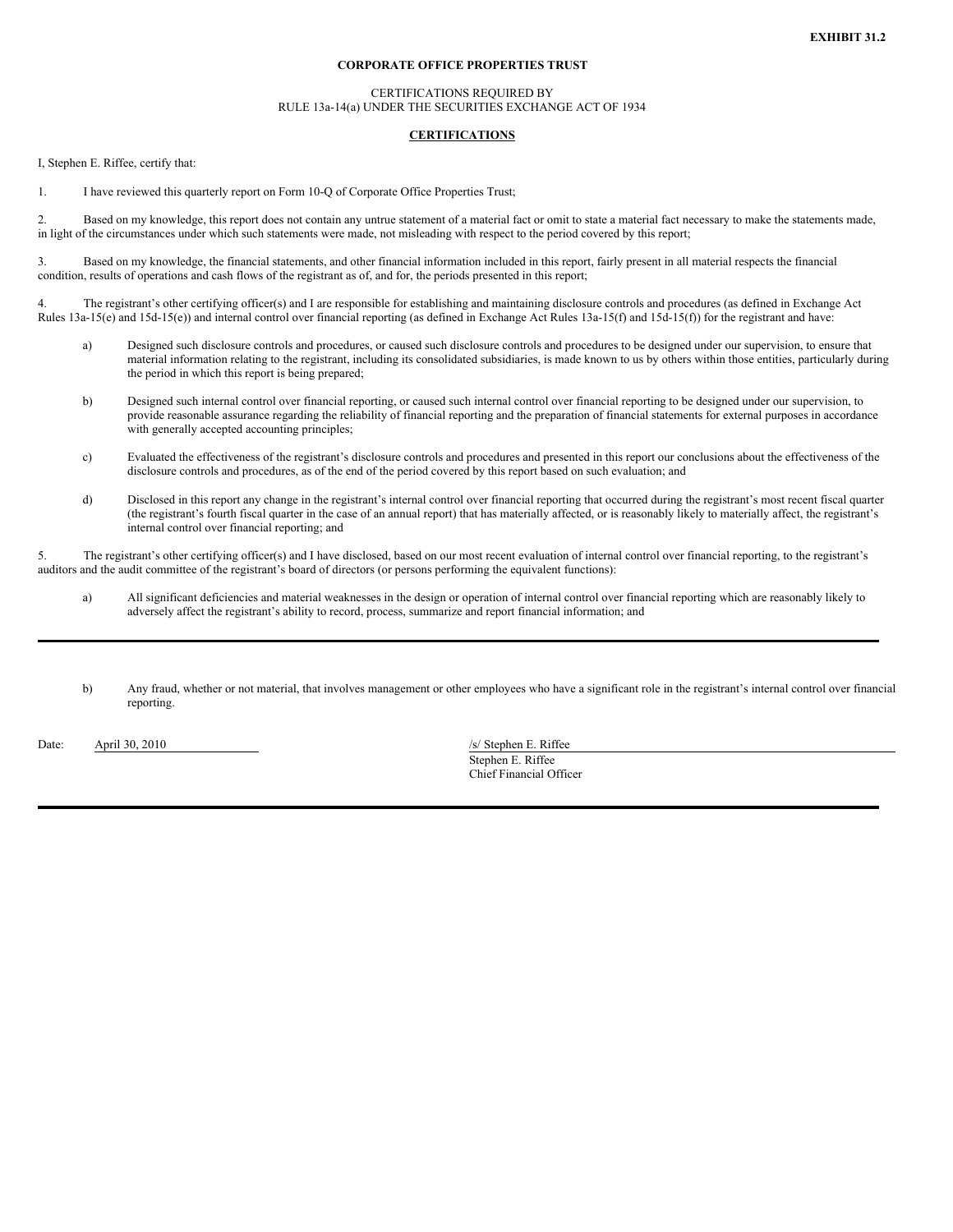# CERTIFICATIONS REQUIRED BY RULE 13a-14(b) UNDER THE SECURITIES EXCHANGE ACT OF 1934

In connection with the Quarterly Report on Form 10-Q of Corporate Office Properties Trust (the "Company") for the quarterly period ended March 31, 2010, as filed with the Securities and Exchange Commission on the date hereof (the "Report"), I, Randall M. Griffin, Chief Executive Officer of the Company, certify that to my knowledge:

- (1) The Report fully complies with the requirements of section 13(a) or 15(d) of the Securities Exchange Act of 1934; and
- (2) The information contained in the Report fairly presents, in all material respects, the financial condition and result of operations of the Company.

/s/ Randall M. Griffin Randall M. Griffin Chief Executive Officer

Date: April 30, 2010